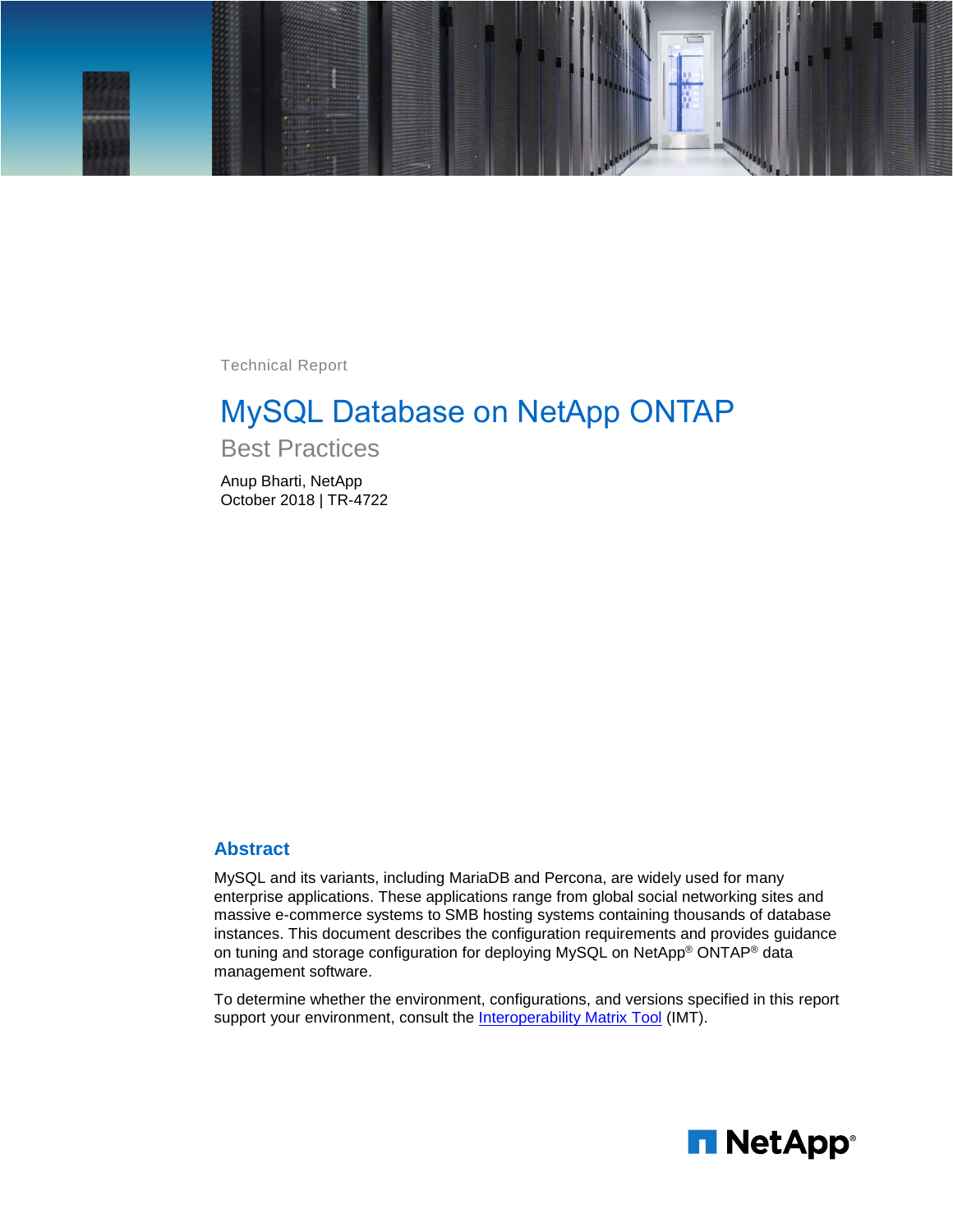#### **TABLE OF CONTENTS**

| 1            |               |  |
|--------------|---------------|--|
| $\mathbf{2}$ |               |  |
|              | 2.1           |  |
|              | $2.2^{\circ}$ |  |
|              | 2.3           |  |
|              |               |  |
| 3            |               |  |
| 4            |               |  |
|              | 4.1           |  |
|              | 4.2           |  |
|              | 4.3           |  |
| 5            |               |  |
|              | 5.1           |  |
|              | 5.2           |  |
|              | 5.3           |  |
|              |               |  |
| 6            |               |  |
|              | 6.1           |  |
|              | 6.2           |  |
|              | 6.3           |  |
|              | 6.4           |  |
|              | 6.5           |  |
|              | 6.6           |  |
|              |               |  |
|              | 6.8           |  |
| 7            |               |  |
|              | 7.1           |  |
|              | 7.2           |  |
|              | 7.3           |  |
| 8            |               |  |
|              | 8.1           |  |
|              | 8.2           |  |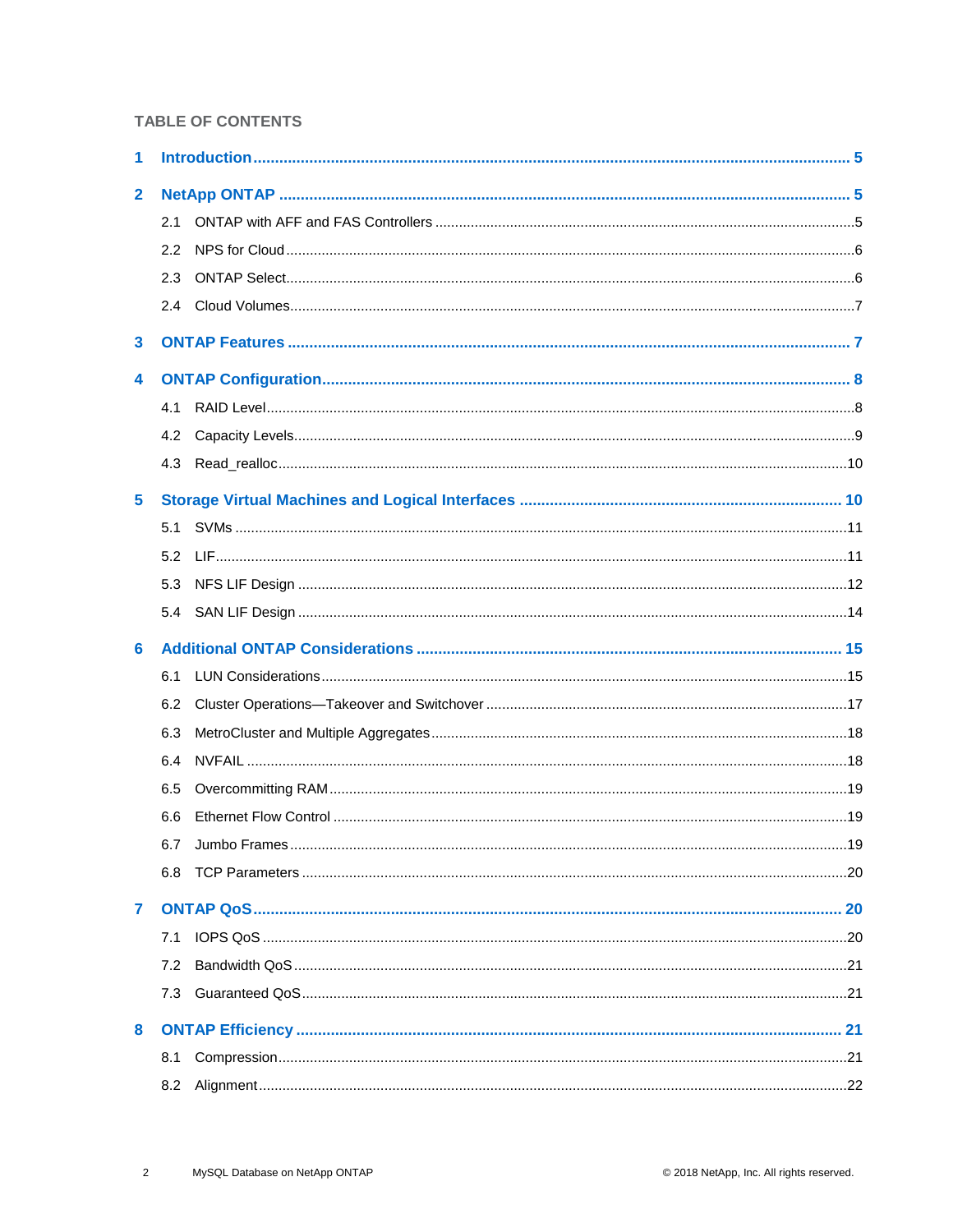|   | 8.3 |    |
|---|-----|----|
|   | 8.4 |    |
|   | 8.5 |    |
| 9 |     |    |
|   | 9.1 |    |
|   | 9.2 |    |
|   | 9.3 |    |
|   | 9.4 |    |
|   | 9.5 |    |
|   |     |    |
|   |     |    |
|   |     |    |
|   |     |    |
|   |     |    |
|   |     |    |
|   |     |    |
|   |     |    |
|   |     |    |
|   |     |    |
|   |     |    |
|   |     |    |
|   |     |    |
|   |     |    |
|   |     | 38 |
|   |     |    |
|   |     |    |
|   |     |    |
|   |     |    |
|   |     |    |
|   |     |    |
|   |     |    |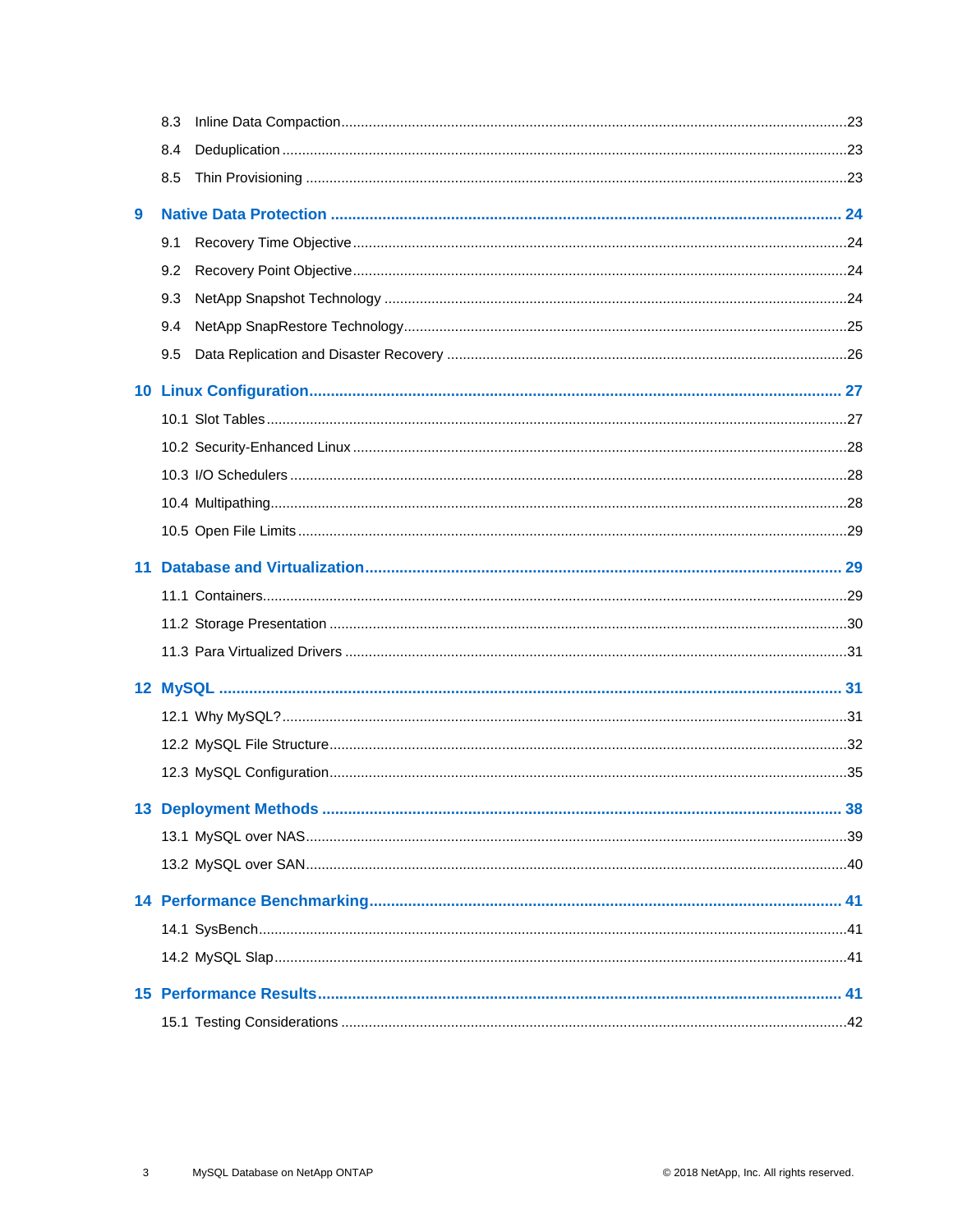#### **LIST OF TABLES**

#### **LIST OF FIGURES**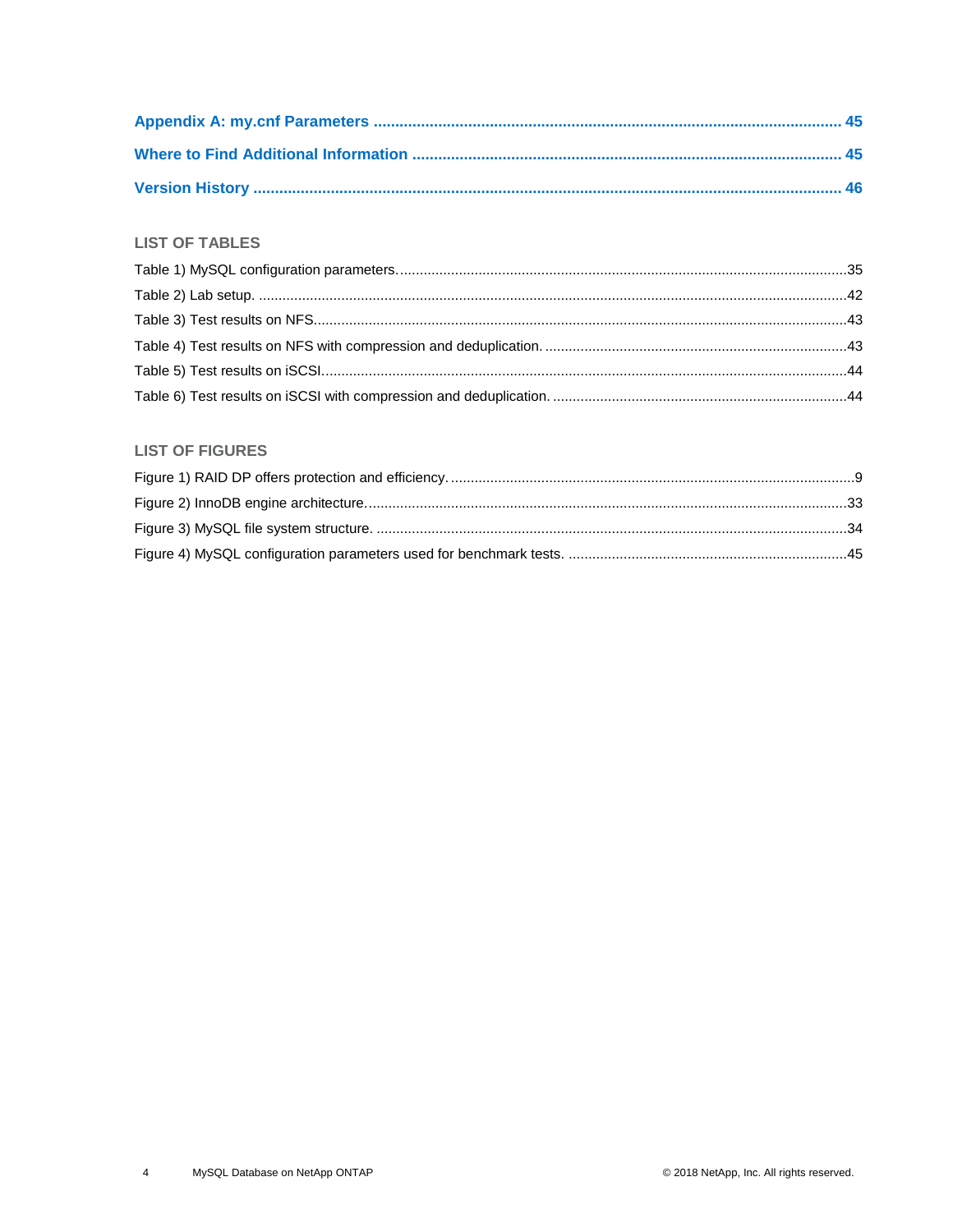## <span id="page-4-0"></span>**1 Introduction**

NetApp<sup>®</sup> ONTAP<sup>®</sup> is powerful data-management software with native capabilities that include inline compression, nondisruptive hardware upgrades, and the ability to import a LUN from a foreign storage array. Up to 24 nodes can be clustered together, simultaneously serving data through NFS, CIFS, iSCSI, FC, and FC over Ethernet (FCoE) protocols. In addition, NetApp Snapshot™ technology is the basis for creating tens of thousands of online backups and fully operational database clones.

In addition to the rich feature set of ONTAP, there are many user requirements, including database size, performance requirements, and data protection needs. Known deployments of NetApp storage include everything from a virtualized environment of approximately 6,000 databases to single databases approaching the 1PB mark.

MySQL, including its derivatives such as MariaDB, is one of the most popular open-source databases across the globe. MySQL provides ultimate platform flexibility to enterprises that need more features and functions for their database servers, at a lower cost than proprietary closed-source databases. Enterprise features include an extensible, pluggable architecture, native high availability, and exceptionally simple management. Setting up the MySQL database server takes just 15 minutes from software download to installation. Recent MySQL versions also support many advanced features commonly found in NoSQL databases.

Enterprises using MySQL face several challenges when their data grows exponentially, and data management becomes difficult. This document details the best practices to follow for successful deployment of MySQL on ONTAP. These practices range from tuning options to data protection to proper use of efficiency features such as compression and compaction.

**Note:** This guide assumes that you have a basic understanding of the technology and operation of ONTAP software and the MySQL database.

## <span id="page-4-1"></span>**2 NetApp ONTAP**

For maximum performance and control of data, NetApp ONTAP remains the leading solution. It is the standard storage solution that thousands of customers have relied on for more than 20 years. ONTAP delivers solutions for any environment, ranging from mission-critical database deployments to instant restore scenarios.

ONTAP software is the foundation for advanced data protection and management. However, ONTAP is only the software portion of the solution. There are several hardware environments to choose from:

- ONTAP on NetApp AFF and FAS
- NetApp Private Storage for Cloud (NPS for Cloud)
- **ONTAP Select**
- NetApp Cloud Volumes ONTAP

Some hardware options offer better performance, others offer lower costs, and some run within hyperscale clouds. The core functions of ONTAP are unchanged, with multiple replication options available to bind different ONTAP systems into a single solution. As a result, data protection and disaster recovery strategies can be built on real-world needs, such as performance requirements, capital expenditure (capex), or operational expenditure (opex) considerations, and overall cloud strategy. The underlying storage technology runs anywhere in any environment.

### <span id="page-4-2"></span>**2.1 ONTAP with AFF and FAS Controllers**

For maximum performance and control of data, ONTAP on a physical AFF or FAS controller remains the leading solution. ONTAP delivers solutions for any environment, ranging from three mission-critical databases to 60,000-database service provider deployments, instant restores of petabyte-scale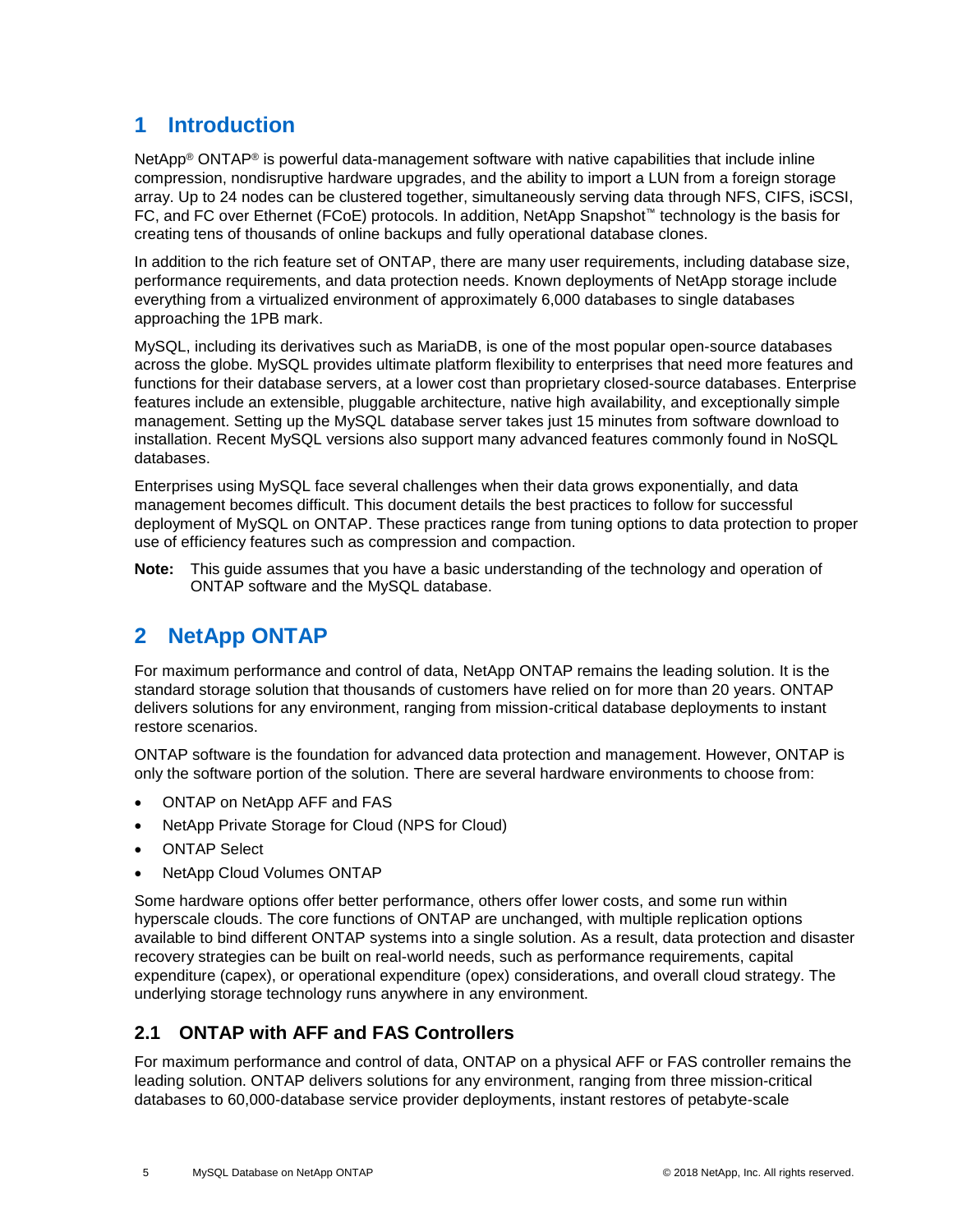databases, and database as a service (DBaaS) environments involving hundreds of clones of a single database.

### <span id="page-5-0"></span>**2.2 NPS for Cloud**

NetApp introduced the NPS option to address the needs of data-intensive workloads in the public cloud. Although many public cloud storage options exist, most of them have limitations in terms of performance, control, or scale. For database workloads, the primary limitations are as follows:

- Many public cloud storage options do not scale to the IOPS levels required by modern database workloads in terms of cost, efficiency, or manageability.
- Even when the raw IOPS capabilities of a public cloud provider meet requirements, the I/O latencies are frequently unacceptable for database workloads. This limitation has become more prevalent as databases have migrated to all-flash storage arrays, and businesses have begun to measure latency in terms of microseconds, not milliseconds.
- Although public cloud storage availability is good overall, it does not yet meet the demands of most mission-critical environments.
- Public cloud storage services have backup and recovery capabilities, but in general, they cannot meet the zero recovery point objective (RPO) and near-zero recovery time objective (RTO) requirements of most databases. Data protection requires true instant backup and recovery based on Snapshot copies, not streaming backup and recovery to and from elsewhere in a cloud.
- Hybrid cloud environments must move data between on-premises and cloud storage systems, mandating a common foundation for storage management.
- Many governments have strict data sovereignty laws that prohibit relocating data outside national borders.

NPS systems deliver maximum storage performance, control, and flexibility to public cloud providers, including Amazon Web Services (AWS), Microsoft Azure, and IBM SoftLayer. This capability is delivered by AFF and FAS systems, including NetApp MetroCluster™ options, in data centers connected directly to public clouds. The full power of the hyperscaler compute layer can be used without the limitations of hyperscaler storage. Furthermore, NPS enables cloud-independent and multicloud architectures because the data, such as application binaries, databases, database backups, and archives, remains wholly within the NPS system. There is no need to expend time, bandwidth, or money moving data between cloud providers.

Notably, some NetApp customers have used the NPS model on their own initiative. In many locations, high-speed access to one of the hyperscaler providers is readily available to customer data center facilities. Elsewhere, customers use colocation facilities that are already capable of providing high-speed access to hyperscaler cloud providers. These facilities have led to the use of AWS, Azure, and SoftLayer as essentially on-demand, consumption-based sources of virtualized servers. In some cases, nothing has changed about the customers' day-to-day operations. They simply use the hyperscaler services as a more powerful, flexible, and cost-efficient replacement for their traditional virtualization infrastructure.

Options are also available for NPS as a service (NPSaaS). Often the demands of database environments are substantial enough to warrant purchasing an NPS system at a colocation facility. However, some customers prefer to use both cloud servers and cloud storage as an operational expenditure rather than a capital expenditure. In these cases, they want to use storage resources purely as an as-needed, ondemand service. Several providers now offer NPS as a service for such customers.

### <span id="page-5-1"></span>**2.3 ONTAP Select**

ONTAP Select runs on a customer's own virtualization infrastructure and delivers ONTAP intelligence and Data Fabric connectivity to the drives inside white box hardware. ONTAP Select allows ONTAP and guest operating systems to share physical hardware as a highly converged infrastructure. The best practices for running MySQL on ONTAP are not affected.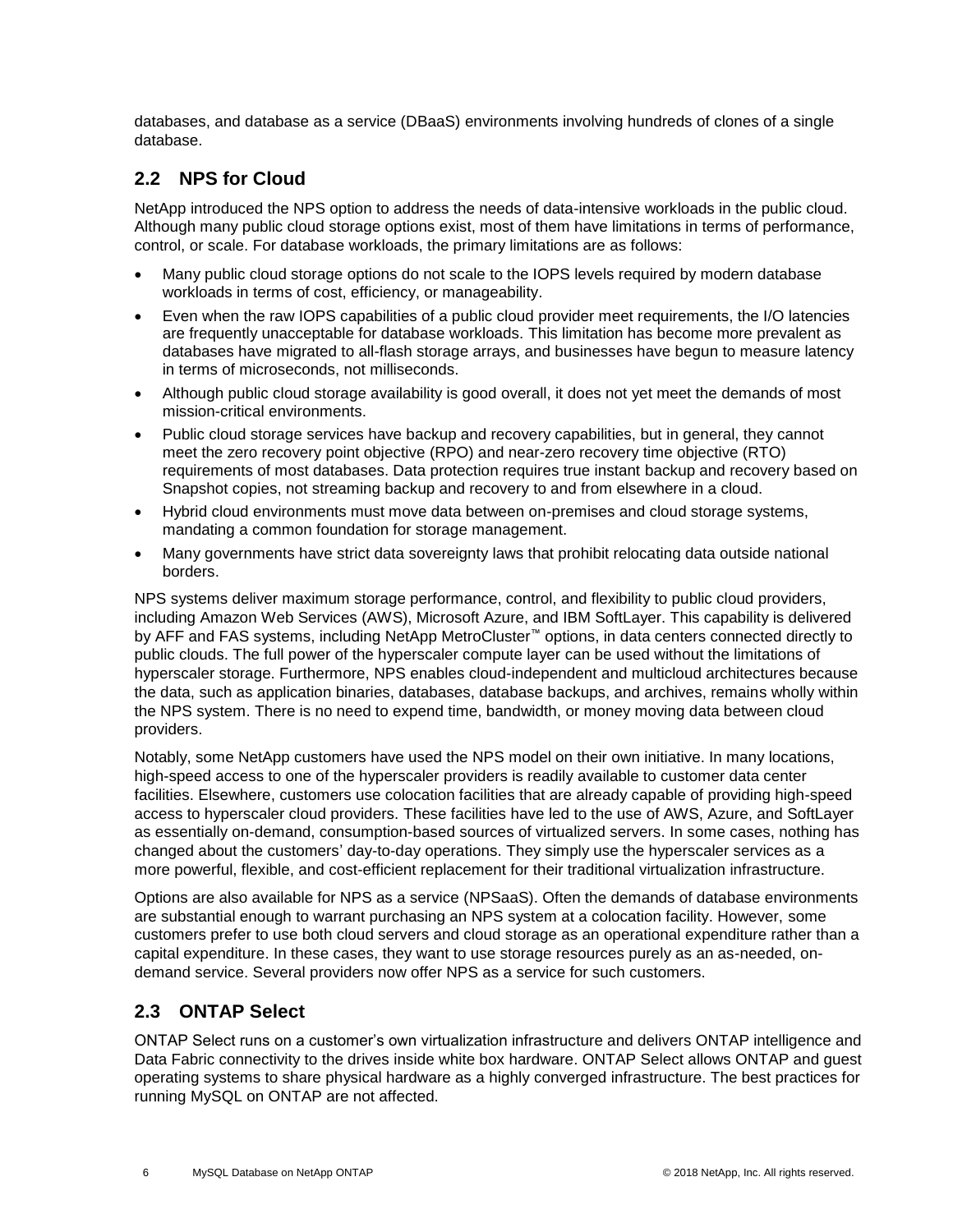An ONTAP Select environment does not match the peak performance of a high-end AFF system, but most databases do not require 300K IOPS. Typical databases require only about 5K to 10K IOPS, a target that ONTAP Select can meet. Furthermore, most databases are limited more by storage latency than storage IOPS, a problem that you can address by deploying ONTAP Select on solid-state drives (SSDs).

### <span id="page-6-0"></span>**2.4 Cloud Volumes**

NetApp introduced Cloud Volumes to meet the advanced performance and management requirements in hyperscaler clouds, including AWS, Azure, and Google Cloud Platform. The Cloud Volumes solution is available in two forms: NetApp Cloud Volumes ONTAP and NetApp Cloud Volumes Service.

### **Cloud Volumes ONTAP**

Cloud Volumes ONTAP is similar to ONTAP Select, except that it runs in a hyperscaler cloud environment, bringing intelligence and Data Fabric connectivity to hyperscaler storage volumes. The best practices for running MySQL on ONTAP are not affected. The primary considerations are performance and, to a lesser extent, cost.

Cloud Volumes ONTAP is partially limited by the performance of the underlying volumes managed by the cloud provider. The result is more manageable storage, and, in some cases, the caching capability of Cloud Volumes ONTAP offers a performance improvement. However, there are always some IOPS and latency limitations due to the reliance on the public cloud provider. These limitations do not make database performance unacceptable, but the performance ceiling is simply lower than the performance of a physical AFF system. Furthermore, the performance of storage volumes offered by the cloud providers that are used by Cloud Volumes ONTAP are continuously improving.

### **Cloud Volumes Service**

NetApp Cloud Volumes Service is storage served by physical storage systems running ONTAP, delivering the best possible performance in the public cloud with enterprise-class availability and data protection. Storage is available on demand with pay-as-you-go and prepaid billing options. Many of the advanced features of ONTAP are available through hyperscaler portals, with more options becoming available all the time.

## <span id="page-6-1"></span>**3 ONTAP Features**

Some NetApp ONTAP features include:

- Flexible response to changing business requirements:
	- − Accelerate SAN and NAS workloads with flash.
	- − Scale to 24 nodes, and upgrade and service with zero downtime.
	- − Connect easily to the cloud.
- Delivery of uptime, security, and cost efficiency:
	- − Continuous availability.
	- − Proven storage efficiency with built-in encryption.
	- − Simplified management and deep application integration.
- Flexible, scalable storage; designed for business-critical and consolidated environments that require:
	- − Rich data management.
	- − Enterprise-grade capabilities.
	- Scalability for SAN and NAS workloads.
- Backups based on Snapshot technology: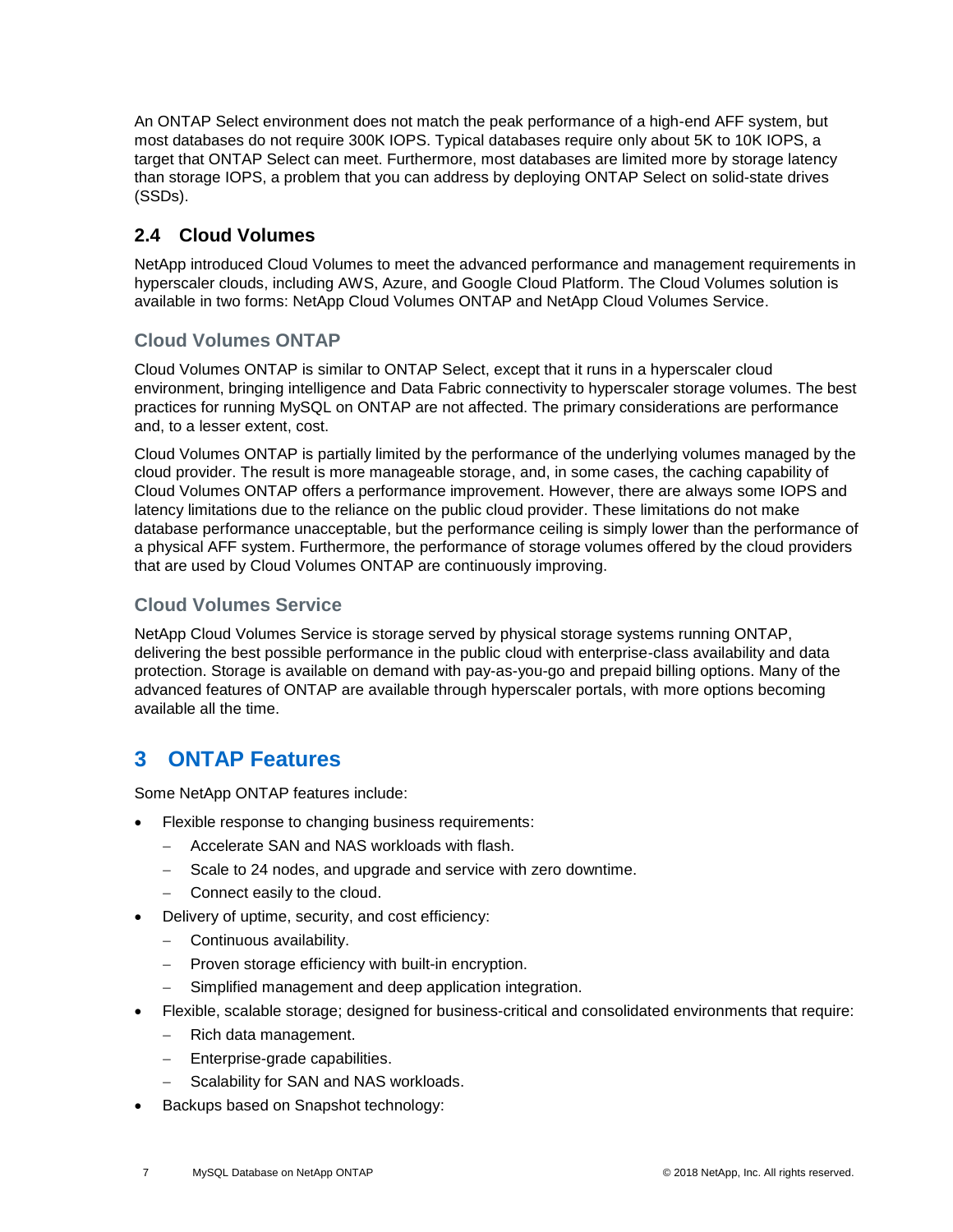- Use volume-based Snapshot technology to create entire volume backups.
- Take advantage of very fast, crash-consistent Snapshot copy backups.
- Use of the NetApp Snap Creator® framework along with user-maintained scripts to custom-design your database backup solution.
- Recovery based on Snapshot copies:
	- − Use volume-based NetApp SnapRestore® (VBSR) technology to restore your volume.
	- − Perform instant recovery to an earlier point in time (PiT).
	- − Use single-file SnapRestore if needed.
- Checksums and data integrity:
	- Data integrity is protected by use of checksums at multiple levels.
	- TCP layer rejects the packet data and requests retransmission if data inconsistency occurs at a network level.
	- − Checksum errors can be detected and corrected.
	- RAID rebuild takes care of data integrity.
	- − Data integrity is also maintained at the MySQL level through checksum at the InnoDB page level.

### <span id="page-7-0"></span>**4 ONTAP Configuration**

This section presents best practices for basic NetApp ONTAP configuration.

These best practices don't apply to large-scale MySQL deployments (200+ databases), which require a special architecture and design. Even small changes in data protection requirements can significantly affect storage design. For detailed configuration information, see [TR-4591: Database Data Protection:](https://www.netapp.com/us/media/tr-4591.pdf)  [Backup, Recovery, Replication,](https://www.netapp.com/us/media/tr-4591.pdf) and DR. For comprehensive assistance with design, contact NetApp sales.

#### <span id="page-7-1"></span>**4.1 RAID Level**

Disk redundancy is an important factor in decisions about storage layout for controllers. There are different RAID levels that measure disk redundancy; for example, RAID 4, RAID 3, RAID 5, RAID 6, NetApp RAID DP®, or NetApp RAID-TEC™.

With traditional single-parity RAID (RAID 3, 4, or 5) or even RAID 1 (mirroring), the entire volume and all its data is lost if a second drive fails or has an uncreatable bit error while another drive in the RAID group rebuilds. Most RAID implementations also have a drawback that affects write operations. Completion of a write operation on other RAID implementations requires multiple disk reads to regenerate the parity data, a process commonly called the RAID penalty.

However, NetApp RAID DP, a high-performance dual-parity version of RAID 6, protects against double disk failure, as shown in [Figure 1.](#page-8-1) It provides higher availability than RAID 1 (mirroring), RAID 0+1 (striping and mirroring), and RAID 5 and incurs no performance penalty.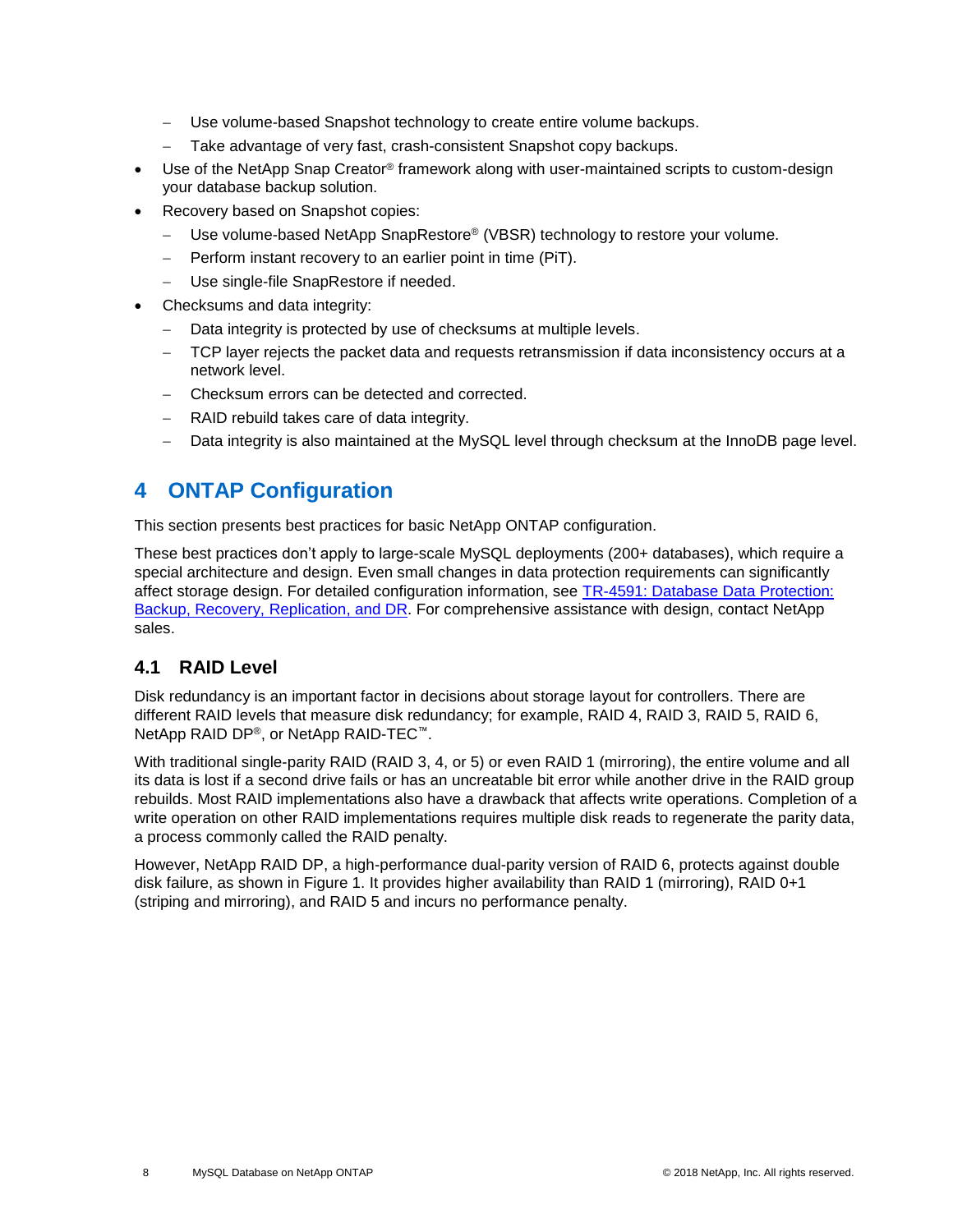<span id="page-8-1"></span>**Figure 1) RAID DP offers protection and efficiency.**



RAID DP is integrated with NetApp WAFL<sup>®</sup> to prevent performance bottlenecks with dedicated parity drives. Write operations are coalesced in RAM and prepared as a complete RAID stripe, including parity generation. There is no need to perform a read to complete a write, which means that ONTAP and WAFL avoid the RAID penalty. Performance for latency-critical operations, such as redo logging, is unimpeded, and random data-file writes do not incur any RAID penalty resulting from a need to regenerate parity. Therefore, NetApp recommends RAID DP as the default RAID group size.

In addition to having no single point of failure, RAID DP lets you expand or reconfigure storage while online. You can run your applications without interruption—even while adding more storage capacity or throughput.

### <span id="page-8-0"></span>**4.2 Capacity Levels**

To provide high and predictable performance on a storage array, some free space is required for metadata and data organizational tasks. Free space is defined as any space that is not used for actual data and includes unallocated space on the aggregate itself and unused space within the constituent volumes. Thin provisioning must also be considered. For example, a volume might contain a 1TB LUN of which only 50% is used by actual data. In a thinly provisioned environment, this LUN would correctly appear to be consuming 500GB of space. However, in a fully provisioned environment, the full capacity of 1TB appears to be in use, and the 500GB of unallocated space is hidden. This space is unused by actual data and should therefore be included in the calculation of total free space. The NetApp recommendations for storage systems used for databases are described in the sections that follow.

### **SSD Aggregates, Including AFF Systems**

For SSD aggregates, including NetApp AFF systems, NetApp recommends a minimum of 10% free space. This percentage includes all unused space, free space within the aggregate or a volume, and any free space that is allocated because of full provisioning but is not used by actual data. The recommendation of 10% free space is conservative. SSD aggregates can support database workloads at even higher levels of utilization without any effect on performance. However, as the utilization of the aggregate increases, the risk of running out of space also increases if utilization is not monitored carefully.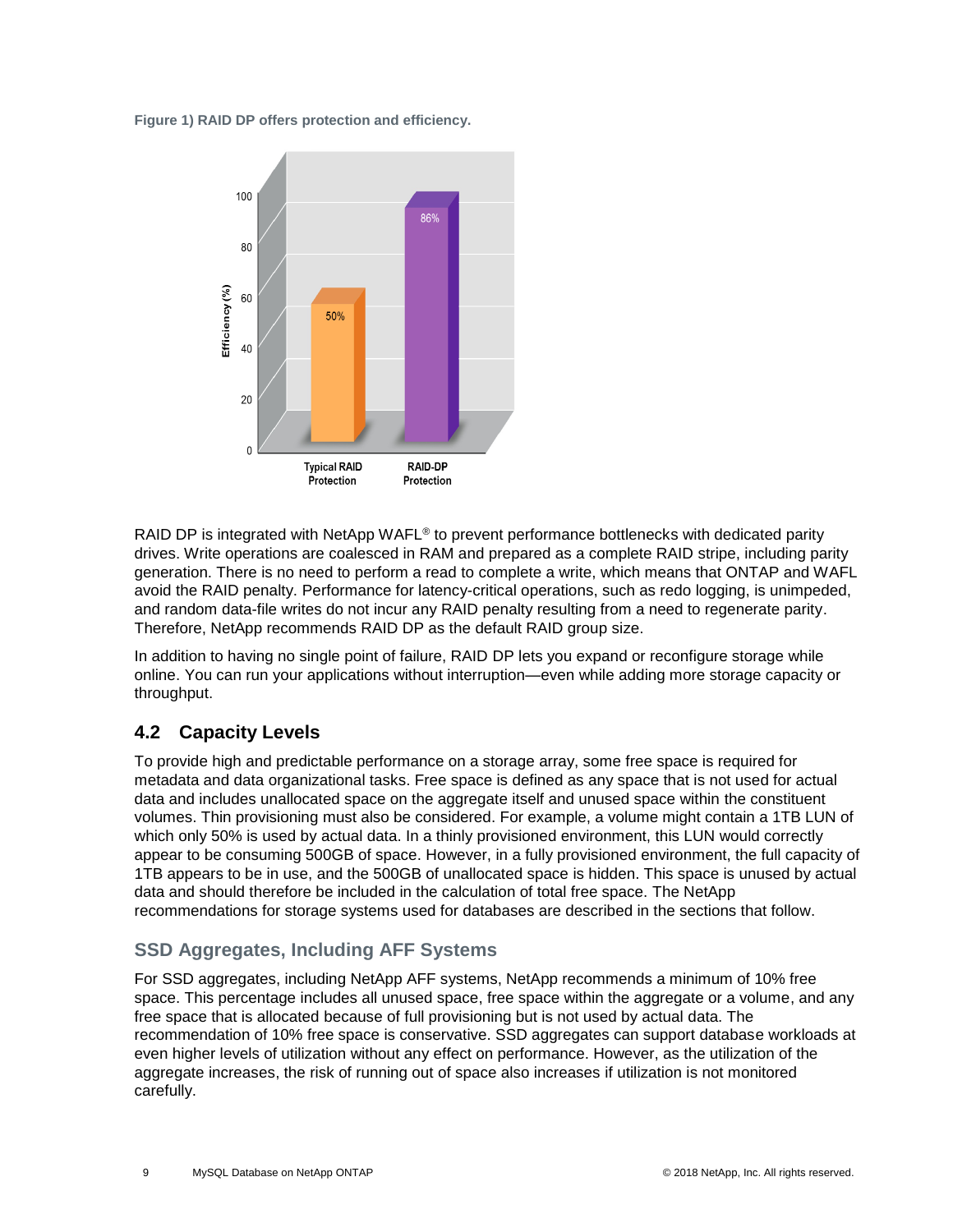### **HDD Aggregates, Including Flash Pool Aggregates**

For HDD aggregates, including NetApp Flash Pool™ aggregates, NetApp recommends a minimum of 15% free space. This percentage includes all unused space, free space within the aggregate or a volume, and any free space that is allocated because of full provisioning but is not used by actual data. There should be no measurable performance effect when utilization is less than 85%. As utilization approaches 90%, some reduction in performance might become noticeable for certain workloads. As utilization reaches 95%, most database workloads experience a degradation in performance.

### <span id="page-9-0"></span>**4.3 Read\_realloc**

Most write activity to the MySQL data file consists of random overwrites. As these overwrites occur, the changed data is placed on a new physical location within the storage system. This action has no effect on random I/O, which is typically the most performance-critical I/O type. However, it can affect sequential I/O throughput because the storage system is forced to perform more physical disk I/O operations to assemble the response to a multiblock read request and to perform read-ahead.

On an AFF system, the additional I/O operations are not significant. But on an array with spinning media, including Flash Pool aggregates, the additional drive head movement results in increased latency, which lowers throughput. Enabling the read realloc option on a volume results in real-time optimization of the file system layout. When the data on a WAFL volume is poorly allocated, the bulk of the work required to address the problem is read activity. After the block reads are complete, writing the data back to disk in a single contiguous RAID stripe is a low-cost operation. The read realloc option enables this process in a way that does not affect overall performance.

For example, suppose a full table scan is being performed, meaning that a data file is being read sequentially. If read realloc detects blocks that were suboptimally organized on the disk, 90% of the work to address the problem is already complete. The blocks are already in RAM on the storage system; therefore, after servicing the read request from the database server, read realloc performs the next step and writes them back to disk in an optimized format. The next time a full table scan is performed, the data is optimized. In the long term, the use of the read realloc option creates a constant data cleanup process that optimizes the layout of the data files on a disk.

There are two read realloc methods: general and space optimized. The general setting optimizes block layout for both the live file system and the blocks contained in a Snapshot copy. This approach can result in increased space consumption when Snapshot copies are present, but it offers improved performance during sequential reads on the live file system, Snapshot copies, and clones. If the spaceoptimized approach is used, the blocks contained in Snapshot copies are not reorganized. These parameters can be changed at any time; however, read realloc should not be enabled across the entire environment at once because the additional work required could affect performance. Enabling it on one or two data-file–containing volumes per day is a safer approach.

NetApp recommends following best practices for the read realloc option:

- Set  $read$  realloc on volumes that contain the data files, and then monitor the space consumption. Enabling this option is unnecessary on volumes that contain an archive log, control file, or other data file, but doing so should not cause problems.
- If the Snapshot copies appear to cause excess space consumption, change the setting to space optimized.

As previously stated, read realloc is not applicable to AFF systems.

## <span id="page-9-1"></span>**5 Storage Virtual Machines and Logical Interfaces**

As with other aspects of database architecture, the best options for storage virtual machine (SVM) and logical interface (LIF) designs depend heavily on scaling requirements and business needs.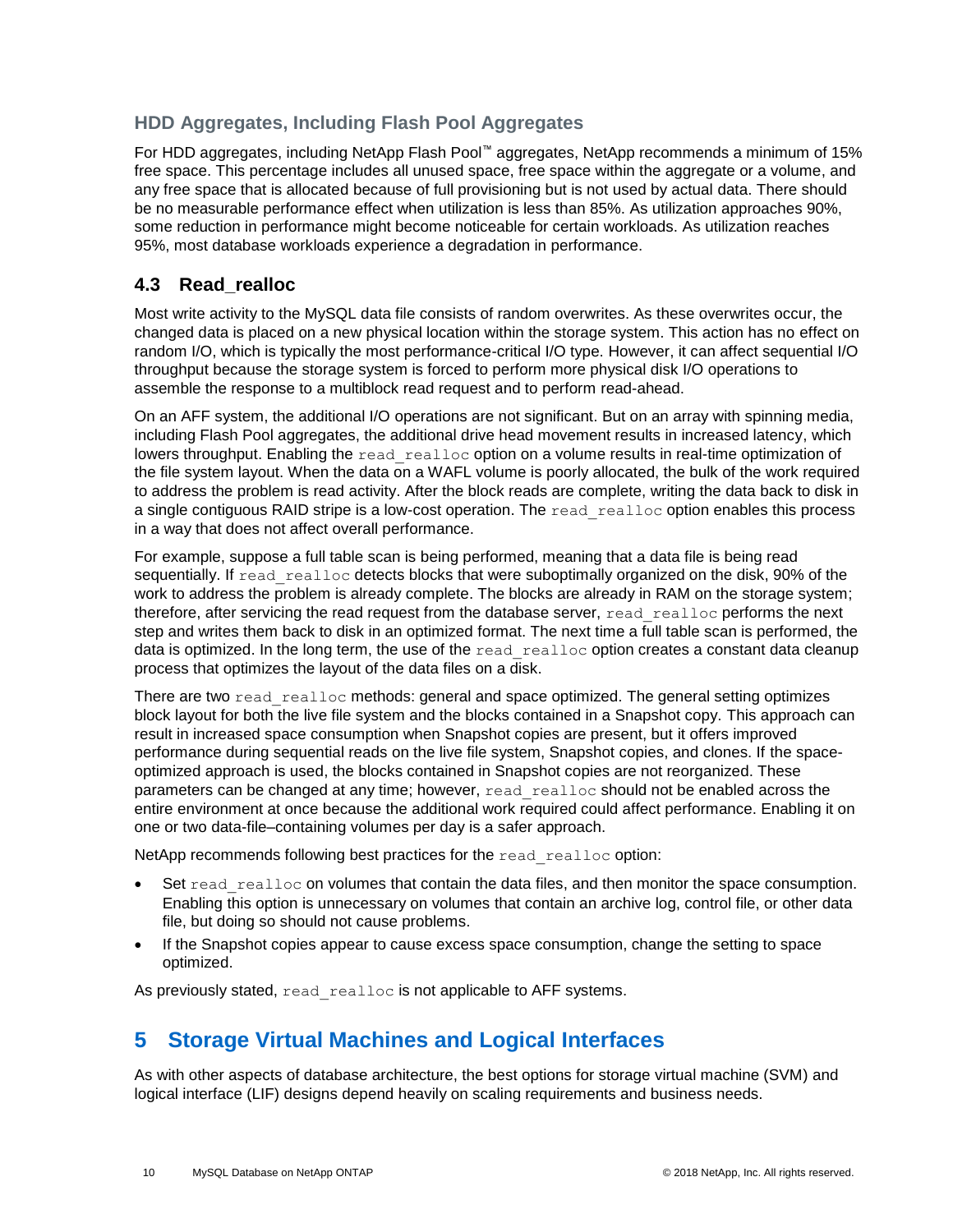This section provides an overview of key management principles of NetApp ONTAP data management software. For more comprehensive documentation, see the [Network Management Guide](https://library.netapp.com/ecm/ecm_download_file/ECMLP2492610) for the version of ONTAP you are using.

### <span id="page-10-0"></span>**5.1 SVMs**

SVMs are the basic functional unit of storage, so it is useful to compare an SVM to a guest on a VMware ESXi server. When first installed, ESXi has no preconfigured capabilities, such as hosting a guest operating system or supporting an end-user application. It is an empty container until a virtual machine (VM) is defined. ONTAP data management software is similar. When first installed, ONTAP has no dataserving capabilities, and an SVM must be defined. It is the SVM personality that defines the data services.

Some customers operate one primary SVM for most of their day-to-day requirements but then create a small number of SVMs for special needs, including the following situations:

- An SVM for a critical business database managed by a specialist team.
- An SVM for a development group that has been granted administrative control to manage its own storage independently.
- An SVM for sensitive business data, such as human resources or financial reporting data, for which the administrative team must be limited.
	- **Note:** In a multitenant environment, each tenant's data can be given a dedicated SVM. The recommended limit for SVMs is approximately 125 per cluster node, but in general the LIF maximums are reached before the SVM limit is reached. There is a point at which a multitenant environment is best separated into network segments rather into isolated, dedicated SVMs.

### <span id="page-10-1"></span>**5.2 LIF**

From a functional perspective, LIFs can be divided into the following groups:

- **Cluster and node management LIFs.** LIFs used to manage the storage cluster.
- **SVM management LIFs.** Interfaces that permit access to an SVM through the ONTAP API (known as NetApp Manageability SDK) for functions such as Snapshot copy creation or volume resizing. Products such as NetApp SnapManager® for Oracle (SMO) must have access to an SVM management LIF.
- **Data LIFs.** Interfaces that carry FC, iSCSI, NFS, or CIFS data.
	- **Note:** A data LIF used for NFS traffic can also be used for management. To do so, change the firewall policy from data to management or another policy that allows HTTP, HTTPS, or SSH. This change can simplify network configuration by avoiding the configuration of each host for access to both the NFS data LIF and a separate management LIF. You cannot configure an interface for both iSCSI and management traffic, even though both use an IP protocol. A separate management LIF is required in iSCSI environments.

For detailed information about LIF types, see the ONTAP [Network Management Guide.](https://library.netapp.com/ecm/ecm_download_file/ECMLP2492610)

Consider the following primary topics when building a LIF strategy:

- **Performance.** Is the network bandwidth sufficient?
- **Resiliency.** Are there any single points of failure in the design?
- **Manageability.** Can the network be scaled nondisruptively?

These topics apply to the end-to-end solution, from the host through the switches to the storage system.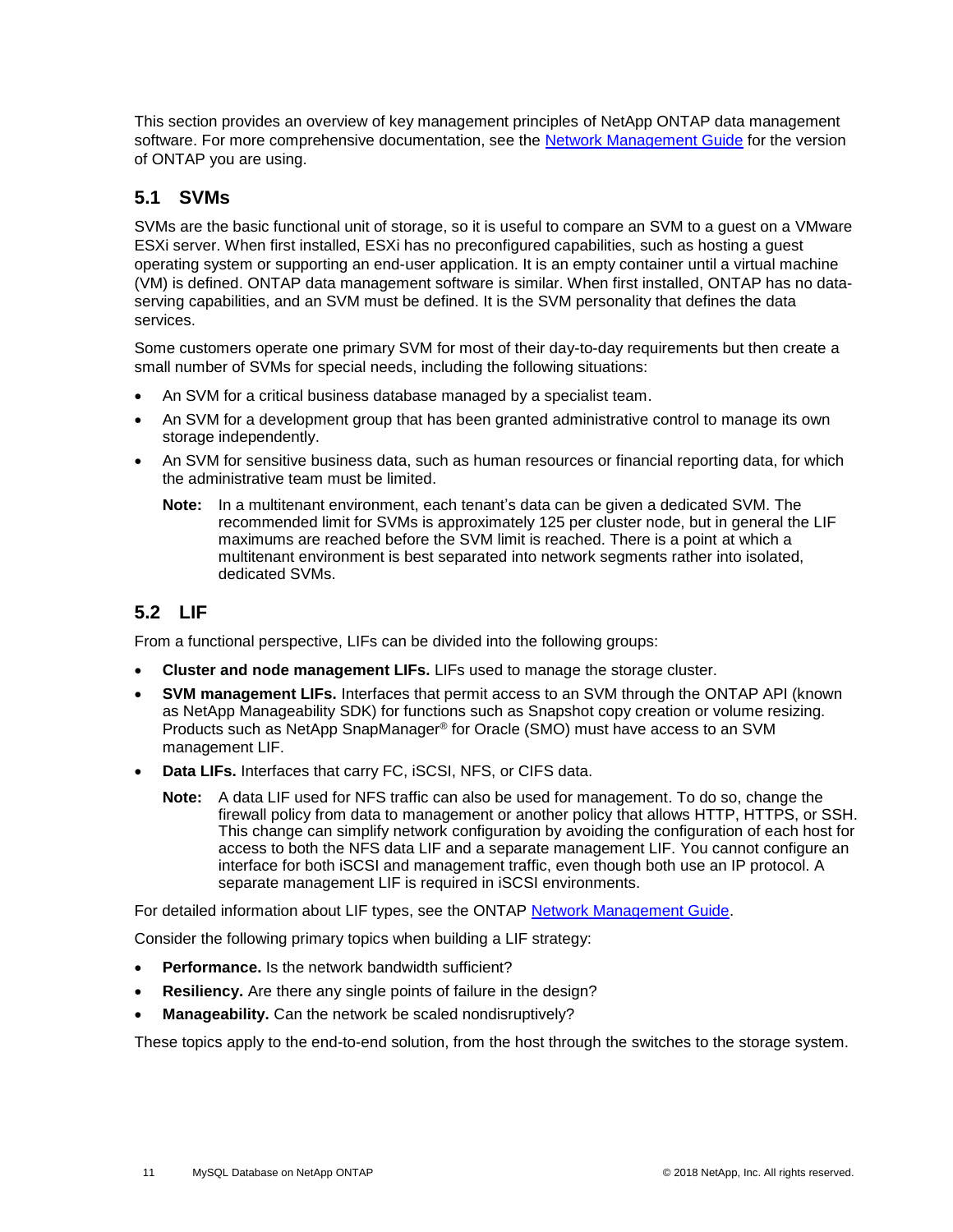### <span id="page-11-0"></span>**5.3 NFS LIF Design**

In contrast to SAN protocols, NFSv3 and NFSv4 have a limited ability to define multiple paths to data. The parallel NFS (pNFS) extensions to NFSv4.1 address this limitation.

#### **Performance and Resiliency**

Although measuring SAN LIF performance is primarily a matter of calculating the total bandwidth from all primary paths, determining NFS LIF performance requires a closer look at the exact network configuration. For example, two 10Gb ports can be configured as raw physical ports, or they can be configured as a Link Aggregation Control Protocol (LACP) interface group. If they are configured as an interface group, multiple load-balancing policies are available that work differently depending on whether traffic is switched or routed. Finally, Direct NFS (DNFS) offers load-balancing configurations that do not exist in any currently operating system NFS clients.

Unlike SAN protocols, NFS file systems require resiliency at the protocol layer. For example, a LUN is always configured with multipathing enabled, meaning that multiple redundant channels are available to the storage system, each of which uses the FC protocol. An NFS file system, on the other hand, depends on the availability of a single TCP/IP channel that can be protected at the physical layer only. This arrangement is why options such as port failover and LACP port aggregation exist.

In an NFS environment, both performance and resiliency are provided at the network protocol layer. As a result, both topics are intertwined and must be discussed together.

#### **Bind LIFs to Port Groups**

To bind a LIF to a port group, associate the LIF IP address with a group of physical ports. The primary method for aggregating physical ports together is LACP. The fault-tolerance capability of LACP is fairly simple; each port in an LACP group is monitored and is removed from the port group if a malfunction occurs. There are, however, many misconceptions about how LACP works with respect to performance:

- LACP does not require the configuration on the switch to match the endpoint. For example, ONTAP can be configured with IP-based load balancing, whereas a switch can use MAC-based load balancing.
- Each endpoint using an LACP connection can independently choose the packet transmission port, but it cannot choose the port used for receipt. Therefore, traffic from ONTAP to a particular destination is tied to a particular port, and the return traffic could arrive on a different interface. This does not cause problems, however.
- LACP does not evenly distribute traffic all the time. In a large environment with many NFS clients, the result is typically even use of all ports in an LACP aggregation. However, any one NFS file system in the environment is limited to the bandwidth of only one port, not the entire aggregation.
- Although round-robin LACP policies are available on ONTAP, these policies do not address the connection from a switch to a host. For example, a configuration with a four-port LACP trunk on a host and a four-port LACP trunk on ONTAP is still only able to read a file system using a single port. Although ONTAP can transmit data through all four ports, no switch technologies are currently available that send from the switch to the host through all four ports. Only one is used.

The most common approach in larger environments consisting of many database hosts is to build an LACP aggregate of an appropriate number of 10Gb interfaces by using IP load balancing. This approach enables ONTAP to deliver even use of all ports, as long as enough clients exist. Load balancing breaks down when there are fewer clients in the configuration, because LACP trunking does not dynamically redistribute load.

When a connection is established, traffic in a particular direction is placed on only one port. For example, a database performing a full table scan against an NFS file system connected through a four-port LACP trunk reads data though only one network interface card (NIC). If only three database servers are in such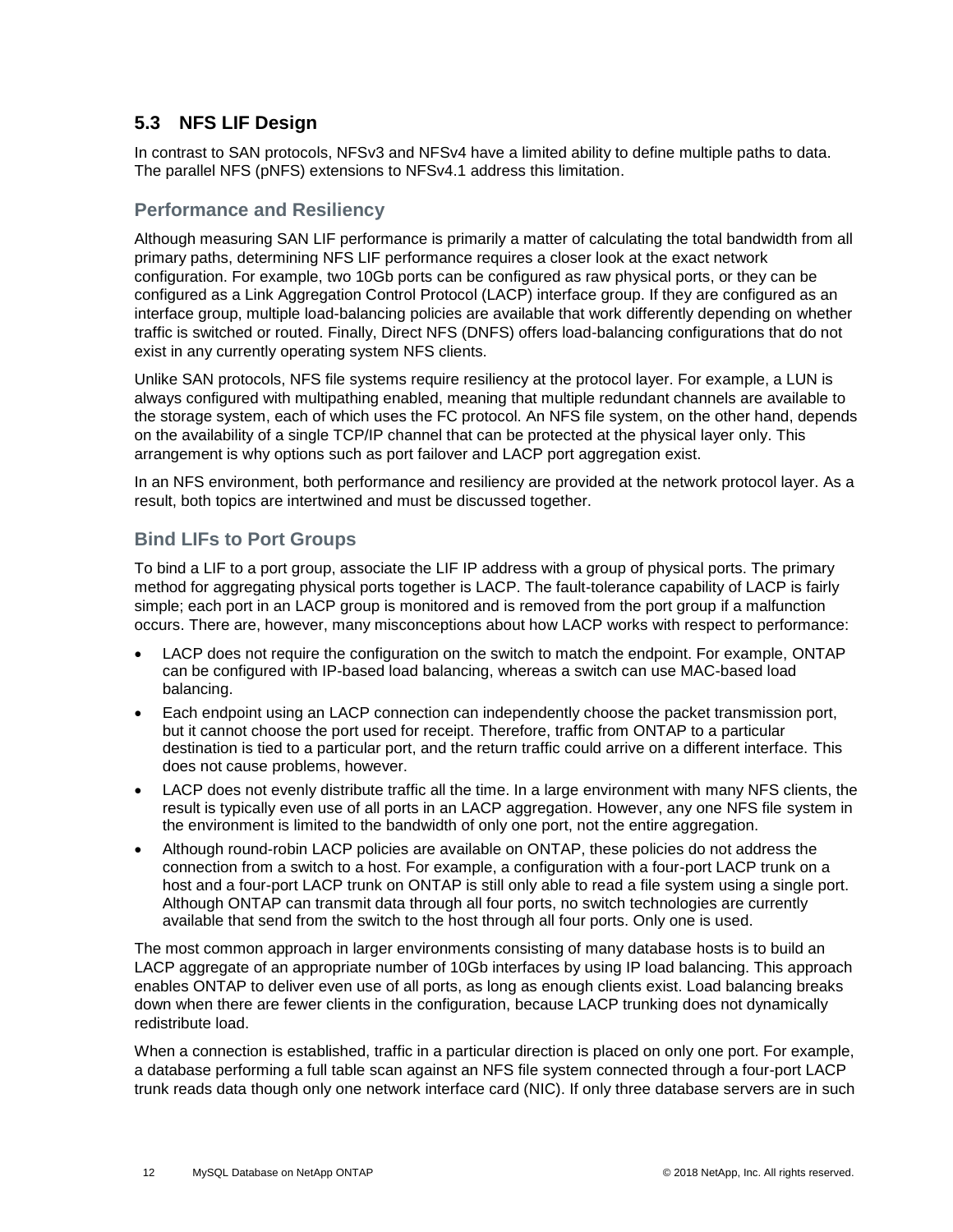an environment, it is possible that all three are reading from the same port, while the other three ports are idle.

#### **Bind LIFs to Physical Ports**

Binding a LIF to a physical port results in more granular control over network configuration because a given IP address on an ONTAP system is associated with only one network port at a time. Resiliency is then accomplished through the configuration of failover groups and failover policies.

#### **Failover Policies and Failover Groups**

The behavior of LIFs during network disruption is controlled by failover policies and failover groups. Configuration options have changed with the different versions of ONTAP. Consult the ONTAP [Network](https://library.netapp.com/ecm/ecm_download_file/ECMLP2492610)  [Management Guide](https://library.netapp.com/ecm/ecm_download_file/ECMLP2492610) for specific details for the version of ONTAP being deployed.

Follow these general practices for Data ONTAP 8.2 and earlier:

- 1. Configure a failover group to be user defined.
- 2. Populate the failover group with ports on the storage failover (SFO) partner controller so that the LIFs follow the aggregates during an SFO. This configuration avoids the creation of indirect traffic.
- 3. Use failover ports with performance characteristics that match the original LIF. For example, a LIF on a single physical 10Gb port should include a failover group with a single 10Gb port. A four-port LACP LIF should fail over to another four-port LACP LIF.
- 4. Set the failover policy to priority.

Data ONTAP 8.3 allows management of LIF failover based on broadcast domains. Therefore, an administrator can define all the ports that have access to a given subnet and allow Data ONTAP to select an appropriate failover LIF. Some customers can use this approach, but it has limitations in a high-speed database storage network environment because of the lack of predictability. For example, an environment can include both 1Gb ports for routine file system access and 10Gb ports for data file I/O. If both types of ports exist in the same broadcast domain, LIF failover can result in moving data file I/O from a 10Gb port to a 1Gb port.

NetApp recommends using the Data ONTAP 8.2 approach, defining which ports can be used for LIF failover. In summary, consider the following practices:

- 1. Configure a failover group as user defined.
- 2. Populate the failover group with ports on the SFO partner controller so that the LIFs follow the aggregates during an SFO. This approach avoids creating indirect traffic.
- 3. Use failover ports with matching performance characteristics to the original LIF. For example, a LIF on a single physical 10Gb port should include a failover group with a single 10Gb port. A four-port LACP LIF should fail over to another four-port LACP LIF. These ports would be a subset of the ports defined in the broadcast domain.
- 4. Set the failover policy to SFO partner only. Doing so makes sure that the LIF follows the aggregate during failover.

#### **Auto-Revert**

Set the auto-revert parameter as desired. Most customers prefer to set this parameter to true to have the LIF revert to its home port. However, in some cases, customers have set this parameter to false so that they can investigate an unexpected failover before returning a LIF to its home port.

#### **LIF-to-Volume Ratio**

A common misconception is that there must be a 1:1 relationship between volumes and NFS LIFs. Although this configuration is required for moving a volume anywhere in a cluster without creating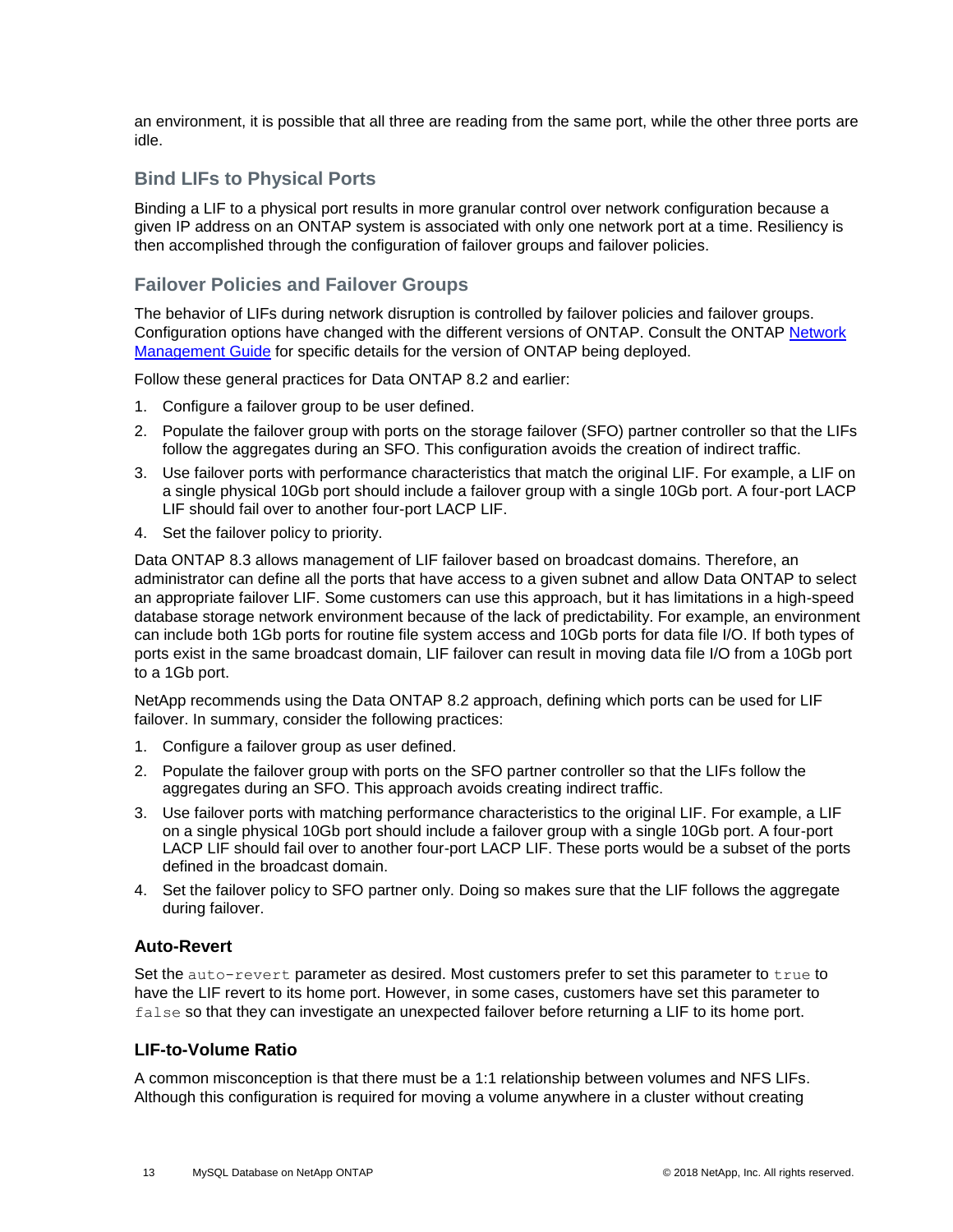additional interconnect traffic, it is categorically not a requirement. Intercluster traffic must be considered, but the mere presence of intercluster traffic does not create problems. Many of the published benchmarks created for ONTAP include predominantly indirect I/O.

For example, a database project containing a relatively small number of performance-critical databases that only requires a total of 40 volumes might warrant a 1:1 volume to LIF strategy. This arrangement would require 40 IP addresses. Any volume could then be moved anywhere in the cluster along with the associated LIF, and traffic would always be direct, minimizing every source of latency even at microsecond levels.

As a counterexample, a 1:1 relationship between customers and LIFs might make a large hosted environment easier to manage. Over time, you might need to migrate a volume to a different node, which would cause some indirect traffic. However, you shouldn't be able to detect the performance effect unless the network ports on the interconnect switch are saturating. If necessary, establish a new LIF on additional nodes and update the host at the next maintenance window to remove indirect traffic from the configuration.

### <span id="page-13-0"></span>**5.4 SAN LIF Design**

LIF design in a SAN environment is relatively simple for one reason: multipathing. All modern SAN implementations allow a client to access data over multiple network paths and select the best path or paths for access. As a result, performance with respect to LIF design is simpler to address because SAN clients automatically load-balance I/O across the best available paths. If a path becomes unavailable, the client automatically selects a different path. The resulting simplicity of design makes SAN LIFs more manageable. This does not mean that a SAN environment is always more easily managed, because there are many other aspects of SAN storage that are much more complicated than NFS. It simply means that SAN LIF design is easier.

#### **Performance**

The most important consideration with LIF performance in a SAN environment is bandwidth. For example, a four-node ONTAP cluster with two 16Gb FC ports per node allows up to 32Gb of bandwidth from each node. I/O is automatically balanced between ports, and all I/O is directed down the most optimal path.

#### **Resiliency**

SAN LIFs do not fail over. If a SAN LIF fails, the client's multipathing ability detects the loss of a path and redirects I/O to a different LIF.

#### **Manageability**

LIF migration is a much more common task in an NFS environment, because LIF migration is often associated with relocating volumes around the cluster. There is no need to migrate a LIF in a SAN environment when volumes are relocated. After the volume move has completed, ONTAP sends a notification to the SAN about a change in paths, and the SAN clients automatically reoptimize. LIF migration with SAN is primarily associated with major physical hardware changes. For example, if a nondisruptive upgrade of the controllers is required, a SAN LIF is migrated to the new hardware. If an FC port is found to be faulty, a LIF can be migrated to an unused port.

### **Design Recommendations**

NetApp makes the following primary recommendations:

• Do not create more paths than are required. Too many paths make overall management more complicated and can cause problems with path failover on some hosts. Furthermore, some hosts have unexpected path limitations for configurations such as SAN booting.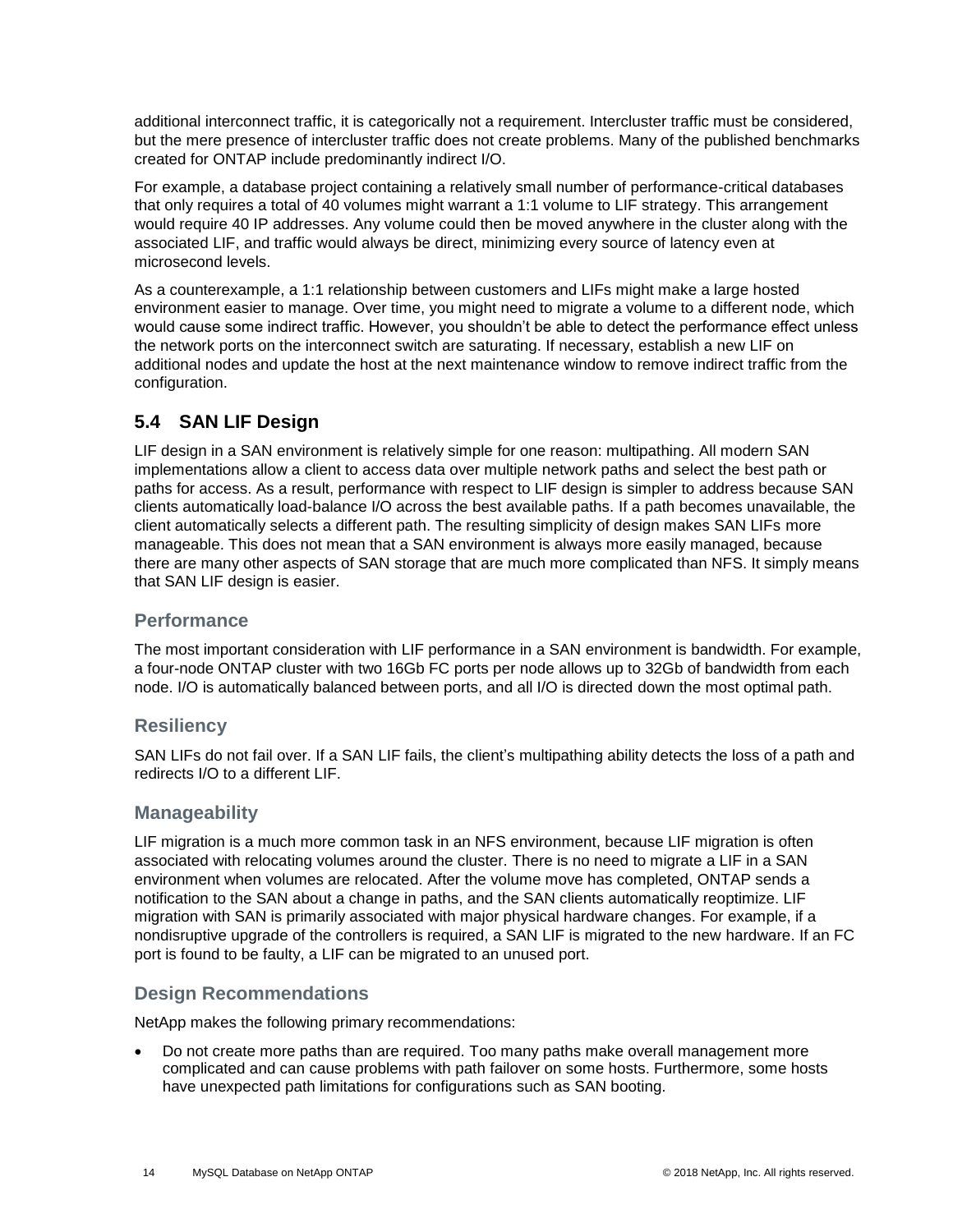- Few LUNs should require more than four paths to storage. The value of having more than two nodes advertising paths to LUNs is limited because the aggregate hosting a LUN is inaccessible if the node that owns the LUN and its high-availability (HA) partner fail. Creating paths on nodes other than the primary HA pair is not helpful in such a situation.
- You can manage the number of visible LUN paths by selecting which ports are included in FC zones. However, it is usually easier to include all potential target points in the FC zone and control LUN visibility at the ONTAP level.
- In Data ONTAP 8.3 and later, the selective LUN-mapping feature is the default. With selective LUN mapping, any new LUN is automatically advertised from the node that owns the underlying aggregate and the node's HA partner. With this arrangement, you don't need to create port sets or configure zoning to limit port accessibility. Each LUN is available on the minimum number of nodes required for optimal performance and resiliency.
- If you must migrate a LUN outside the two controllers, you can add the additional nodes with the LUN-mapping add-reporting-nodes command so that the LUNs are advertised on the new nodes. Doing so creates additional SAN paths to the LUNs for LUN migration. However, the host must perform a discovery operation to use the new paths.
- Do not be overly concerned about indirect traffic. It is best to avoid indirect traffic in an I/O-intensive environment for which every microsecond of latency is critical, but the visible performance effect is negligible for typical workloads.
- An FC zone should never contain more than one initiator. Such an arrangement might appear to work initially, but crosstalk between initiators eventually interferes with performance and stability.
	- **Note:** In general, multitarget zones are regarded as safe, although in rare circumstances the behavior of FC target ports from different vendors has caused problems. For example, avoid including the target ports from both a NetApp and an EMC storage array in the same zone. In addition, placing a NetApp storage system and a tape device in the same zone is even more likely to cause problems.

## <span id="page-14-0"></span>**6 Additional ONTAP Considerations**

The additional points described in this section must be considered while deploying a database solution on NetApp ONTAP.

### <span id="page-14-1"></span>**6.1 LUN Considerations**

### **LUN Misalignment Warnings**

Database logging normally generates unaligned I/O that can cause misleading warnings about misaligned LUNs on ONTAP. The reason is that most databases perform a sequential write of the log file with writes of varying size. A log write operation that does not align to 4KB boundaries does not ordinarily cause performance problems, because the next log write operation completes the block. The result is that ONTAP is able to process almost all writes as complete 4KB blocks, even though the data in some 4KB blocks was written in two separate operations.

#### **LUN Sizing**

A LUN is a virtualized object on ONTAP that exists across all the spindles in the hosting aggregate. As a result, the LUN's performance is unaffected by its size, because the LUN draws on the full potential of the aggregate no matter which size is chosen.

NetApp discourages the practice of establishing a universal standard LUN size, because doing so can complicate manageability. For example, a standard LUN size of 100GB might work well when a database is in the range of 1TB to 2TB, but a database 20TB in size would require 200 LUNs. This means that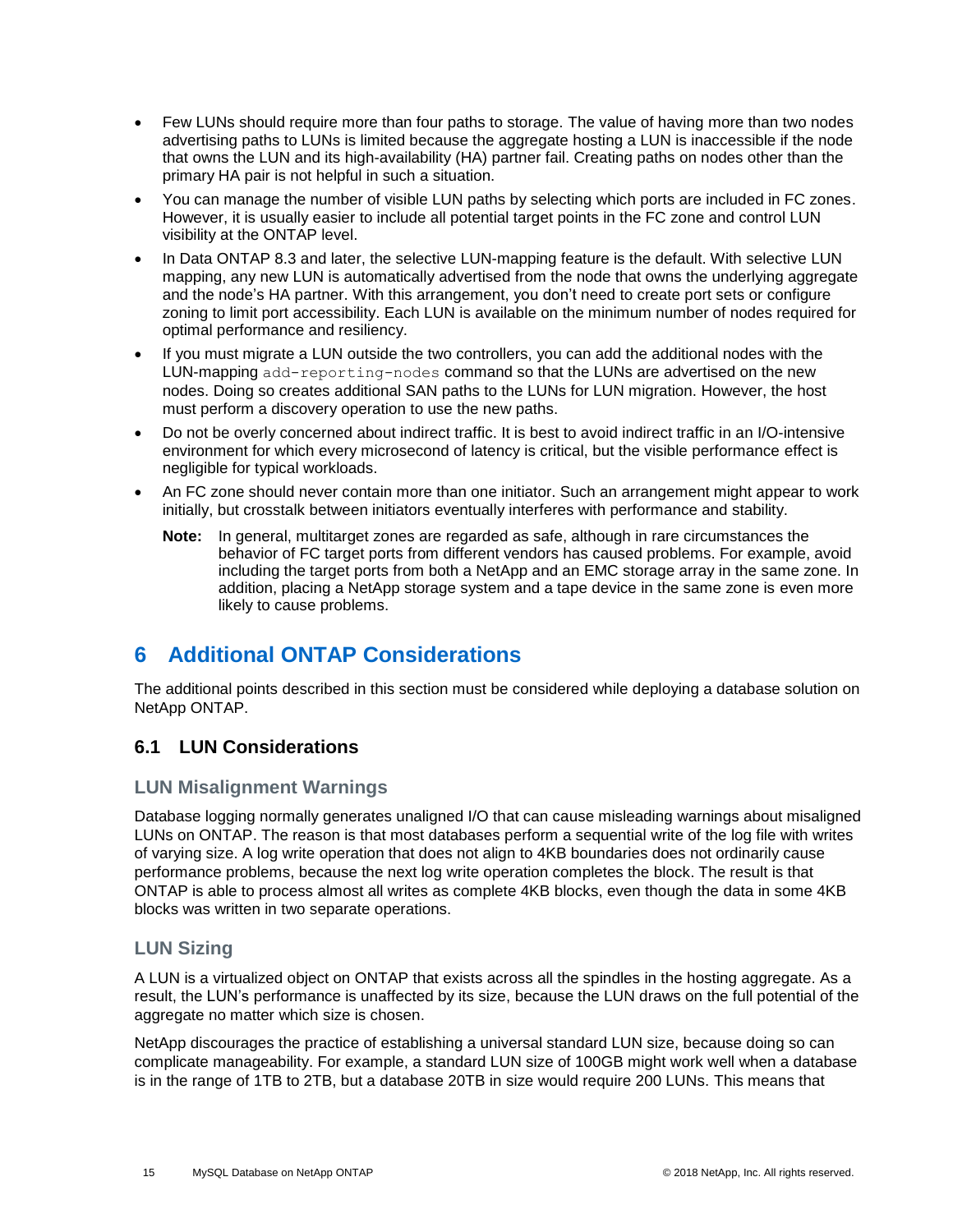server reboot times are longer, and there are more objects to manage in the various UIs. Using fewer, larger LUNs avoids such problems.

#### **Notes:**

- The LUN count is more important than the LUN size.
- LUN size is mostly controlled by LUN count requirements.

Avoid creating more LUNs than required.

#### **LUN Resizing and LVM-Based Resizing**

When a SAN-based file system has reached its capacity limit, there are two options for increasing the space available:

- Increase the size of the LUNs.
- Add a LUN to an existing volume group and expand the contained logical volumes.

Both options are supportable, but increasing a LUN size is usually more difficult and can be risky. Here are some of the considerations:

- LUNs created by ONTAP can be increased to approximately 10 times their original size. The limitation is based on the inherent structure of disk geometry. There are sometimes options to increase further, but this increase can involve partition table changes that require advanced understanding of disk configuration at the host level.
- NetApp recommends that you shut down the database before attempting to resize a LUN, and to create Snapshot copies as a fallback measure. Although this recommendation is not a requirement, there is some risk of disruption and user error when rediscovering the newly enlarged LUNs at the host OS level.
- NetApp SnapDrive<sup>®</sup> for Windows offers an exception to LUN resizing complications. SnapDrive for Windows provides a safe and nondisruptive method of increasing LUN sizes.

Although LUN resizing is an option to increase capacity, it is usually better to use a logical volume manager (LVM). One of the principal reasons LVMs exist is to avoid the need for a LUN resize. With an LVM, multiple LUNs are bonded together into a virtual pool of storage. The logical volumes carved out of this disk pool are managed by the LVM and can be resized easily. An LVM also avoids hotspots on a particular disk by distributing a given logical volume across all available LUNs. You can usually perform transparent migration by using the volume manager to relocate the underlying extents of a logical volume to new LUNs.

For these reasons, NetApp discourages a strategy involving resizing LUNs and encourages an LVM approach.

#### **LUN Count**

Unlike the LUN size, the LUN count does affect performance. Database performance is affected by the capability to perform parallel I/O through the SCSI layer. As a result, two LUNs offer better performance than a single LUN. Using a logical volume manager, such as Veritas Volume Manager (VxVM) or Linux LVM2, is the simplest method to increase parallelism.

NetApp customers have experienced minimal benefit from increasing the number of LUNs beyond eight, although testing of 100% SSD environments with very heavy random I/O has demonstrated further improvement up to 64 LUNs. NetApp recommends building a volume group with an extent size that enables the even distribution of I/O. For example, a 1TB volume group composed of 10 100GB LUNs and an extent size of 100MB would yield 10,000 extents in total (1,000 extents per LUN). The resulting I/O on a database placed on this 1TB volume group should be evenly distributed across all 10 LUNs.

Distributing a logical volume across extents is not the same as striping, although the concept is similar.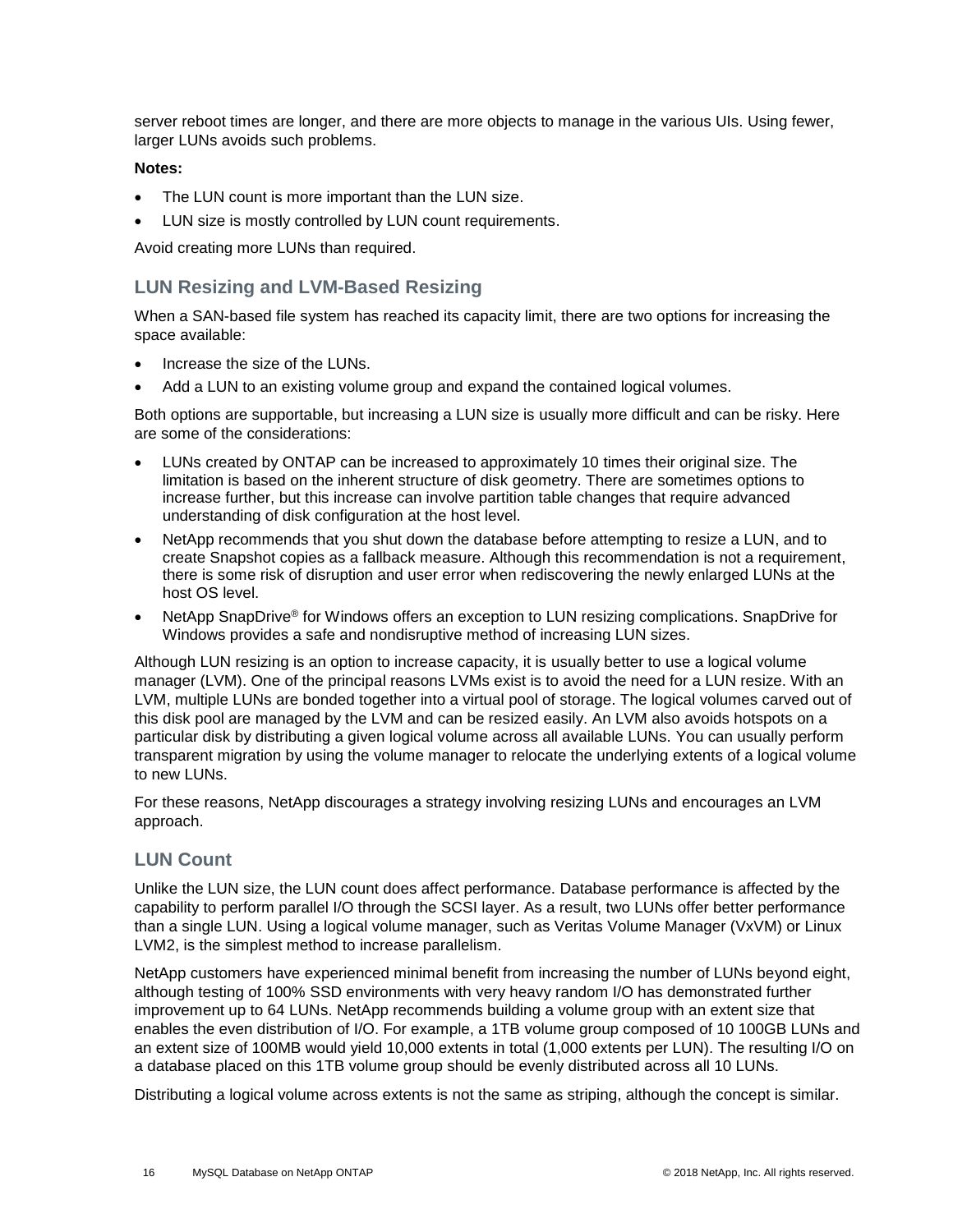Logical volume managers break up LUNs into relatively large extents in order to make data management simpler. Larger extents are preferred because they deliver better efficiency of read-ahead operations. For example, an LVM2 extent of 64MB allows storage array read-ahead to assist transferring a full 64MB of data before the LVM moves to the next extent. Smaller extents mean that read-ahead must reset more often as read operations move from extent to extent.

The more important random I/O should still be evenly distributed across LUNs, even with a large extent size, unless the database has extremely concentrated I/O.

In contrast to distributed extents, true striping should be avoided. Striping mostly targeted relatively slow spinning disk technology. For example, if an application was known to read in 1MB chunks, a stripe set could be created with eight LUNs with a stripe width of 128KB. As a result, a 1MB operation could be executed as eight simultaneous 128KB I/O operations on each LUN. This technique is rarely beneficial with a modern database and storage system. Furthermore, incorrect tuning of a striped volume group decreases performance.

Most databases are limited by random I/O performance, not sequential performance If a data file exists across many extents, a large amount of I/O can be randomized across the extents. This arrangement means that all LUNs in the volume group are used evenly, and no individual LUN limits performance.

NetApp recommends the following:

- In general, four to eight LUNs are sufficient to support data file I/O. Fewer than four LUNs might limit performance because of limitations in host SCSI implementations.
- Do not use fine-grained striping. Instead, enable an LVM policy that distributes data across large extents on each LUN to ensure that each data file is spread across all available LUNs.

#### <span id="page-16-0"></span>**6.2 Cluster Operations—Takeover and Switchover**

You must understand the storage takeover and switchover function to make sure that database operations are not disrupted by these operations:

- Under normal conditions, incoming writes to a controller are synchronously mirrored to its partner. In a NetApp MetroCluster environment, writes are also mirrored to a remote controller. Until a write is stored in nonvolatile media in all locations, it is not acknowledged to the host application.
- The media storing the write data is called NVMEM. It is sometimes referred to as NVRAM, and it can be thought of as a write cache, although it functions as a journal. In a normal operation, the data from NVMEM is not read; it is used only to protect data if software or hardware fails. When data is written to disk, the data is transferred from the RAM in the system, not from NVMEM.
- During a takeover operation, one node in an HA pair takes over the operations from its partner. A switchover is essentially the same, but it applies to MetroCluster configurations in which a remote node takes over the functions of a local node.

During routine maintenance operations, a storage takeover or switchover operation should be transparent, other than for a potential brief pause in database operations as the network paths change. Networking can be complicated, and it is easy to make errors, so NetApp strongly recommends testing takeover and switchover operations thoroughly with a database before putting a storage system into production. Doing so is the only way to be sure that all network paths are configured correctly. In a SAN environment, carefully check the output of the sanlun lun show -p command to make sure that all expected primary and secondary paths are available.

Take care when issuing a forced takeover or switchover. Forcing a change to storage configuration with these options means that the state of the controller that owns the disks is disregarded and the alternative node forcibly takes control of the disks. Incorrect forcing of a takeover can result in data loss or corruption, because a forced takeover or switchover can discard the contents of NVMEM. After the takeover or switchover is complete, the loss of that data means that the data stored on disk might revert to a slightly older state from the point of view of the database.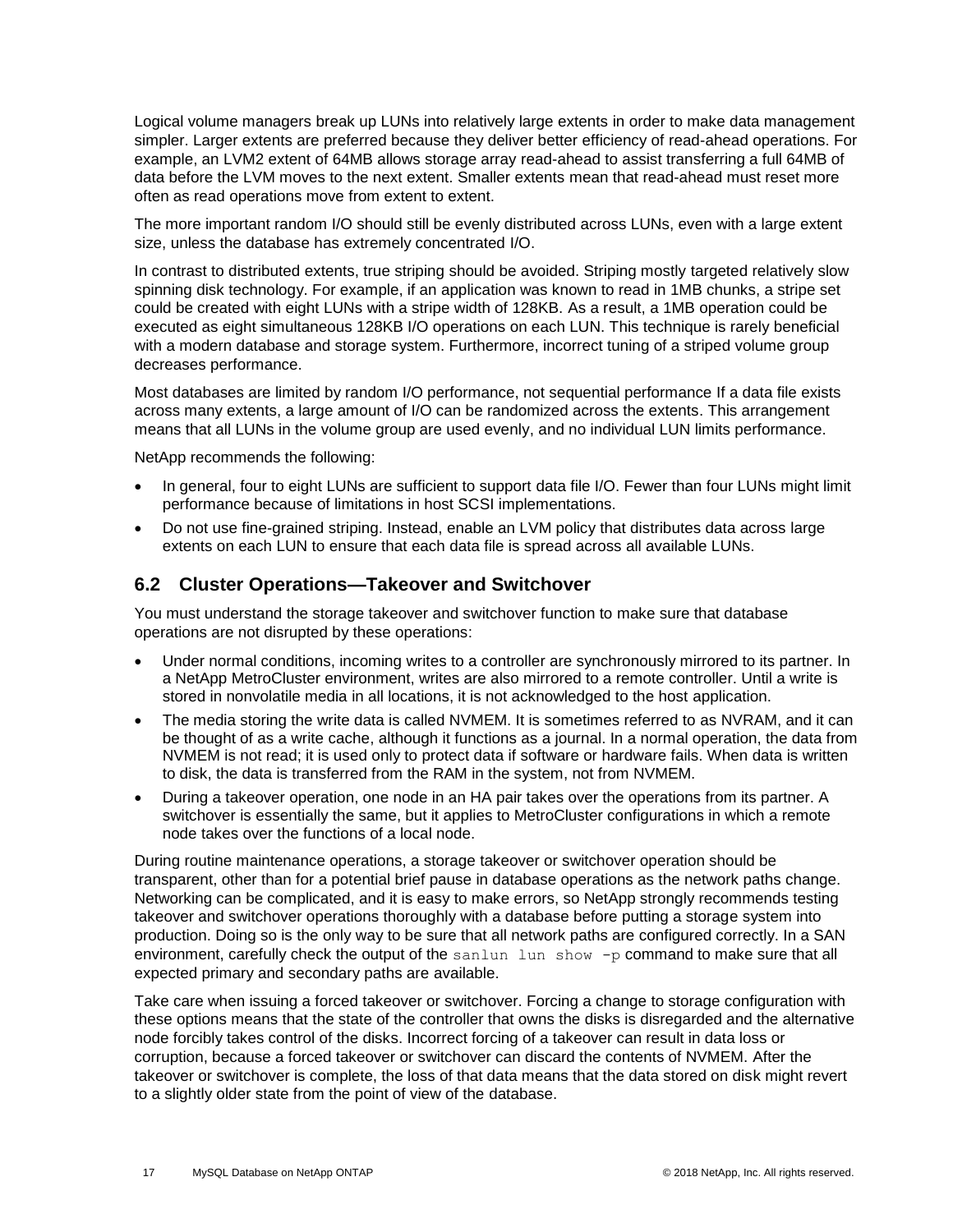A forced takeover with a normal HA pair is rarely required. In almost all failure scenarios, a node shuts down and informs the partner so that an automatic failover takes place. There are some edge cases, such as a rolling failure in which the interconnect between nodes is lost and then one controller is lost, so a forced takeover is required. In such a situation, the mirroring between nodes is lost before the controller failure, which means that the surviving controller no longer has a copy of the writes in progress. The takeover then needs to be forced, which means that data potentially is lost.

The same logic applies to a MetroCluster switchover. In normal conditions, a switchover is nearly transparent. However, a disaster can result in a loss of connectivity between the surviving site and the disaster site. From the point of view of the surviving site, the problem could be nothing more than an interruption in connectivity between sites, and the original site might still be processing data. If a node cannot verify the state of the primary controller, only a forced switchover is possible.

NetApp recommends taking the following precautions:

- Do not accidentally force a takeover or a switchover. Normally, forcing should not be required, and forcing the change can cause data loss.
- If a forced takeover or switchover is required, make sure that the database is shut down, dismount all file systems, shut down any instances, and vary off any LVM volume groups.
- If a forced MetroCluster switchover occurs, fence off the failed node from all surviving storage resources. For more information, see the [MetroCluster Management and Disaster Recovery Guide](https://library.netapp.com/ecm/ecm_download_file/ECMLP2495113) for the relevant version of ONTAP.

### <span id="page-17-0"></span>**6.3 MetroCluster and Multiple Aggregates**

MetroCluster is a synchronous replication technology that switches to asynchronous mode if connectivity is interrupted. Customers have requested this functionality, because guaranteed synchronous replication means that interruption in site connectivity leads to a complete stall of database I/O, taking the database out of service.

With MetroCluster, aggregates rapidly resynchronize after connectivity is restored. Unlike other storage technologies, MetroCluster should never require a complete remirroring after site failure. Only delta changes must be shipped.

In databases that span aggregates, there is a small risk that additional data recovery steps would be required in a rolling disaster scenario. Additional steps would be required if:

- Connectivity between sites is interrupted.
- Connectivity is restored.
- The aggregates reach a state in which some are synchronized, and some are not.
- The primary site is lost, which results in a surviving site in which the aggregates are not synchronized with one another.

In this scenario, parts of the database are synchronized with one another and you cannot bring up the database without recovery. If a database spans aggregates, NetApp strongly recommends using backups based on Snapshot copies. Use one of the many available tools to verify rapid recoverability in this unusual scenario.

### <span id="page-17-1"></span>**6.4 NVFAIL**

Databases are vulnerable to corruption if a failover or switchover is forced, because databases maintain large internal caches. If a forced failover occurs, previously acknowledged changes are effectively discarded. The contents of the storage array jump backward in time, and the state of the database cache no longer reflects the state of the data on disk. The result is data inconsistency.

An obvious use of caching is at the operating system's file system layer. Blocks from a mounted NFS file system might be cached in the operating system, or a file system based on LUNs can cache data in the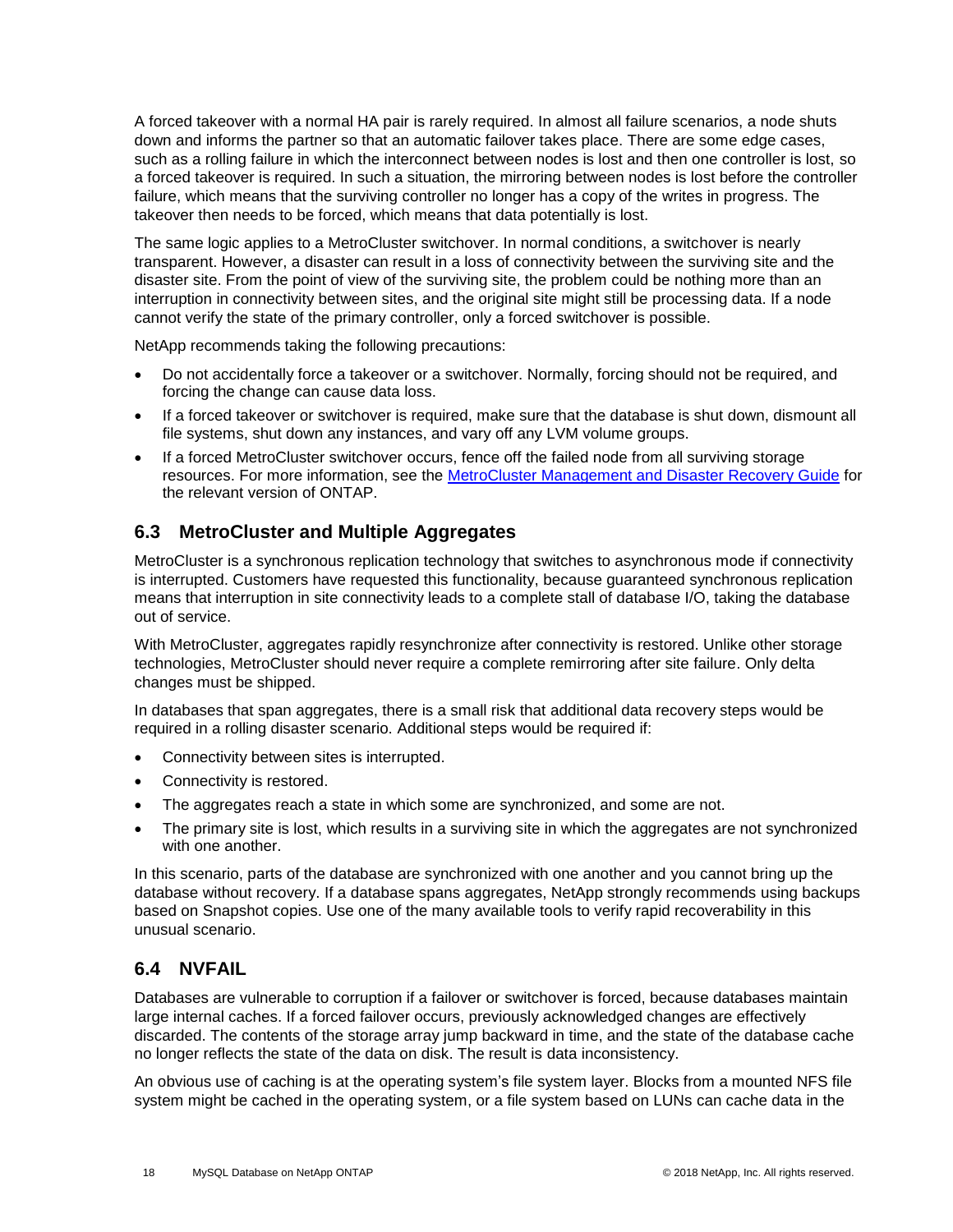operating system buffer cache. A failure of NVRAM or a forced takeover in these situations could result in file system corruption.

ONTAP systems protect databases and operating systems from this scenario with NVFAIL and its associated parameters.

#### <span id="page-18-0"></span>**6.5 Overcommitting RAM**

Overcommitting RAM means configuring more virtualized RAM on various hosts than exists on the physical hardware. Doing so can cause unexpected performance problems. When virtualizing a database, the underlying blocks of the database cache must not be swapped out to disk by the hypervisor, or performance becomes highly unstable.

### <span id="page-18-1"></span>**6.6 Ethernet Flow Control**

Ethernet flow control allows a client to request that a sender temporarily stop data transmission—usually because the receiver cannot process incoming data quickly enough. At one time, requesting that a sender cease transmission was less disruptive than having a receiver discard packets because buffers were full. This is no longer the case with the TCP stacks used in operating systems today. In fact, flow control causes more problems than it solves.

Performance problems caused by Ethernet flow control have been increasing in recent years. This is because Ethernet flow control operates at the physical layer. If a network configuration permits any database server to send an Ethernet flow control request to a storage system, I/O pauses for all connected clients. Because more clients are served by a single storage controller, the likelihood of these clients sending flow control requests increases. The problem has occurred frequently at customer sites with extensive operating system virtualization.

A NIC on a NetApp system should not receive flow-control requests. The method used to achieve this result varies according to the network switch manufacturer. Usually, you can set flow control on an Ethernet switch to receive desired or receive on, which means that a flow control request is not forwarded to the storage controller. If the network connection on the storage controller doesn't allow flowcontrol disabling, configure the clients to never send flow control requests. Change to either the NIC configuration on the database server itself or the switch ports to which the database server is connected.

#### NetApp Best Practice

Make sure that NetApp storage controllers do not receive Ethernet flow-control packets. If possible, set the switch ports to which the controller is attached; however, some switch hardware has limitations that might require client-side changes instead.

### <span id="page-18-2"></span>**6.7 Jumbo Frames**

The use of jumbo frames can improve performance somewhat in 1Gb networks by reducing CPU and network overhead, but the benefit usually isn't significant. Even so, NetApp recommends implementing jumbo frames when possible, to realize potential performance benefits and to future-proof the solution.

In 10Gb networks, using jumbo frames is almost mandatory. Without jumbo frames, most 10Gb implementations reach a packets-per-second limit before they reach the 10Gb mark. Using jumbo frames improves efficiency in TCP/IP processing, because it allows the database server, NICs, and the storage system to process fewer larger packets. The performance improvement varies from NIC to NIC, but it is significant.

Many people erroneously believe that in jumbo-frame implementations, all connected devices must support jumbo frames and that the maximum transmission unit (MTU) size must match end to end. Instead, the two network endpoints negotiate the highest mutually acceptable frame size when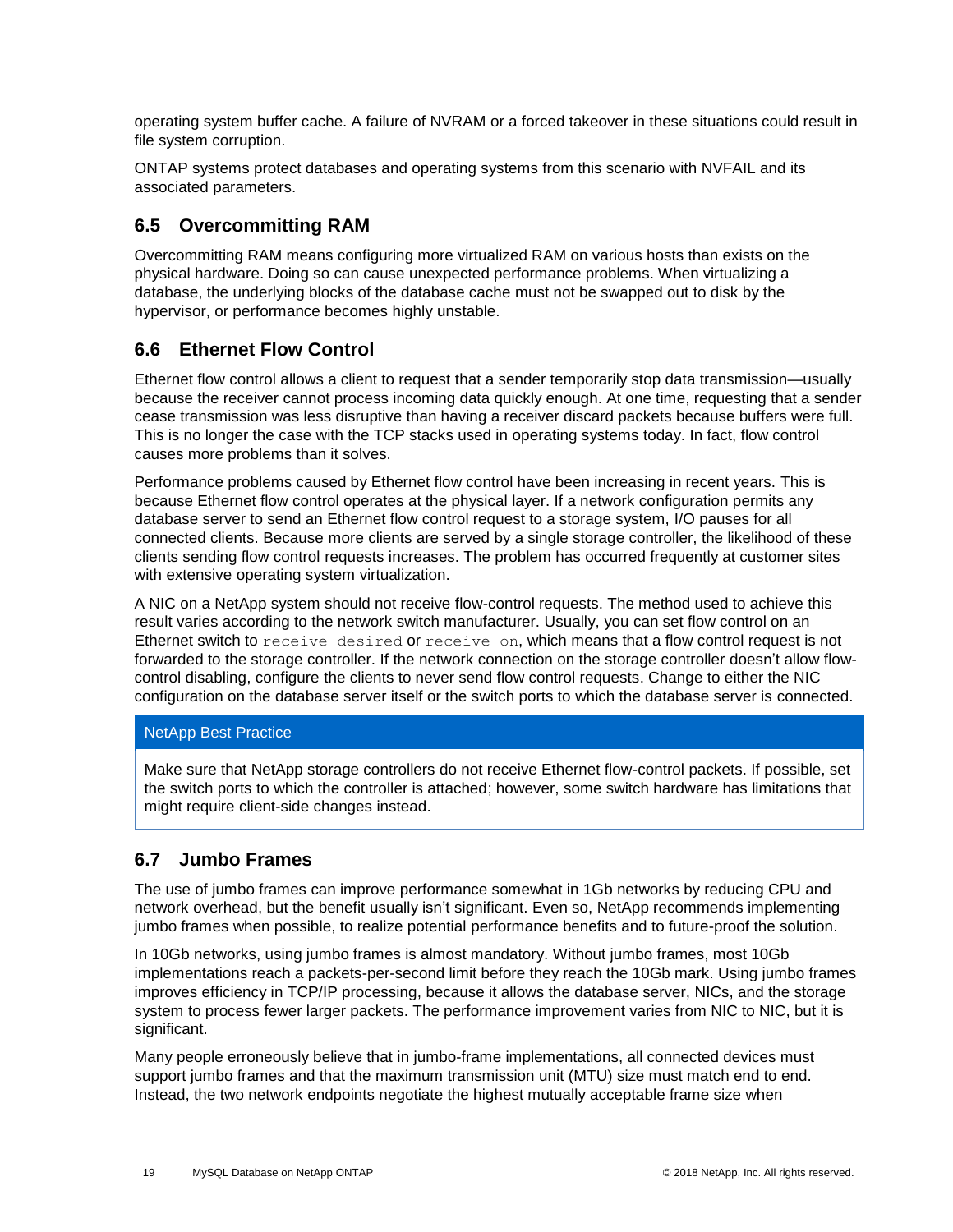establishing a connection. In a typical environment, a network switch is set to an MTU size of 9216, the NetApp controller is set to 9000, and the clients are set to a mix of 9000 and 1514. Clients that can support an MTU of 9000 can use jumbo frames, and clients that can support only 1514 can negotiate a lower value.

Problems with this arrangement are rare in a completely switched environment. However, take care in a routed environment that no intermediate router is forced to fragment jumbo frames.

NetApp recommends the following best practices:

- With 1GbE, Jumbo frames are desirable but not required.
- With 10GbE, Jumbo frames are required for maximum performance.

### <span id="page-19-0"></span>**6.8 TCP Parameters**

Three settings are frequently misconfigured: TCP timestamps, selective acknowledgment (SACK), and TCP window scaling. Many out-of-date Internet documents recommend disabling these parameters to improve performance. There was some merit to this recommendation many years ago when CPU capabilities were much lower and it was advantageous to reduce TCP processing overhead whenever possible.

However, with modern operating systems, disabling any of these TCP features rarely results in any detectable benefit, and might damage performance. Performance damage is especially likely in virtualized networking environments, because these features are required for efficient handling of packet loss and changes in network quality.

NetApp recommends the following best practices:

<span id="page-19-1"></span>• Enable TCP timestamps, SACK, and TCP window scaling on the host.

## **7 ONTAP QoS**

The increased adoption of all-flash storage has also resulted in consolidation of database workloads. Storage arrays relying on spinning media tended to support only a limited number of databases because of the limited IOPS capabilities of older drive technology. One or two highly active databases would saturate the underlying disks long before the storage controllers reached their limits. This situation has changed. A performance capability of a relatively small number of SSDs can saturate even the most powerful storage controllers. You can use the full capabilities of the controllers without the fear of sudden performance collapse as spinning media latency spikes.

For example, a simple two-node HA AFF8080 system can service about 400K random IOPS before latency climbs above 1 millisecond. Less than 1% of databases would be expected to reach such levels, and allowing an AFF8080 to manage just 10K IOPS would be wasteful.

There are three types of quality of service (QoS) in NetApp ONTAP: IOPS, bandwidth, and guaranteed. QoS controls can be applied to SVMs, volumes, LUNs, and files.

### <span id="page-19-2"></span>**7.1 IOPS QoS**

An IOPS QoS control is based on the total IOPS of a given resource, but there are several aspects of IOPS QoS that might not be intuitive. Some customers have been puzzled by the apparent increase in latency when an IOPS threshold is reached. This IOPS QoS is the only viable method of limiting IOPS. Logically, it functions like a token system. For example, if a volume containing data files has a 10K IOPS limit, each I/O operation that arrives must first receive a token to continue processing. As long as no more than 10K tokens are consumed in a second, no delays are present.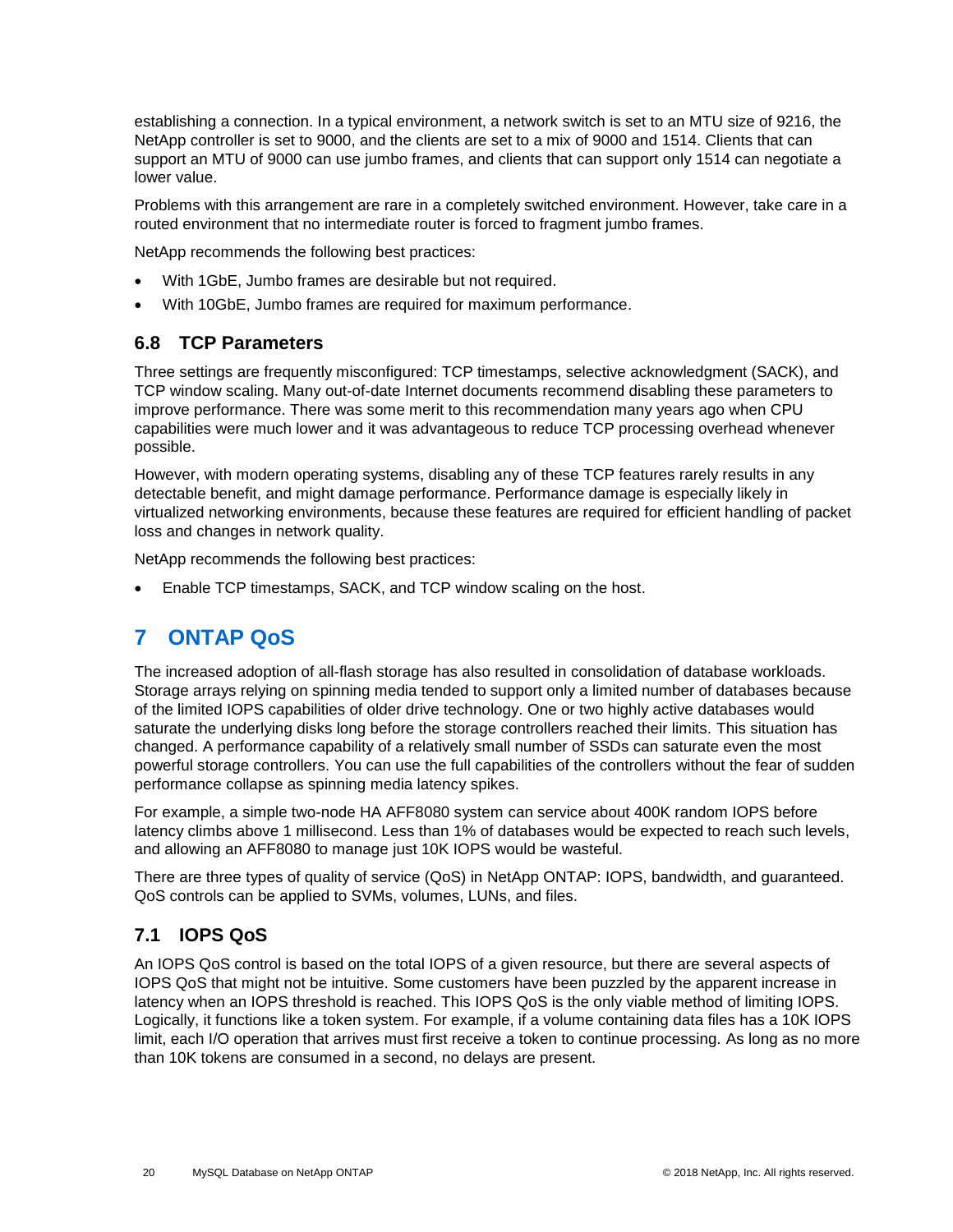### <span id="page-20-0"></span>**7.2 Bandwidth QoS**

Not all I/O sizes are the same. Databases might perform a large number of fully random block reads, which would result in the IOPS threshold being reached. But databases might also perform a full table scan operation, which would consist of few large block reads, consuming a lot of bandwidth, but relatively few IOPS.

### <span id="page-20-1"></span>**7.3 Guaranteed QoS**

Many customers seek a solution that includes guaranteed QoS, which is more difficult than it seems and potentially wasteful. For example, placing 10 databases with a 10K IOPS guarantee would require a system to be sized such that all 10 databases could simultaneously run at 10K IOPS, for a total of 100K. This scenario is highly unlikely, but if it is required, the best option is to guarantee performance through the sizing effort.

For example, each NetApp AFF8080 HA pair could constitute a 400K IOPS building block. The total guaranteed IOPS of all hosted databases should not add up to more than 400K IOPS. Furthermore, to prevent a database from consuming more than its allotted IOPS capability, it should have the standard QoS applied as a limit.

## <span id="page-20-2"></span>**8 ONTAP Efficiency**

Storage efficiency enables you to store the maximum amount of data within the smallest possible space and at the lowest possible cost. The NetApp storage efficiency technologies described in this section can help you realize maximum space savings.

### <span id="page-20-3"></span>**8.1 Compression**

Before all-flash storage systems were available, database compression was of limited value, because most databases required a large number of spindles to provide acceptable performance. Storage systems contained much more capacity than required as a side effect of the large number of drives. The scenario has changed with the rise of solid-state storage. You no longer need to vastly overprovision the drive count purely to obtain good performance. You can match the drive space in a storage system to actual capacity needs.

The increased IOPS capability of SSDs almost always yields cost savings compared to spinning drives, but compression can achieve further savings by increasing the effective capacity of solid-state media. Compression is available in MySQL, but it creates a load on the database server CPUs, which can damage performance. A better option is to offload the compression work to the storage system.

### **Adaptive Compression**

Adaptive compression has been thoroughly tested with database workloads with no observed effect on performance, even in an all-flash environment in which latency is measured in microseconds. In initial testing, some customers have reported a performance increase with the use of compression.

NetApp ONTAP manages physical blocks in 4KB units. Therefore, the maximum possible compression ratio with adaptive compression alone is 2:1 with a database using an 8KB block. Early testing with real customer data has shown compression ratios approaching this level, but results vary according to the type of data stored.

The simplest approach for using compression is enabling adaptive compression for all database volumes. As stated previously, adaptive compression is suitable for all I/O patterns. Note the following exceptions:

- If a volume is not thin provisioned, do not enable compression; it provides no benefit.
- If a large number of binary logs are retained, moving them to a volume using secondary compression improves storage efficiency.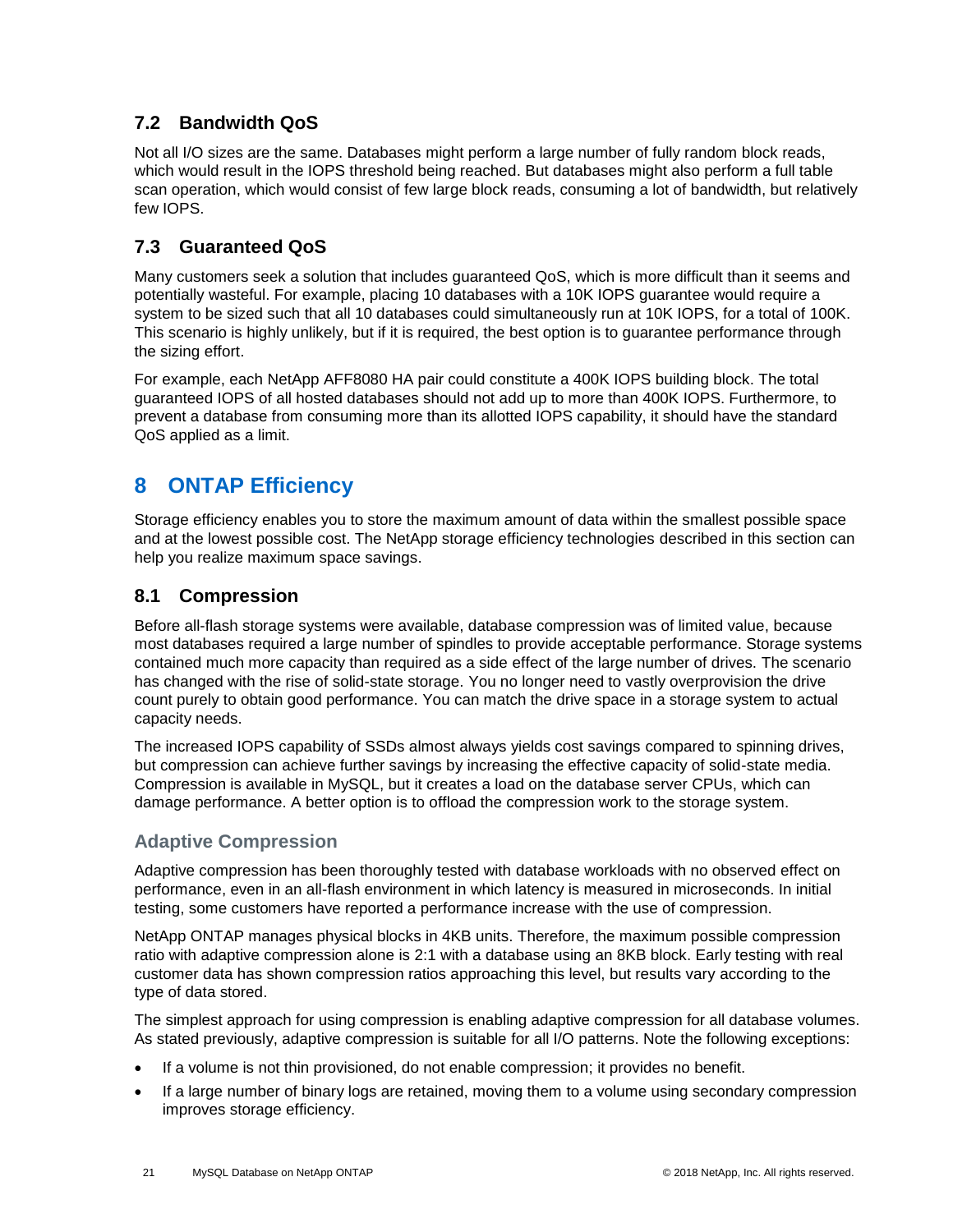- Some databases have high redo logging (transaction logs) rates. Redo logs are comparatively small and are constantly overwritten, so any space savings from compression is negligible. This data should be moved to a volume without compression.
- If data files contain a significant amount of uncompressible data—for example, when compression is already enabled, or encryption is used—place this data on volumes without compression.

#### **Secondary Compression**

Secondary compression uses a larger block size that is fixed at 32KB. This feature allows ONTAP to compress data beyond 2:1, but secondary compression is primarily designed for data at rest or data that is written sequentially and requires maximum compression.

NetApp recommends secondary compression for datasets that include large amounts of unchanging data, such as binary logs, logical or physical backups, or exported data. These types of files are written sequentially and not updated. This point does not mean that adaptive compression is discouraged. However, if the volume of data being stored is large, then secondary compression delivers better savings when compared to adaptive compression.

#### **Caution**

Secondary compression and deduplication should not be used together with flat-file backups. Small changes to the backed-up data will affect the 32KB compression window. If the window shifts, the resulting compressed data will differ across the entire file. Deduplication occurs after compression, which means the deduplication engine will see each compressed backup differently. If deduplication of backups is required, don't use secondary compression. Adaptive compression is preferable, because it works at a smaller block size and does not disrupt deduplication efficiency. For similar reasons, hostside compression also interferes with deduplication efficiency.

### <span id="page-21-0"></span>**8.2 Alignment**

Adaptive compression in a database environment requires some consideration of compression block alignment. Compression block is a concern only for data that is subject to random overwrites of specific blocks. This approach is similar in concept to overall file system alignment.

For example, an 8KB write to a data file is compressed only if it aligns with an 8KB boundary in the file system itself. This point means that the write operation must fall within the first 8KB of the file, the second 8KB of the file, and so forth. Data such as backups or binary logs consists of sequentially written operations that span multiple blocks, all of which are compressed. There is no need to consider alignment. The only I/O pattern of concern is the random overwrites of data files.

#### **Alignment on an NFS Volume**

With NFS, data files are aligned. Each block of the data file is aligned with respect to the start of the file.

#### **Alignment on SAN (LUN)**

SAN environments require data to be aligned to an 8KB boundary for optimum compression. There are two aspects of alignment for SAN: the LUN and the file system. The LUN must be configured as either a whole-disk device (no partition) or with a partition that aligns to an 8KB boundary.

The simplest approach is to use the whole-disk device, and skip creating any partitions. The file system is then aligned to the start of the LUN itself, and alignment is correct.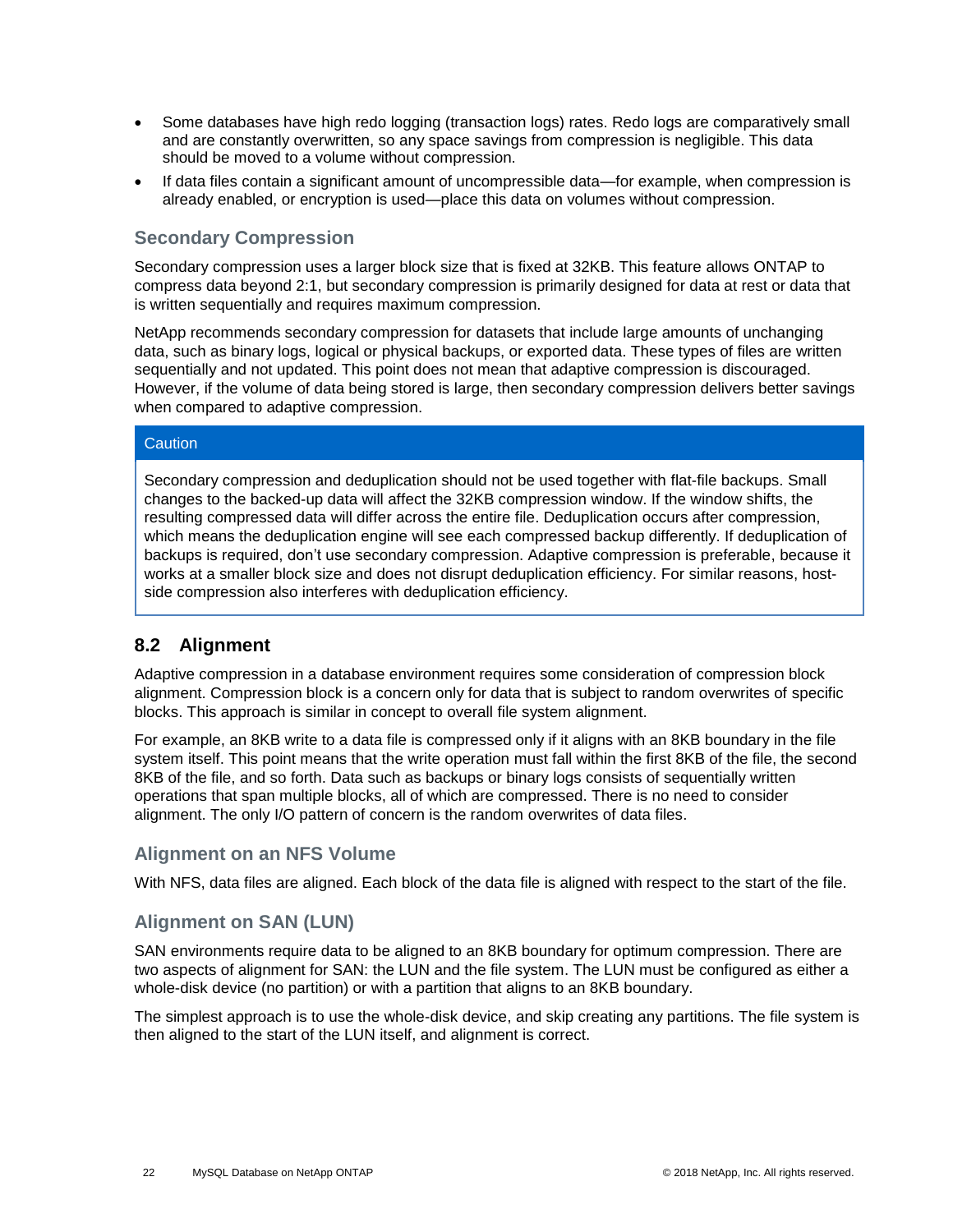### <span id="page-22-0"></span>**8.3 Inline Data Compaction**

Inline data compaction, introduced in ONTAP 9, improves compression efficiency. As stated previously, adaptive compression alone can provide at best 2:1 savings, because it is limited to storing an 8K I/O in a 4K WAFL block. Compression methods such as secondary compression use a larger block size and deliver better efficiency but are not suitable for data that is subject to small block overwrites. Decompressing 32KB units of data, updating an 8KB portion, recompressing, and writing back to disk creates overhead.

Inline data compaction works by allowing multiple logical blocks to be stored within physical blocks. For example, a database with highly compressible data such as text or partially full blocks can compress from 8KB to 1KB. Without compaction, that 1KB of data would still occupy an entire 4KB block. Inline data compaction allows that 1KB of compressed data to be stored in just 1KB of physical space alongside other compressed data. It is not a compression technology; it is simply a more efficient way of allocating space on disk and therefore should not create any detectable performance impact.

The degree of savings varies. In general, data that is already compressed or encrypted cannot be further compressed, so such datasets do not benefit from compaction. The best way to evaluate potential savings is to use the NetApp Space Saving Estimation Tool (SSET) available on the NetApp [Field Portal](https://fieldportal.netapp.com/explore/158754) or through your NetApp representative.

### <span id="page-22-1"></span>**8.4 Deduplication**

Data deduplication cuts storage requirements by reducing redundancies in primary, backup, and archival data. Inline deduplication of zeros speeds up database performance by 20% to 30%. Further improvements to inline deduplication in ONTAP 9 provide additional efficiency by extending elimination of duplicate data to blocks in memory and SSDs.

### <span id="page-22-2"></span>**8.5 Thin Provisioning**

Efficiency features are forms of thin provisioning. For example, a 100GB LUN occupying a 100GB volume might compress down to 50GB. There are no actual savings realized yet, because the volume is still 100GB. The volume must first be reduced in size, so the space saved can be used elsewhere on the system. If later changes to the 100GB LUN result in the data becoming less compressible, the LUN grows and the volume could fill up.

NetApp strongly recommends thin provisioning, because it can simplify management while delivering a substantial improvement in usable capacity with associated cost savings. The reason is simple: Database environments frequently include a lot of empty space, a large number of volumes and LUNs, and compressible data. Thick provisioning results in reserving space on storage for volumes and LUNs in case they someday become full and contain 100% uncompressible data. This scenario is unlikely. Thin provisioning allows that space to be reclaimed and used elsewhere and allows capacity management to be based on the storage system itself rather than many smaller volumes and LUNs.

Some customers prefer to use thick provisioning, either for specific workloads or according to established operational practices.

#### **Caution**

If a volume is thick provisioned, take care to completely disable all efficiency features for that volume, including decompression and removal of deduplication, by using the sis undo command. The volume should not appear in volume efficiency show output. If it does, the volume is still partially configured for efficiency features. The result is overwriting, which increases the chance that configuration oversights cause the volume to unexpectedly run out of space, resulting in database I/O errors.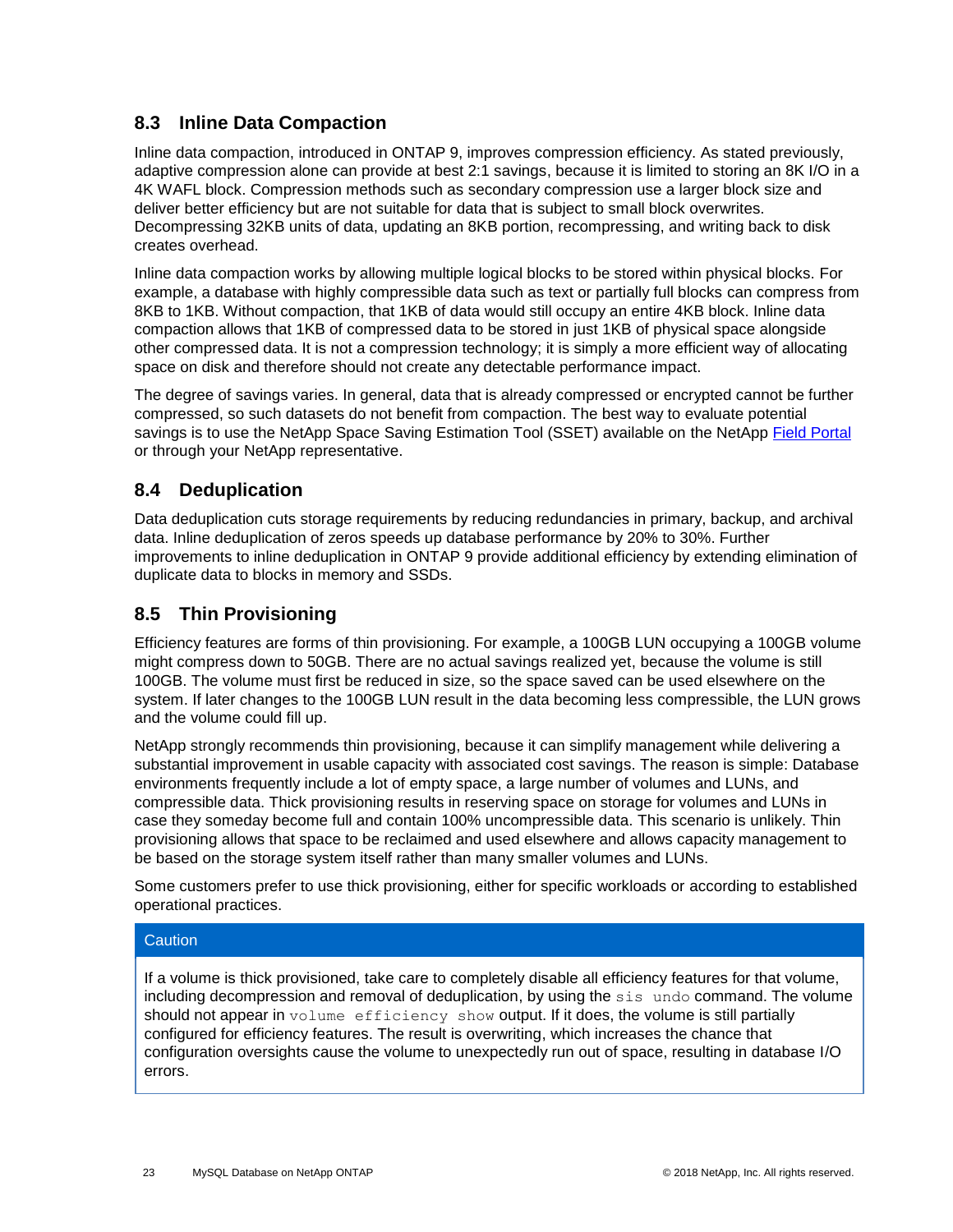## <span id="page-23-0"></span>**9 Native Data Protection**

The most mission-critical data is usually found in databases. Any enterprise without its data becomes paralyzed and cannot run its business. This data must be protected. However, data protection is more than just ensuring a usable backup—it involves performing the backups quickly and reliably as well as storing backups safely. The other side of data protection is data recovery. When data is inaccessible, the enterprise is affected and might be inoperative until data is restored. This process must be quick and reliable. Finally, most databases must be protected against disasters, which means maintaining a replica of the database. The replica must be sufficiently up-to-date, and making the replica a fully operational database must be quick and simple.

A database data protection architecture should be defined by business requirements. These requirements include factors such as the speed of recovery, the maximum permissible data loss, and backup retention needs. The data protection plan must also consider various regulatory requirements for data retention and restoration. Finally, consider different data recovery scenarios, ranging from the typical recovery resulting from user or application errors up to disaster recovery scenarios that include the complete loss of a site. Small changes in data protection and recovery policies can significantly affect the overall architecture of storage, backup, and recovery. It is critical to define and document standards before starting design work to avoid complicating a data protection architecture. The following two sections describe two objectives of data protection to consider in your backup or recover strategy: RTO and RPO.

### <span id="page-23-1"></span>**9.1 Recovery Time Objective**

The recovery time objective (RTO) defines the maximum time allowed for the recovery of a service. For example, a human resources database might have an RTO of 24 hours because, although losing access to this data for a day would be inconvenient, the business can still operate. In contrast, a database supporting the general ledger of a bank would have an RTO measured in minutes or even seconds. An RTO of zero is not possible, because there must be a way to differentiate between an actual service outage and a routine event such as a lost network packet. However, a near-zero RTO is a typical requirement.

### <span id="page-23-2"></span>**9.2 Recovery Point Objective**

The recovery point objective (RPO) defines the maximum tolerable data loss. In a database context, the RPO is usually a question of how much uncommitted data can be lost in a specific situation. In a typical recovery scenario in which a database is damaged by a product bug or user error, the RPO should be zero—there should be no data loss. The recovery procedure involves restoring an earlier copy of the database files and then replaying the log files to bring the database state up to the desired PiT. The log files required for this operation should already be backed up.

In unusual scenarios, log data might be lost. For example, an accidental or malicious  $rm -rf \cdot *$  of database files could result in the deletion of all data. The only option would be to restore from backup, including log files, and some data would inevitably be lost. The only option to improve the RPO in a traditional backup environment would be to perform repeated backups of the log data. This option is limited, however, because of the constant data movement and the difficulty maintaining a backup system as a constantly running service. One of the benefits of advanced storage systems is the ability to protect data from accidental or malicious damage to files and thus deliver a better RPO without data movement.

### <span id="page-23-3"></span>**9.3 NetApp Snapshot Technology**

The foundation of NetApp ONTAP data protection software is NetApp Snapshot technology. The key values are as follows:

- **Simplicity.** A Snapshot copy is a read-only copy of a data container's contents at a specific PiT.
- **Efficiency.** Snapshot copies require no space at the moment of creation. Space is only consumed when data is changed.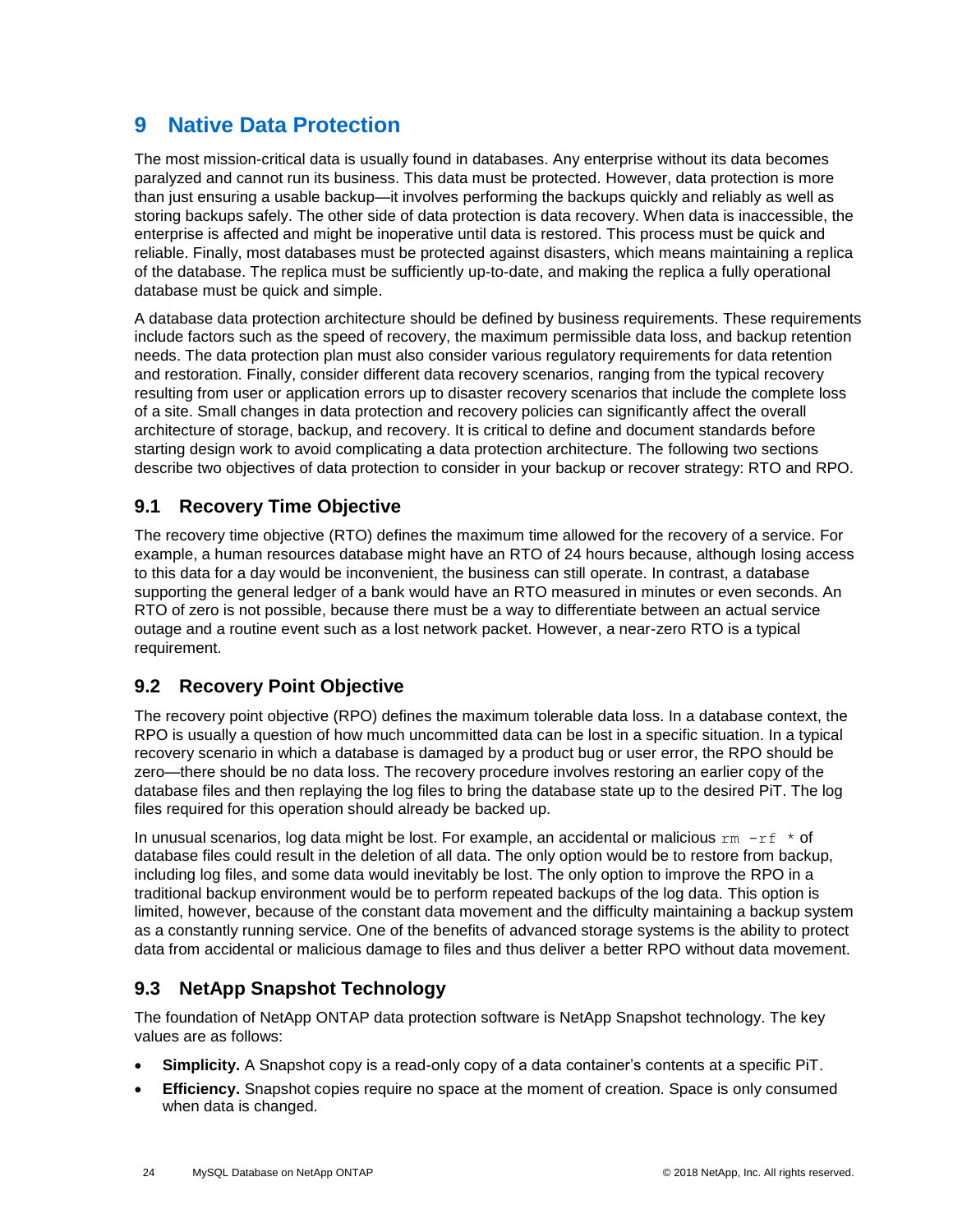- **Manageability.** A backup strategy based on Snapshot copies is easy to configure and manage, because Snapshot copies are a native part of the storage operating system. If the storage system is powered on, it is ready to create backups.
- **Scalability.** Up to 255 backups of a single container of files and LUNs can be preserved. For complex datasets, multiple containers of data can be protected by a single, consistent set of Snapshot copies.
- **No performance impact.** Performance is unaffected, whether a volume contains 250 Snapshot copies or none.

As a result, protecting a database running on ONTAP is simple and highly scalable. Database backups do not require movement of data. Therefore, a backup strategy should be customized to the needs of the business rather than the limitations of network transfer rates, large number of tape drives, or disk staging areas.

To implement the data protection strategy with MySQL, it is important to design the storage layout accordingly. NetApp recommends that you create two volumes for MySQL:

- A volume to store all your data files, index files, and tablespace
- A volume to store all your logs (mainly redo logs and binary logs)

For detailed information about this recommendation, see section 12, ["MySQL.](#page-30-1)"

You can create point-in-time recovery (PITR) consistent backups by completing the following steps:

- 1. Quiesce the I/O to stop MySQL writing on disk by running the FLUSH TABLES WITH READ LOCK command.
- 2. Create the Snapshot copy of both volumes.
- 3. Unquiesce the I/O to allow MySQL transactions by running the UNLOCK TABLES command.

Integrate these steps in the shell script for your daily and weekly backup solutions. NetApp Snapshot technology backs up terabytes and petabytes in a matter of seconds. This feature is helpful for the MySQL ecosystem where the traditional approach (logical or hot backup) of creating backups takes longer and uses more network and disk bandwidth.

### <span id="page-24-0"></span>**9.4 NetApp SnapRestore Technology**

Rapid data restoration in ONTAP from a Snapshot copy is delivered by NetApp SnapRestore technology. SnapRestore enables instantaneous restoration of Snapshot data. The reason SnapRestore works so quickly and efficiently is that a Snapshot copy is essentially a parallel read-only view of the contents of a volume at a specific PiT. The active blocks are the real blocks that can be changed, whereas the Snapshot copy is a read-only view into the state of the blocks that constitute the files and LUNs at the time the Snapshot copy was created. ONTAP permits read-only access to Snapshot data, but the data can be reactivated with SnapRestore. The Snapshot copy is reenabled as a read/write view of the data, returning the data to its prior state. SnapRestore can operate at the volume or file level. The technology is essentially the same with a few minor differences in behavior. The key values are as follows:

- Individual files or LUNs can be restored in seconds, whether it is a 2TB LUN or a 4KB file.
- An entire container (a NetApp FlexVol® volume) of LUNs and files can be restored in seconds, whether it is 10GB or 100TB of data.

When a critical database is down, critical business operations are down. Tapes can break, and even restore operations from disk-based backups can be slow to transfer across the network. SnapRestore prevents these problems by delivering near instantaneous restoration of databases. Even petabyte-scale databases can be completely restored with just a few minutes of effort.

With a two-volume approach and SnapRestore technology, it is easy to restore any backup size. Select the target data and log volumes to restore. The restore is an exact PiT, because all the logs (binary and transaction logs) are stored on the log volume. You can perform PITR by completing the following steps: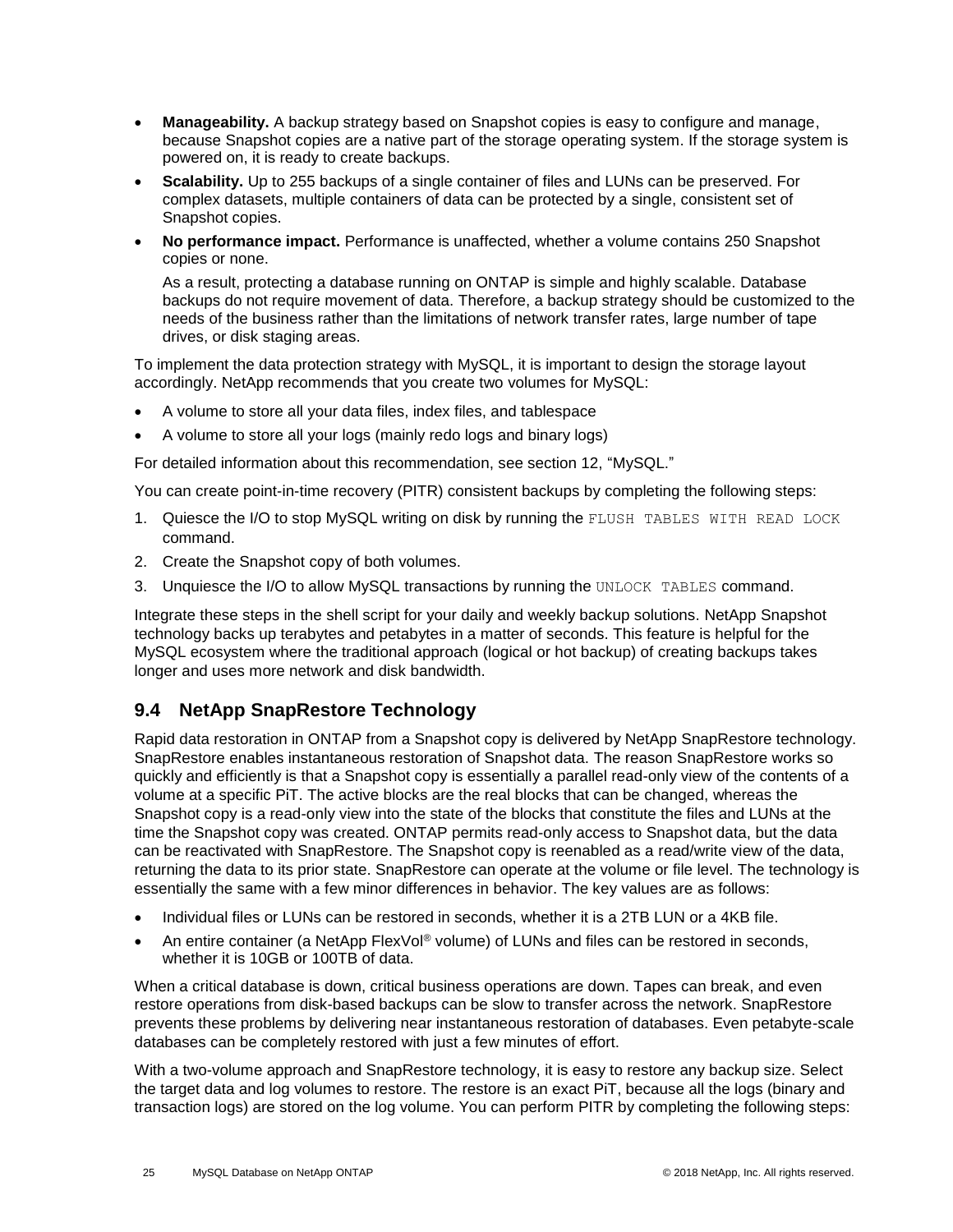- 1. Stop the MySQL application.
- 2. Restore the volumes with SnapRestore technology.
- 3. Start the MySQL application.

After MySQL restarts, it automatically recovers by checking the transaction logs (IB logs).

**Note:** Manual recovery is not required for MySQL to bring the database back up. Database recovery depends on the size of the IB log file. The larger the size of the file, the longer the recovery time. For more information, see section 12.2, ["MySQL File Structure.](#page-31-0)"

Snapshot and SnapRestore technologies are most useful when database refresh is required on dev/test systems. Most of the time the development and QA teams provide production data for their work. It is quite easy to restore daily backups on dev and QA systems with NetApp Snapshot, SnapRestore, and FlexClone® technologies. Also, you can restore the deleted rows or dropped tables from the Snapshot copy.

To recover deleted rows or dropped tables from the backup, complete the following steps:

- 1. Take a FlexClone volume from the Snapshot copy.
- 2. Split the FlexClone volume from its parent volume.
- 3. Attach the volume to another MySQL instance.
- 4. Restore individual rows or tables from the MySQL instance.

#### <span id="page-25-0"></span>**9.5 Data Replication and Disaster Recovery**

Nearly every database requires data replication. At the most basic level, replication can mean a copy on tape stored off site or database-level replication to a standby database. Disaster recovery refers to the use of those replica copies to bring a service online if a catastrophic loss of service occurs. ONTAP offers multiple replication options to address various requirements natively within the storage array, covering a complete spectrum of needs. These options can range from simple replication of backups to a remote site up to a synchronous, fully automated solution that delivers disaster recovery and HA in the same platform.

The primary ONTAP replication technologies applicable to databases are the NetApp SnapMirror® and NetApp SyncMirror® technologies. These products are not add-ons but are fully integrated into ONTAP and activated by the simple addition of a license key. Storage-level replication is not the only option, either. Database-level replication, MySQL native replication, global transaction identifier (GTID) semi-sync replication, InnoDB clusters, and Percona XtraDB Cluster (PXC) can also be used as data protection strategies.

The right choice depends on the specific replication, recovery, and retention requirements.

#### **ONTAP SnapMirror**

SnapMirror is the NetApp asynchronous replication solution, ideally suited for protecting large, complicated, and dynamic datasets such as databases and their associated applications. Its key values are as follows:

- **Manageability.** SnapMirror is easy to configure and manage because it is a native part of the storage software. No add-on products are required. Replication relationships can be established in minutes and can be managed directly on the storage system.
- **Simplicity.** Replication is based on FlexVol volumes, which are containers of LUNs or files that are replicated as a single consistent group.
- **Efficiency.** After the initial replication relationship is established, only changes are replicated. Efficiency features such as deduplication and compression are preserved, further reducing the amount of data that must be transferred to a remote site.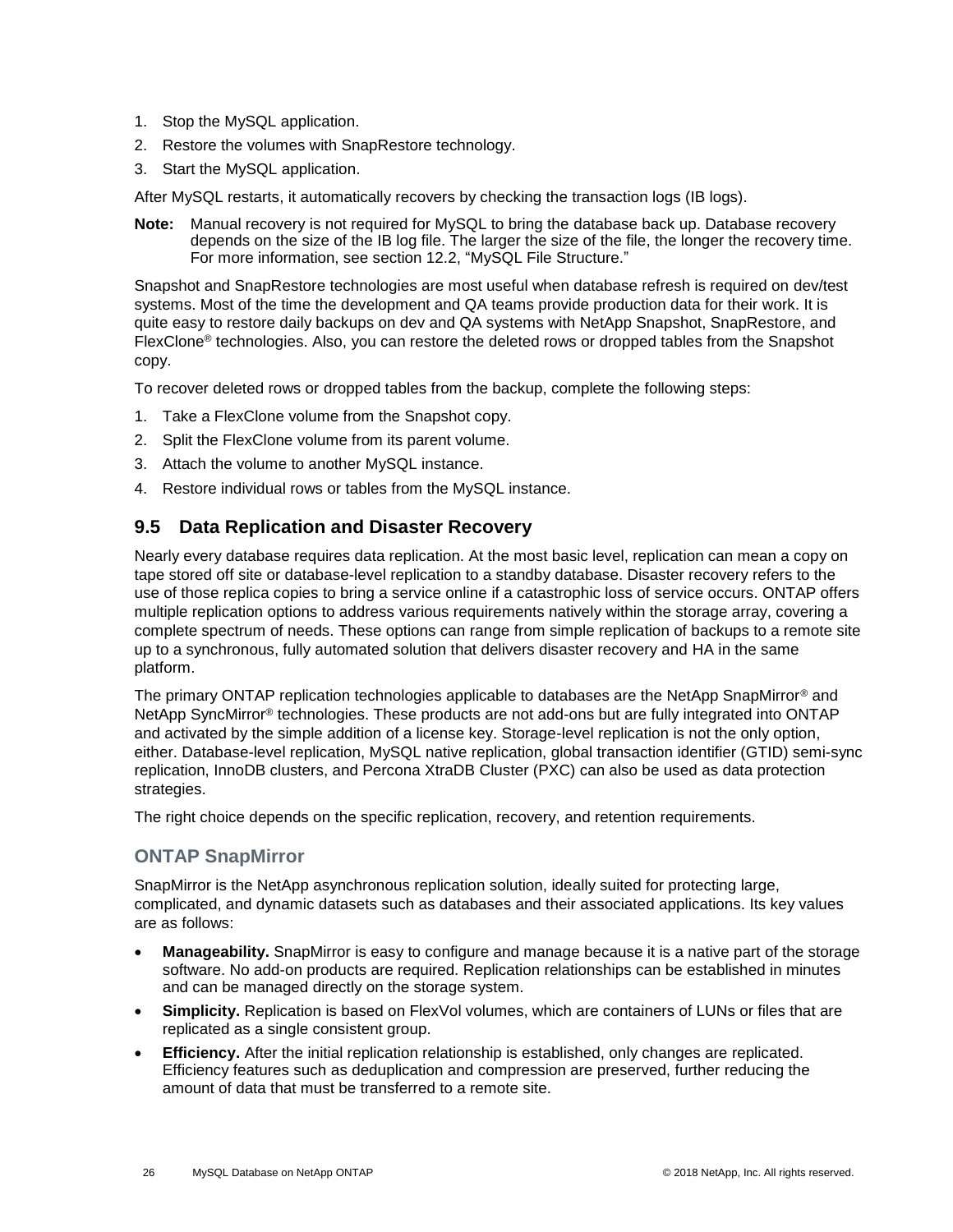• **Flexibility.** Mirrors can be temporarily broken to allow testing of disaster recovery procedures, and then the mirroring can be easily reestablished with no need for a complete remirroring. Only the changed data must be applied to bring the mirrors back into sync. Mirroring can also be reversed to allow a rapid resync after the disaster concludes and the original site is back in service. Finally, read/write clones of replicated data are available for testing and development.

#### **ONTAP SyncMirror**

SyncMirror provides an additional layer of synchronous data mirroring in ONTAP. At the simplest layer, SyncMirror creates two complete sets of RAID-protected data in two different locations. They can be in adjoining rooms within a data center, or they can be located many kilometers apart.

SyncMirror is fully integrated with ONTAP and operates just above the RAID level. Therefore, all the usual ONTAP features, such as Snapshot copies, SnapRestore, and FlexClone technology, work seamlessly.

NetApp MetroCluster manages ONTAP controllers by using SyncMirror technology. The primary purpose of MetroCluster is to provide HA access to synchronously mirrored data in various failure scenarios.

The key values of data protection with MetroCluster and SyncMirror are as follows:

- In normal operations, SyncMirror delivers synchronous mirroring across locations. A write operation is not acknowledged until it is present on nonvolatile media on both sites.
- If connectivity between sites fails, SyncMirror automatically switches into asynchronous mode to keep the primary site serving data until connectivity is restored. Then it delivers rapid resynchronization by efficiently updating the changes that have accumulated on the primary site. Full reinitialization is not required.

SnapMirror is also fully compatible with systems based on SyncMirror. For example, a primary database might be running on a MetroCluster cluster spread across two geographic sites. This database can also replicate backups to a third site as long-term archives or for the creation of clones in a DevOps environment.

For more information about database protection, see **TR-4591**: Database Data Protection: Backup, Recovery, and DR.

## <span id="page-26-0"></span>**10 Linux Configuration**

#### <span id="page-26-1"></span>**10.1 Slot Tables**

NFS performance on Linux depends on a parameter called tcp\_slot\_table\_entries. This parameter regulates the number of outstanding NFS operations that are permitted on a Linux operating system.

The default value in most 2.6-derived kernels, which includes RH5 and OL5, is 16. However, this default frequently causes performance problems. The opposite problem occurs on newer kernels in which the tcp\_slot\_table\_entries value is uncapped and can cause storage problems by flooding the system with excessive requests. The solution is to set this value statically. Use a value of 128 for any Linux operating system using NetApp NFS storage with a MySQL database. To set this value in Red Hat Enterprise Linux 6.2 and earlier, place the following entry in /etc/sysctl.conf:

```
# sysctl -a | grep tcp.*.slot table sunrpc.tcp max slot table entries = 128
sunrpc.tcp_slot_table_entries = 128 
# sysctl -a | grep tcp.*.slot_table sunrpc.tcp_max_slot_table_entries = 128 
sunrpc.tcp slot table entries = 128
```
In addition, there is a bug in most Linux distributions using 2.6 kernels. The startup process reads the contents of  $/etc/svset1$ .conf before the NFS client is loaded. As a result, when the NFS client is eventually loaded, it takes the default value of 16. To avoid this problem, edit /etc/init.d/netfs to call  $/\sin/\text{syst}$  -p in the first line of the script so that tcp slot table entries is set to 128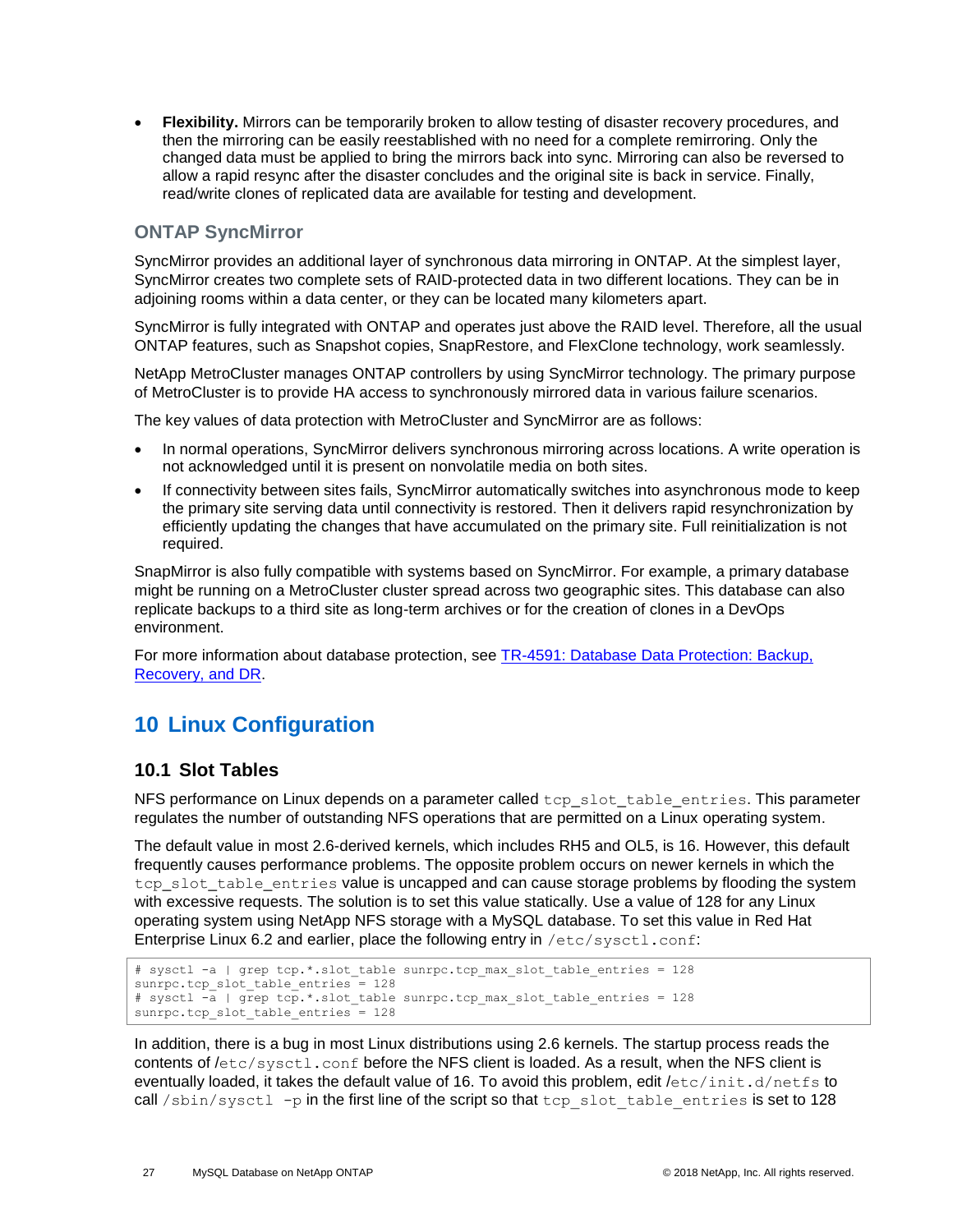before NFS mounts any file systems. To set this value in Red Hat Enterprise Linux 6.3 and later, apply the following modification in the RPC configuration file:

```
echo "options sunrpc udp_slot_table_entries=64 tcp_slot_table_entries=128
tcp_max_slot_table_entries=128" >> /etc/modprobe.d/sunrpc.conf
```
### <span id="page-27-0"></span>**10.2 Security-Enhanced Linux**

Security-Enhanced Linux (SELinux) is a Linux kernel security model that provides a mechanism for supporting access control security policies. The SELinux architecture supports the enforcement of many kinds of mandatory access control policies. This enforcement applies to users, daemons, files, and directories.

The /etc/selinux/config configuration file controls whether SELinux is enabled or disabled. The SELinux variable can be set to disabled, permissive, or enforcing mode. The disabled option completely disables the SELinux kernel and application code, leaving the system running without any SELinux protection. The permissive option enables the SELinux code but causes it to operate in a mode where policy-denied accesses are permitted but audited. The enforcing option enables the SELinux code and causes it to enforce and audit access denials. Permissive mode can yield a different set of denials than enforcing mode. Enforcing mode prevents an operation from proceeding past the first denial, and some application code will fall back to a less privileged mode of operation if denied access.

Most deployments observed errors while mounting an NFS file system on a Linux host or while starting the MySQL daemon. Some common errors are shown here:

```
Error message: not found; Error message: access denied;
Error message: Permission denied; Cannot mount / access an NFS volume or file system; Error 
Message: Cannot find home Directory
[Warning] Can't create test file /mysqlvol/test/mysql/testmysql.lower-test
[Note] /usr/sbin/mysqld (mysqld 5.7.22-log) starting as process 5683 ...
[Warning] Can't create test file /mysqlvol/test/mysql/testmysql.lower-test
[Warning] Can't create test file /mysqlvol/test/mysql/testmysql.lower-test
[ERROR] Could not open file '/mysqlvol/test/mysql/mysql-error.log' for error logging: Permission 
denied
```
You can resolve these errors by correcting the SELinux configuration files and making sure that the export options on NetApp ONTAP are configured correctly. For relevant troubleshooting information, see the steps in the **NetApp Knowledgebase**.

### <span id="page-27-1"></span>**10.3 I/O Schedulers**

The Linux kernel allows low-level control over the way that I/O to block devices is scheduled. The defaults on various distributions of Linux vary considerably. MySQL recommends that you use NoOps or a deadline I/O scheduler with native asynchronous I/O (AIO) on Linux. In general, NetApp customers and internal testing show better results with NoOps.

MySQL's InnoDB storage engine uses the asynchronous I/O subsystem (native AIO) on Linux to perform read-ahead and write requests for data file pages. This behavior is controlled by the innodb use native aio configuration option, which is enabled by default. With native AIO, the type of I/O scheduler has greater influence on I/O performance. Conduct benchmarks to determine which I/O scheduler provides the best results for your workload and environment.

See the relevant Linux and MySQL documentation for instructions on configuring the I/O scheduler.

### <span id="page-27-2"></span>**10.4 Multipathing**

Some customers have encountered crashes during network disruption because the multipath daemon was not running on their system. On more recent versions of Linux, the installation process of the operating system and the multipathing daemon might leave these operating systems vulnerable to this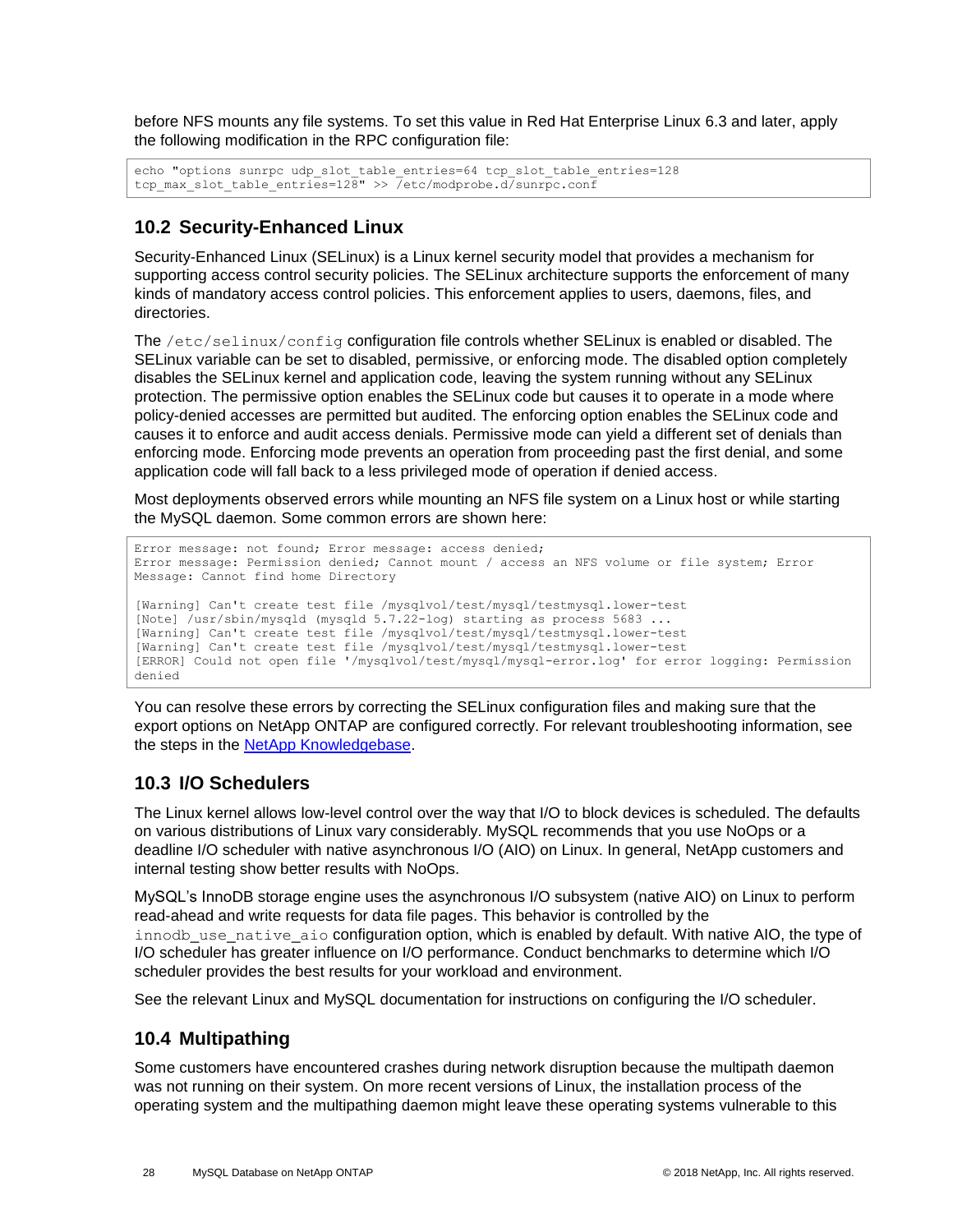problem. The packages are installed correctly, but they are not configured for automatic startup after a reboot.

You can verify the state of the multipath daemon by running the systemetl command. If the status is not active, the daemon is not running.

```
[root@jfs0 ~]# systemctl status multipathd.service
multipathd.service - Device-Mapper Multipath Device Controller
   Loaded: loaded (/usr/lib/systemd/system/multipathd.service; enabled; vendor preset: enabled)
   Active: active (running) since Mon 2018-06-25 13:05:05 EDT; 1 months 21 days ago
   Process: 583 ExecStart=/sbin/multipathd (code=exited, status=0/SUCCESS)
   Process: 579 ExecStartPre=/sbin/multipath -A (code=exited, status=0/SUCCESS)
  Process: 557 ExecStartPre=/sbin/modprobe dm-multipath (code=exited, status=0/SUCCESS)
Main PID: 589 (multipathd)
   CGroup: /system.slice/multipathd.service
            └─589 /sbin/multipathd
```
### <span id="page-28-0"></span>**10.5 Open File Limits**

To run, the MySQL server needs file descriptors. It uses them to open new connections, store tables in the cache, create temporary tables to resolve complicated queries, and access persistent ones. If mysqld is not able to open new files when needed, it can stop functioning correctly. A common symptom of this issue is error 24, "Too many open files." The number of file descriptors mysqld can open simultaneously is defined by the open\_files\_limit option set in the configuration file (/etc/my.cnf). But open\_files\_limit also depends on the limits of the operating system. This dependency makes setting the variable more complicated.

MySQL cannot set its open\_files\_limit option higher than what is specified under ulimit 'open files'. Therefore, you need to explicitly set these limits at the operating system level to allow MySQL to open files as needed. There are two ways to check the file limit in Linux:

- The ulimit command quickly gives you a detailed description of the parameters being allowed or locked. The changes made by running this command are not permanent and will erase after a system reboot.
- Changes to the /etc/security/limit.conf file are permanent and are not affected by a system reboot.

Make sure to change both the hard and soft limits for user  $mvsq1$ . The following excerpts are from the configuration:

```
mysql hard nofile 65535
mysql soft nofile 65353
```
In parallel, update the same configuration in  $my$ . cnf to fully use the open file limits.

### <span id="page-28-1"></span>**11 Database and Virtualization**

Virtualization of databases with VMware ESXi, Oracle Virtual Machine (OVM), or Kernel-Based Virtual Machine (KVM) is an increasingly common choice for NetApp customers who choose virtualization for even their most mission-critical databases.

#### <span id="page-28-2"></span>**11.1 Containers**

Containerization of MySQL databases is becoming more prevalent. Low-level container management is almost always performed through Docker. Container management platforms such as OpenShift and Kubernetes make management of large container environments even simpler. The benefits of containerization include lower costs, because there is no need to license a hypervisor. Also, containers allow multiple databases to run isolated from one another while sharing the same underlying kernel and operating system. Containers can be provisioned in microseconds.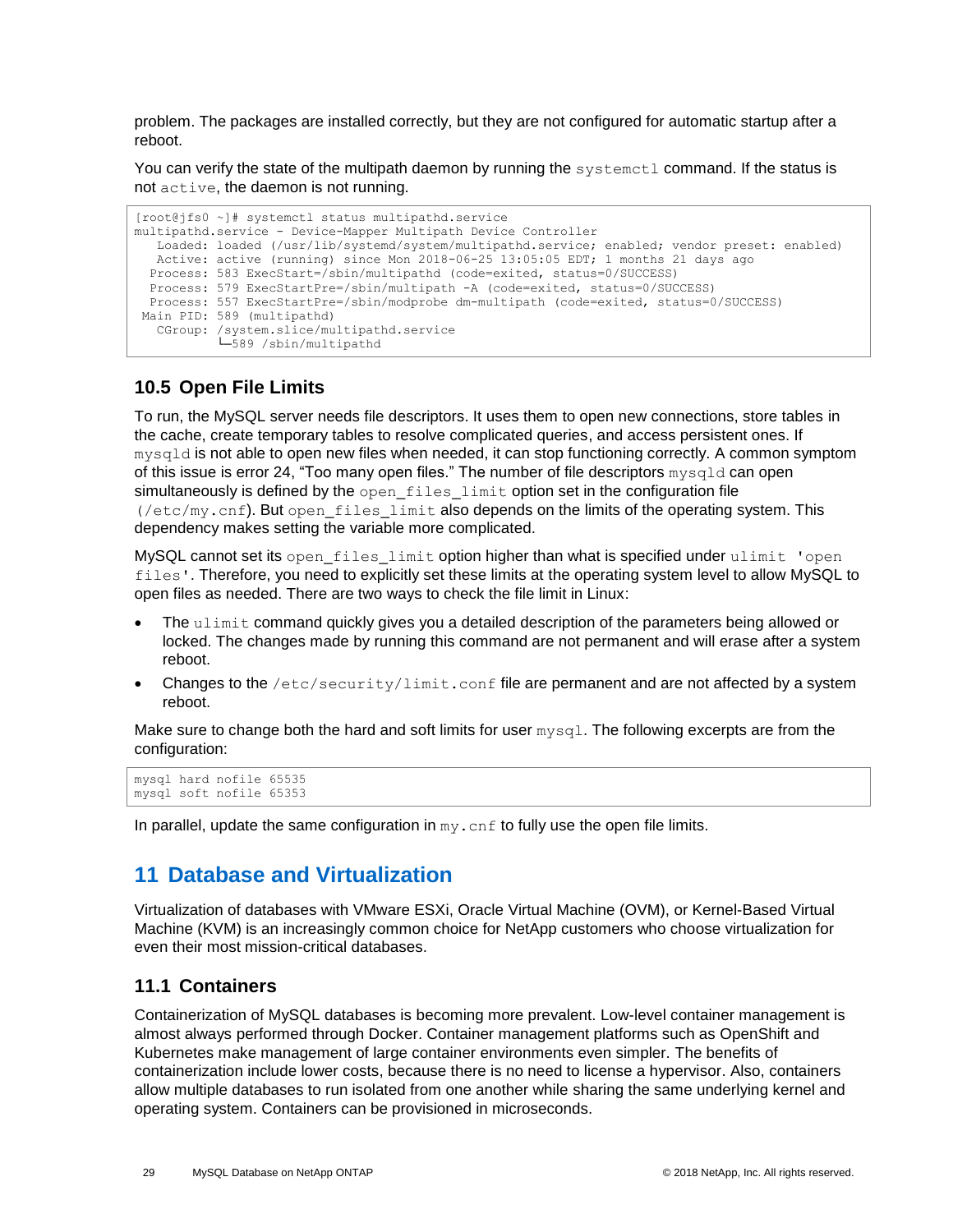NetApp offers the Trident driver to provide advanced management capabilities of storage. For example, Trident allows a container created in Kubernetes to automatically provision its storage on the appropriate tier, apply export policies, set NetApp Snapshot policies, and even clone one container to another. For additional information, see [Trident Storage Orchestrator for Containers.](https://netapp-trident.readthedocs.io/en/stable-v18.04/)

### <span id="page-29-0"></span>**11.2 Storage Presentation**

Customers considering virtualization of their databases should base their storage decisions on their business needs. Although this statement applies to all IT decisions, it is especially important for virtualization, because the size and scope of projects vary considerably.

Regarding storage presentation, a storage resource should be managed directly by the VM guest. Therefore, use one of the following storage configurations:

- iSCSI LUNs managed by the iSCSI initiator on the VM, not the hypervisor
- NFS file systems mounted by the VM, not a Virtual Machine Disk (VMDK)
- FC raw device mappings (RDMs) when the VM guest manages the file system

As a general rule, avoid using datastores for database files. There are many reasons for this recommendation:

- **Transparency.** When a VM owns its file systems, it is easier for a database administrator (DBA) or a system administrator to identify the source of the file systems for their data.
- **Performance.** Testing has shown that channeling all I/O through a hypervisor datastore affects performance.
- **Manageability.** When a VM owns its file systems, the use or nonuse of a hypervisor layer affects manageability. The same procedures for provisioning, monitoring, data protection, and so on can be used across the entire estate, including virtualized and nonvirtualized environments.
- **Stability and troubleshooting.** When a VM owns its file systems, delivering good, stable performance and troubleshooting problems are much simpler because the entire storage stack is present on the VM. The hypervisor's only role is to transport FC or IP frames. When a datastore is included in a configuration, it complicates the configuration by introducing another set of timeouts, parameters, log files, and potential bugs.
- **Portability.** When a VM owns its file systems, the process of moving a database environment becomes much simpler. File systems can be easily moved between virtualized and nonvirtualized guests.
- **Vendor lock-in.** After data is placed in a datastore, using a different hypervisor or removing the data from the virtualized environment entirely becomes very difficult.
- **Snapshot enablement.** In some cases, backups in a virtualized environment can become a problem because of the relatively limited bandwidth. For example, a four-port 10GbE trunk might be sufficient to support day-to-day performance needs of many virtualized databases. However, such a trunk would be insufficient to perform backups using Oracle Recovery Manager (RMAN) or other backup products that require streaming a full-sized copy of the data.

Using VM-owned file systems makes it easier to take advantage of Snapshot-based backups and restores. A VM-owned file system offloads the work of performing backups onto the storage system. There is no need to overbuild the hypervisor configuration purely to support the bandwidth and CPU requirements in the backup window.

**Note:** For optimum performance and manageability, NetApp recommends that you avoid placing database data on a datastore. Use guest-owned file systems such as NFS, or use iSCSI file systems managed by the guest or by RDMs.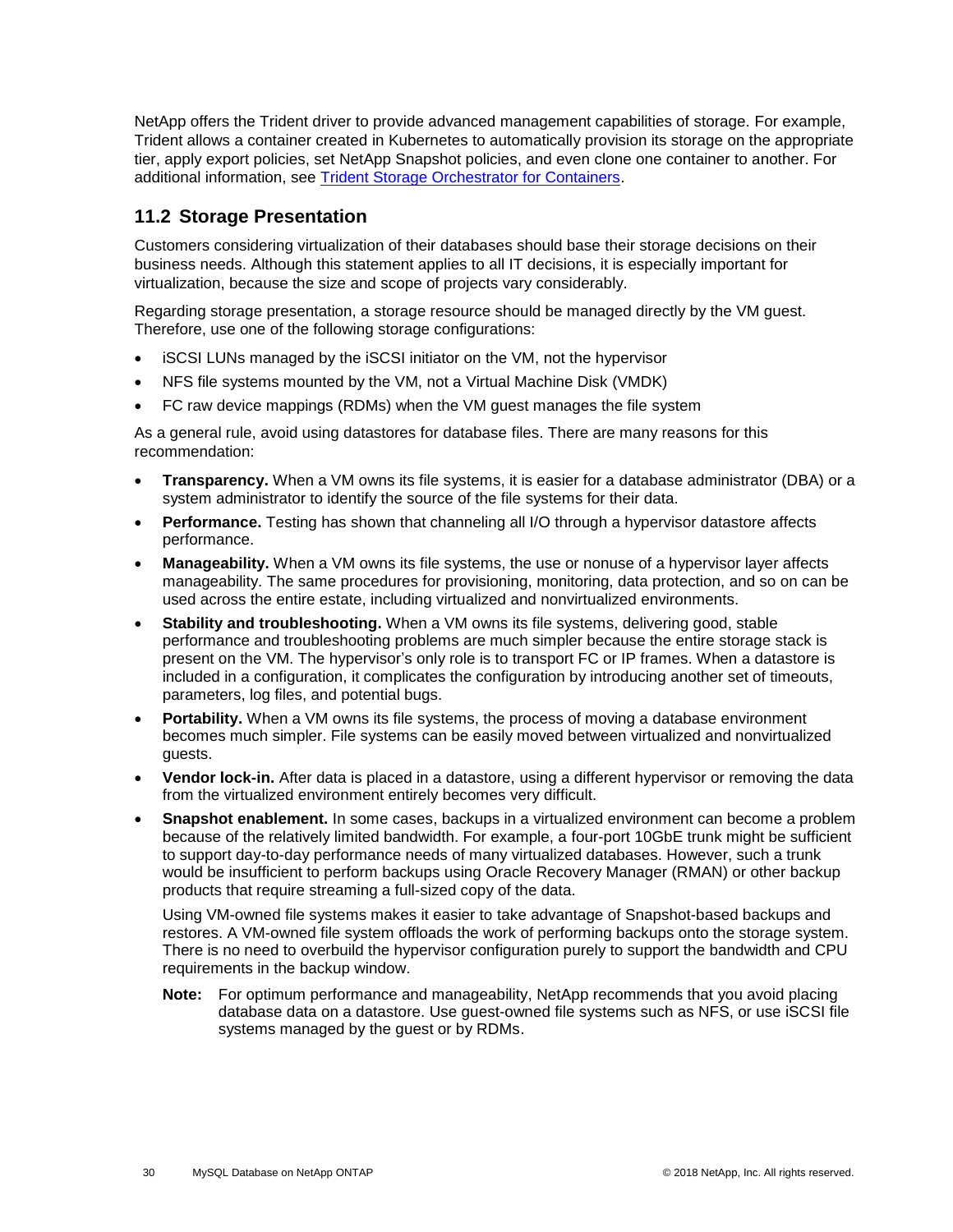### <span id="page-30-0"></span>**11.3 Para Virtualized Drivers**

For optimum performance, using Para virtualized network drivers is critical. When a datastore is used, a Para virtualized SCSI driver is required. A Para virtualized device driver allows a guest to integrate more deeply into the hypervisor, as opposed to an emulated driver in which the hypervisor spends more CPU time mimicking the behavior of physical hardware.

The performance of most databases is limited by storage. Therefore, the extra latency introduced by a network or SCSI driver is particularly noticeable. NetApp Support has encountered many performance complaints that customers resolved by installing Para virtualized drivers. During one customer proof of concept, databases showed better performance under ESXi than with the same hardware running as bare metal. The tests were very I/O intensive, and the performance difference was attributed to the use of the ESXi Para virtualized network drivers.

**Note:** NetApp recommends that you use Para virtualized network drivers and SCSI drivers.

## <span id="page-30-1"></span>**12 MySQL**

MySQL Standard Edition enables you to deliver high-performance and scalable OLTP applications. It provides the ease of use that has made MySQL famous along with industrial-strength performance and reliability. MySQL Standard Edition includes InnoDB, making it a fully integrated, transaction-safe ACIDcompliant database. In addition, MySQL replication allows you to deliver high-performance, scalable applications.

### <span id="page-30-2"></span>**12.1 Why MySQL?**

MySQL is the world's most popular database because it has native-rich features. Some of the features are as follows:

- **Lower TCO.** MySQL is a powerful, free, open-source database management system that has been available for years. It is very stable. It has community support that helps maintain, debug, and add new features. If a web application requires more than a database, or requires load-balancing or sharding, you can easily set up database instances with only hardware costs, rather than commercial databases that require a single license for each instance.
- **Reliability, performance, and ease of use.** One of MySQL's hallmarks is exceptional performance and scalability, which is why so many web-based businesses use it. MySQL uses several key strengths to deliver fast performance. Because competition is always a mouse click (or screen touch) away, rapid responses to customer inquiries and activities are paramount. The database serving webbased applications needs to provide extreme performance for both read (simple and complex queries) and write operations.
- **Database development, design, and administration.** MySQL Workbench provides an integrated development, design, and administration environment to make developers and DBAs more productive. Different developers look for different features in a database, and MySQL offers a range of features. It can run adequately on both a laptop and a desktop. It can easily adapt to the environment, ensuring that it does not collide with existing web servers or applications.
- **Comprehensive transactional support.** MySQL is one of the most robust transactional database engines available. It is the solution for full data integrity, offering features such as complete atomic, consistent, isolated, durable transaction support; multiversion transaction support; and unrestricted row-level locking. It provides instant deadlock identification through server-enforced referential integrity.
- **Data security.** MySQL is globally renowned for being the most secure and reliable database management system used in popular web applications such as WordPress, Drupal, Joomla, Facebook, Google, and Twitter. The data security and support for transactional processing that accompany the recent version of MySQL can benefit any business, especially e-commerce businesses that involve frequent money transfers.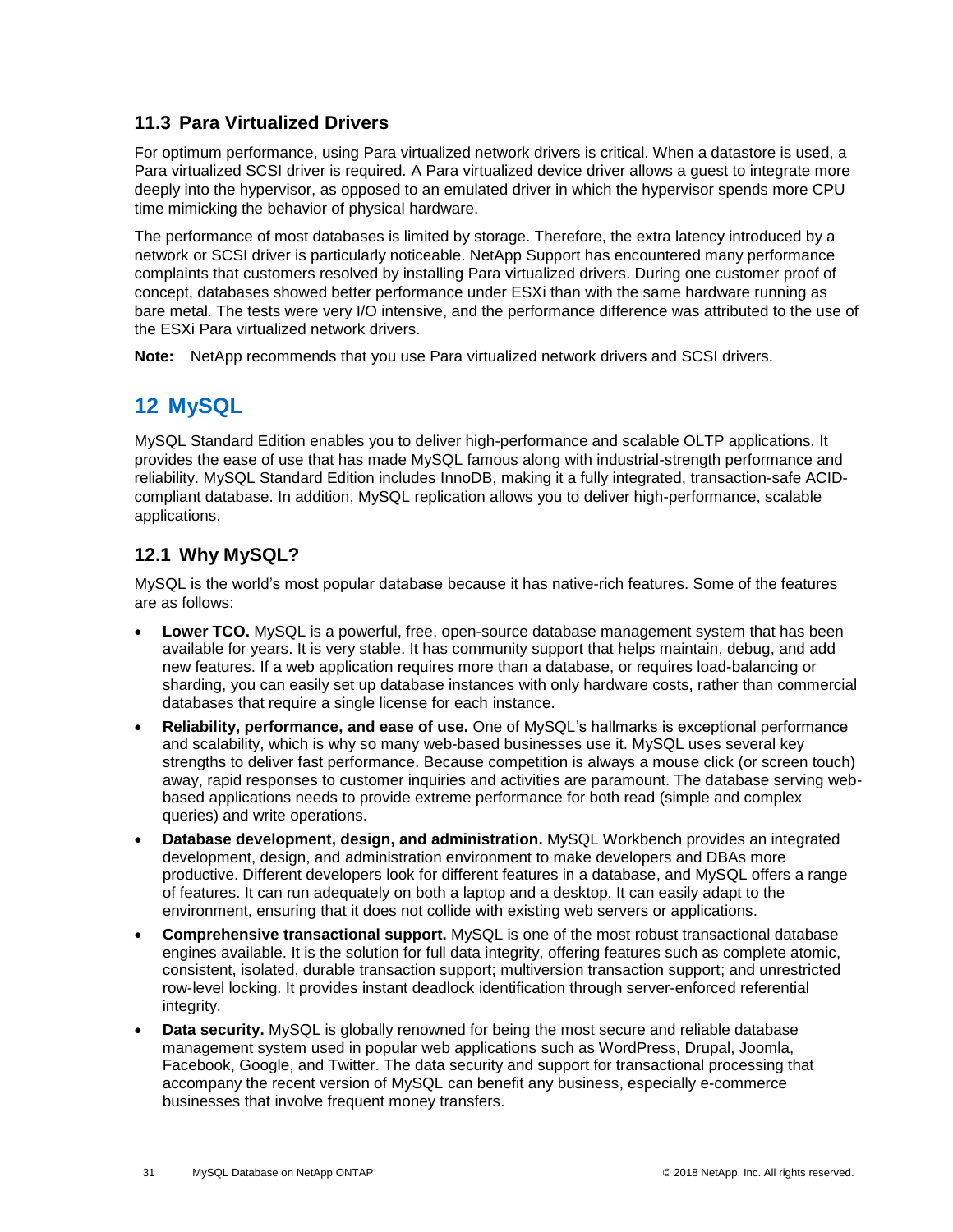• **Pluggable architecture.** The MySQL pluggable storage engine architecture enables a database professional to select a specialized storage engine for a particular application need without having to manage application coding requirements. The MySQL server architecture isolates the application programmer and DBA from all the low-level implementation details at the storage level, providing a consistent and easy application model and API. Although there are different capabilities across different storage engines, the application is shielded from these differences.

MySQL's efficient and modular architecture provides huge benefits if you want to target a particular application need—such as data warehousing, transaction processing, or HA situations—while using interfaces and services that are independent of any one storage engine.

Before designing your storage solution for deploying MySQL on NetApp ONTAP, you should understand the MySQL architecture. The pluggable architecture divides work between MySQL common code (parser, optimizer) and the storage engine. The default storage engine for MySQL, InnoDB, is ACID compatible and is used mostly for OLTP workloads. Its features include:

- ACID transactions
- Row-level locking
- Foreign key constraints
- Automatic crash recovery
- Table compression (read/write)
- Spatial data types (no spatial indexes)

#### <span id="page-31-0"></span>**12.2 MySQL File Structure**

InnoDB acts as the middle layer between disk storage and the MySQL server—it stores the data to disk. [Figure 2](#page-32-0) shows how InnoDB interacts with storage.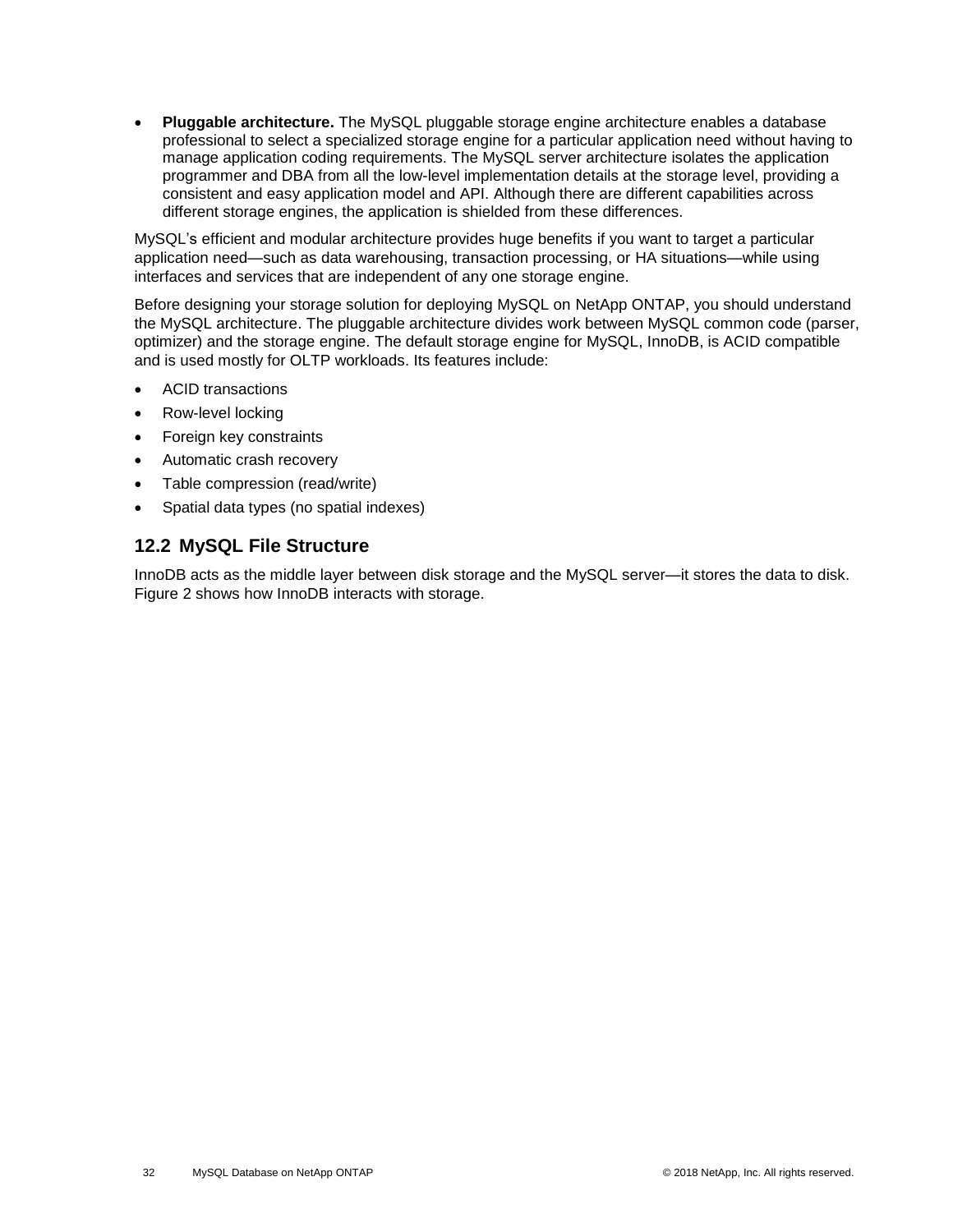<span id="page-32-0"></span>**Figure 2) InnoDB engine architecture.**



MySQL I/O is categorized into two types (as shown in [Figure 3\)](#page-33-0):

- Random file I/O
- Sequential file I/O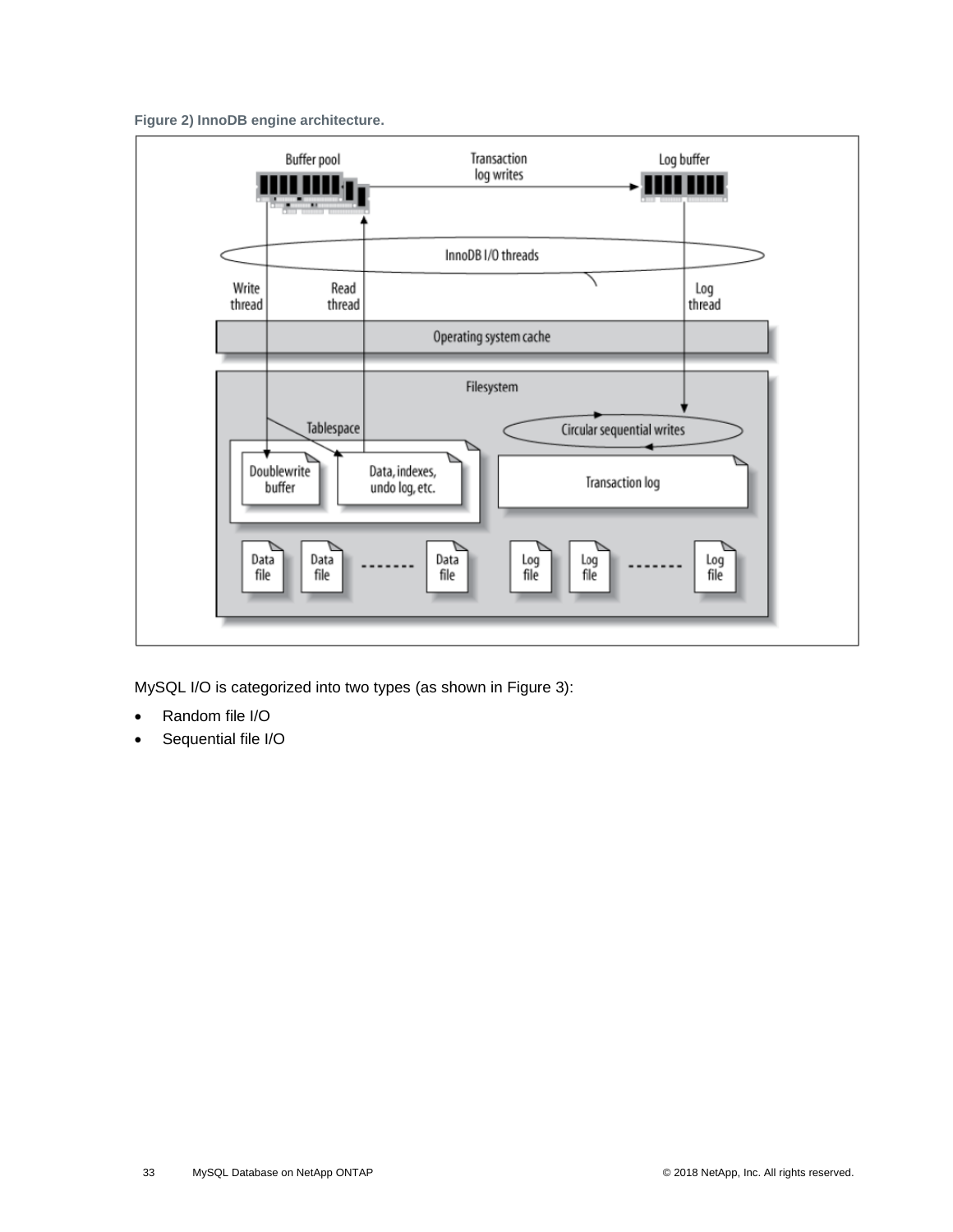<span id="page-33-0"></span>**Figure 3) MySQL file system structure.**



Data files are randomly read and overwritten, which results in high IOPS levels. Therefore, SSD storage is recommended.

**Note:** A battery-backed write cache is also very effective on SSD.

Redo log files and binary log files are transactional logs. They are sequentially written, so you can get good performance on HDD with the write cache. A sequential disk read happens on recovery, but it rarely causes a performance problem, because log file size is usually smaller than data files, and sequential reads are faster than random reads (occurring on data files).

The double-write buffer is a special feature of InnoDB. InnoDB first writes flushed pages to the doublewrite buffer, and then writes the pages to their correct positions on the data files. This process prevents page corruption. Without the double-write buffer, the page might become corrupted if a power failure occurs during the write-to-disks process. Because writing to the double-write buffer is sequential, it is highly optimized for HDDs. Sequential reads occur on recovery.

Because ONTAP NVRAM already provides write protection, double-write buffering is not required. MySQL has a parameter, skip\_innodb\_doublewrite, to disable the double-write buffer. This feature can substantially improve performance.

The insert buffer is also a special feature of InnoDB. If nonunique secondary index blocks are not in memory, InnoDB inserts entries into the insert buffer to avoid random disk I/O operations. Periodically, the insert buffer is merged into the secondary index trees in the database. The insert buffer reduces the number of disk I/O operations by merging I/O requests to the same block; random I/O operations can be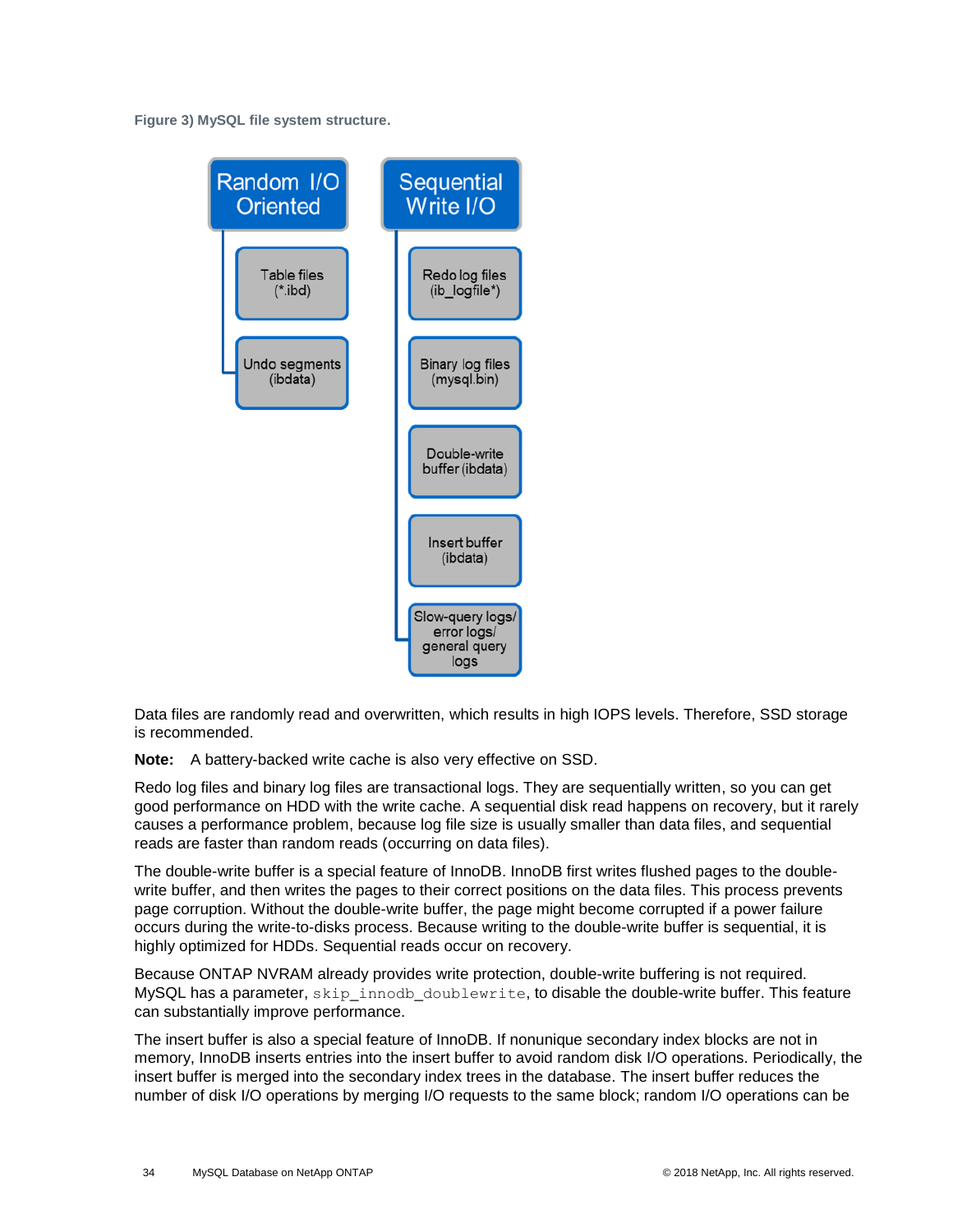sequential. The insert buffer is also highly optimized for HDDs. Both sequential writes and reads occur during normal operations.

Undo segments are random I/O oriented. To guarantee multiversion concurrency (MVCC), InnoDB must register old images in the undo segments. Reading previous images from the undo segments on disk requires random reads. If you run a long transaction with repeatable reads (such as mysqldump—single transaction) or run a long query, random reads can occur. Therefore, storing undo segments on SSDs is better in this instance. If you run only short transactions or queries, the random reads are not an issue.

Because of these InnoDB I/O characteristics, NetApp recommends the following storage design layout:

- One volume to store random and sequential I/O-oriented files of MySQL
- Another volume to store purely sequential I/O-oriented files of MySQL

**Note:** This layout also helps you design data protection policies and strategy.

### <span id="page-34-0"></span>**12.3 MySQL Configuration**

NetApp recommends a few important MySQL configuration parameters (listed in [Table 1\)](#page-34-1) to obtain optimal performance.

| Parameters                     | <b>Values</b>  |
|--------------------------------|----------------|
| innodb log file size           | 256M           |
| innodb flush log at trx commit | $\overline{2}$ |
| innodb doublewrite             | $\Omega$       |
| innodb flush method            | fsync          |
| innodb buffer pool size        | 11G            |
| innodb io capacity             | 8192           |
| innodb buffer pool instances   | 8              |
| innodb lru scan depth          | 8192           |
| open file limit                | 65535          |

<span id="page-34-1"></span>**Table 1) MySQL configuration parameters.** 

To set the parameters described in this section, you must change them in the MySQL configuration file (my.cnf). The NetApp best practices are a result of the tests performed in-house. Detailed test results and the hardware configuration of the server are detailed in section 15, ["Performance Results.](#page-40-3)"

### **innodb\_log\_file\_size**

Selecting the right size for the InnoDB log file size is important for the write operations and for having a decent recovery time after a server crash. Because so many transactions are logged in to the file, the log file size is important for write operations. When records are modified, the change is not immediately written back to the tablespace on the disk. Instead, the change is recorded at the end of the log file on disk and the page is marked as dirty. InnoDB uses its log to convert the random disk I/O into sequential I/O.

When the log is full, the dirty page is written out to the tablespace in sequence to free up space in the log file. For example, suppose a server crashes in the middle of a transaction, and the write operations are only recorded in the log file. Before the server can go live again, it must go through a recovery phase in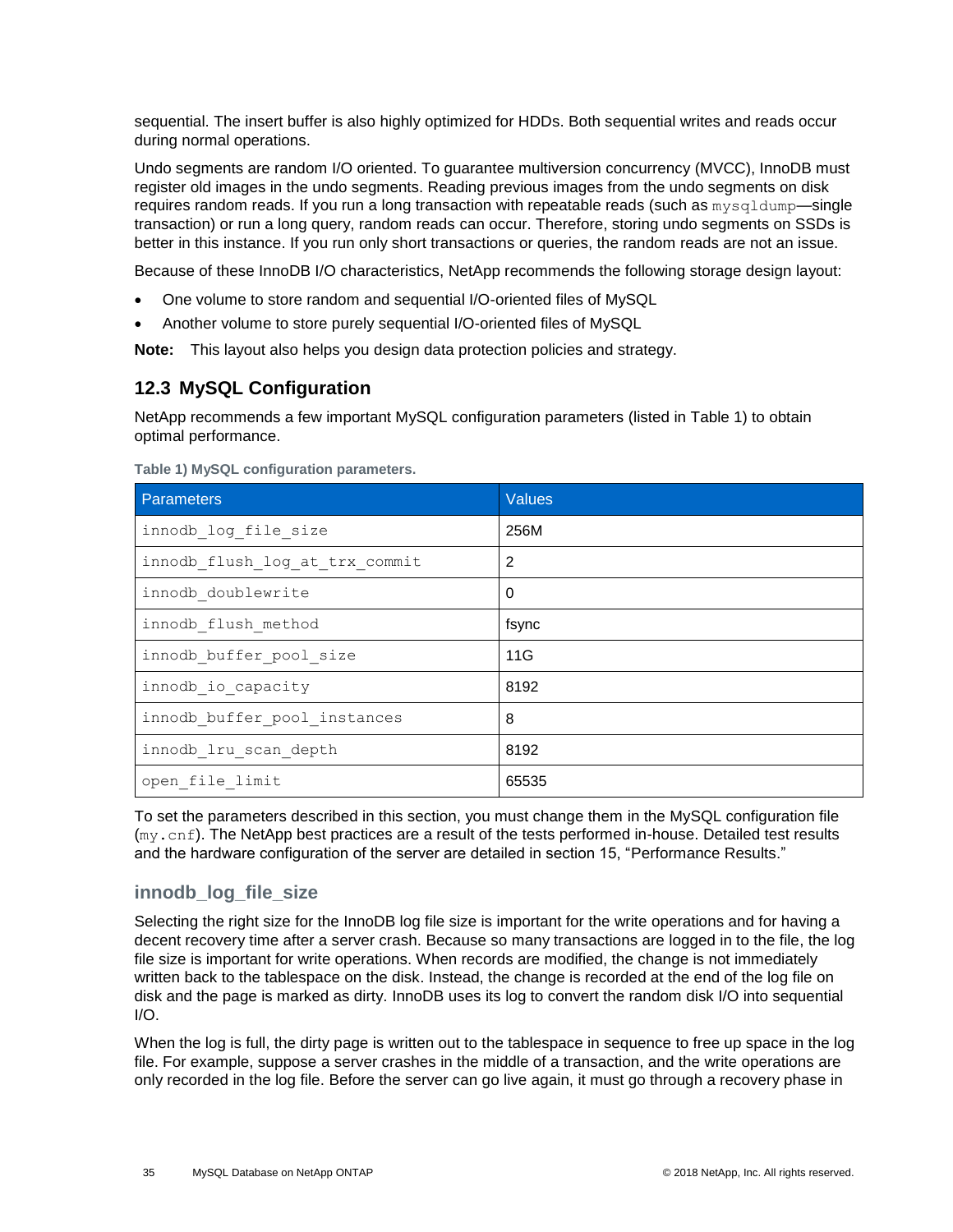which the changes recorded in the log file are replayed. The more entries that are in the log file, the longer it takes for the server to recover.

In this example, the log file size affects both the recovery time and the write performance. When choosing the right number for the log file size, balance the recovery time against write performance. Typically, anything between 128M and 512M is a good value.

#### **innodb\_flush\_log\_at\_trx\_commit**

When there is a change to the data, the change is not immediately written to the disk. Instead, the data is recorded in a log buffer, which is a portion of memory that InnoDB allocates to buffer changes that are recorded in the log file. InnoDB flushes the buffer to the log file on disk when a transaction is committed, when the buffer gets full, or once per second, whichever event happens first. The configuration variable that controls this process is innodb flush log at trx commit. The value options include:

- **0**: When you set innodb flush log trx at commit=0, InnoDB writes the modified data (in the InnoDB buffer pool) to the log file  $(i\bar{b}l\bar{a})$  and flushes the log file (write to disk) every second. However, it does not do anything when the transaction is committed. If there is a power failure or system crash, none of the unflushed data is recoverable because it is not written to either the log file or stored disk.
- 1: When you set innodb\_flush\_log\_trx\_commit=1, InnoDB writes the log buffer to the transaction log and flushes to durable storage for every transaction. For example, for all transaction commits, InnoDB writes to the log and then writes to disk. Slower disk storage negatively affects performance; for example, the number of InnoDB transactions per second is reduced.
- 2: When you set innodb\_flush\_log\_trx\_commit=2, InnoDB writes the log buffer to the log file at every commit; however, it doesn't write data to disk. InnoDB flushes data once every second. Even if there is a power failure or system crash, option 2 data is available in the log file and is recoverable.

If performance is the main goal, set the value to 2. Since InnoDB writes to disk once per second, not for every transaction commit, performance improves dramatically. If a power failure or crash occurs, data can be recovered from the transaction log.

If data safety is the main goal, set the value to 1 so that for every transaction commit, InnoDB flushes to disk. However, performance might be affected.

**Note:** For optimal performance from MySQL on ONTAP, set the value of this parameter to 2.

#### **innodb\_doublewrite**

When this parameter is enabled (the default), InnoDB stores all data twice: first to the double-write buffer and then to the actual data files. You can turn off this parameter with --skip-innodb doublewrite for benchmarks or when you're more concerned with top performance than data integrity or possible failures. InnoDB uses a file flush technique called double-write. Before it writes pages to the data files, InnoDB writes them to a contiguous area called the double-write buffer. After the write and the flush to the doublewrite buffer are complete, InnoDB writes the pages to their proper positions in the data file. If the operating system or a mysqld process crashes during a page write, InnoDB can later find a good copy of the page from the double-write buffer during crash recovery.

#### Best Practice

NetApp recommends disabling the double-write buffer, because it's an area in common tablespace and is already stored on ONTAP software. ONTAP NVRAM serves the same function.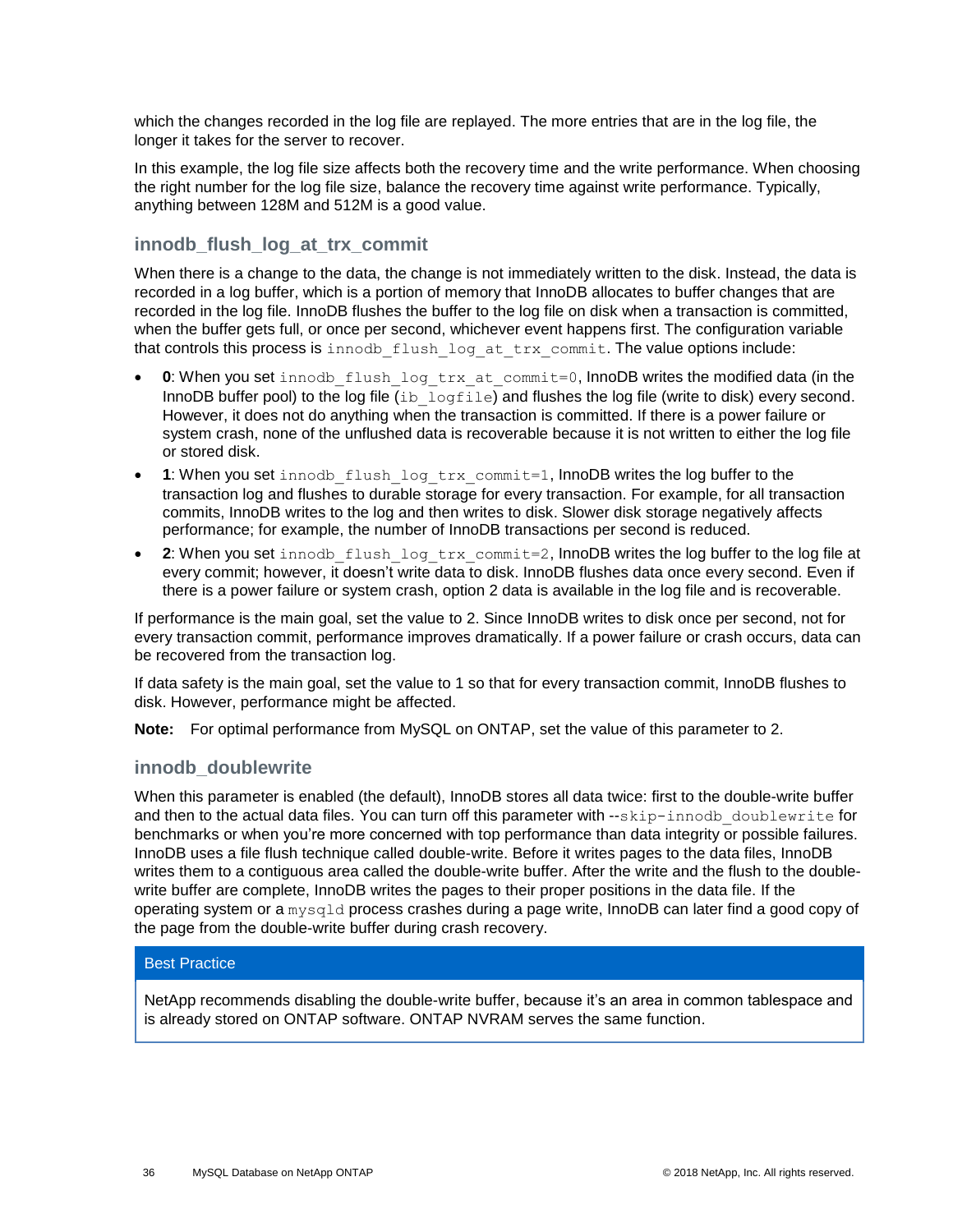#### **innodb\_buffer\_pool\_size**

The InnoDB buffer pool is the most important part of any tuning activity. InnoDB relies heavily on the buffer pool for caching indexes and rowing the data, the adaptive hash index, the insert buffer, and many other data structures used internally. The buffer pool also buffers changes to data so that write operations don't have to be performed immediately on disk, thus improving their performance. The buffer pool is an integral part of InnoDB and its size must be adjusted accordingly. Consider the following factors when setting the buffer pool size:

- For a dedicated InnoDB-only machine, set the buffer pool size to 80% or more of available RAM.
- If it's not a MySQL dedicated server, set the size to 50% of RAM.

#### **innodb\_flush\_method**

The innodb flush method parameter specifies how InnoDB opens and flushes the log and data files. In InnoDB optimization, setting this parameter tweaks the database performance when applicable.

The following options are for flushing the files through InnoDB:

- **Fsync**. InnoDB uses the fsync() system call to flush both the data and log files. This option is the default setting.
- **O\_DSYNC**. InnoDB uses the  $\circ$  DSYNC option to open and flush the log files and  $f\text{sync}$  () to flush the data files. InnoDB does not use  $\circ$  DSYNC directly, because there have been problems with it on many varieties of UNIX.
- **O\_DIRECT.** InnoDB uses the O\_DIRECT option (or directio() on Solaris) to open the data files and uses fsync() to flush both the data and log files. This option is available on some GNU/Linux versions, FreeBSD, and Solaris.
- **O\_DIRECT\_NO\_FSYNC.** InnoDB uses the O\_DIRECT option during flushing I/O; however, it skips the fsync() system call afterward. This option is unsuitable for some types of file systems (for example, XFS). If you are not sure if your file system requires an  $f_{\text{sync}}$  () system call—for example, to preserve all file metadata-use the  $\circ$  DIRECT option instead.

#### **Observation**

In the NetApp lab tests, the fsync default option was used on NFS and SAN, and it was a great performance improviser compared to  $\circ$  DIRECT. While using the flush method as  $\circ$  DIRECT with ONTAP, we observed that the client writes a lot of single-byte writes at the border of the 4096 block in serial fashion. These writes increased latency over the network and degraded performance.

#### **innodb\_io\_capacity**

In the InnoDB plug-in, a new parameter called innodb io capacity was added from MySQL 5.7. It controls the maximum number of IOPS that InnoDB performs (which includes the flushing rate of dirty pages as well as the insert buffer [ibuf] batch size). The innodb io capacity parameter sets an upper limit on IOPS by InnoDB background tasks, such as flushing pages from the buffer pool and merging data from the change buffer.

Set the innodb io capacity parameter to the approximate number of I/O operations that the system can perform per second. Ideally, keep the setting as low as possible, but not so low that background activities slow down. If the setting is too high, data is removed from the buffer pool and insert buffer too quickly for caching to provide a significant benefit. If you are using this setting over NFS, NetApp recommends that you analyze the test result of disk IOPS (SysBench/Fio) and set the parameter accordingly. Use the smallest value possible for flushing and purging to keep up unless you see more modified or dirty pages than you want in the InnoDB buffer pool. Do not use extreme values such as 20,000 or more unless you've proved that lower values are not sufficient for your workload. The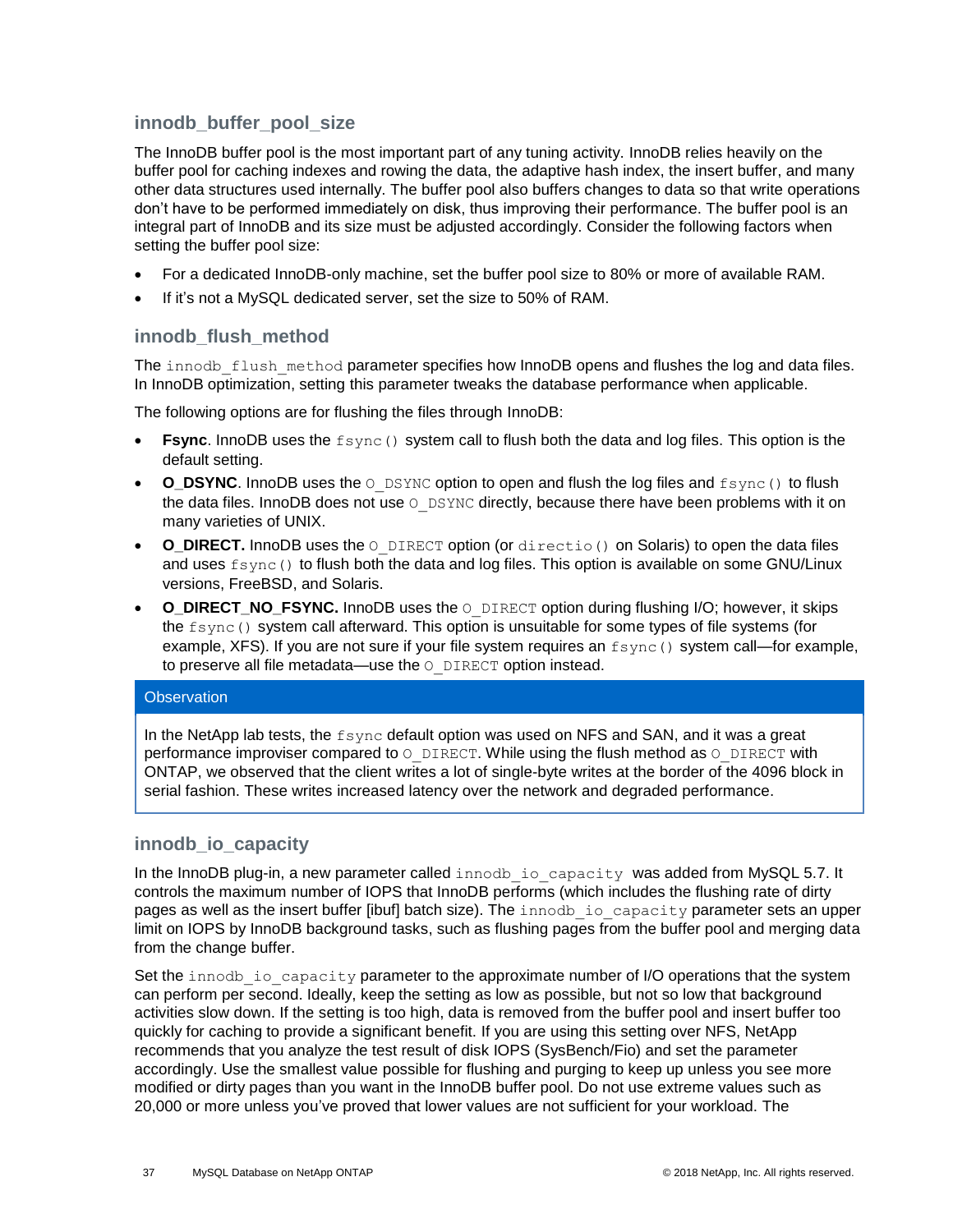Innodb IO capacity parameter regulates flushing rates and related disk I/O. You can seriously harm performance by setting this parameter or the innodb io capacity max parameter too high and wasting disk I/O operations with premature flushing.

#### **innodb\_lru\_scan\_depth**

The innodb lru scan depth parameter influences the algorithms and heuristics of the flush operation for the InnoDB buffer pool. This parameter is primarily of interest to performance experts tuning I/O-intensive workloads. For each buffer pool instance, this parameter specifies how far down in the least recently used (LRU) page list the page cleaner thread should continue scanning, looking for dirty pages to flush. This background operation is performed once per second.

You can adjust the value up or down to minimize the number of free pages. Don't set the value much higher than needed, because the scans can have a significant performance cost. Also, consider adjusting this parameter when changing the number of buffer pool instances, because innodb lru scan depth \*innodb\_buffer\_pool\_instances defines the amount of work performed by the page cleaner thread each second.

A setting smaller than the default is suitable for most workloads. Consider increasing the value only if you have spare I/O capacity under a typical workload. Conversely, if a write-intensive workload saturates your I/O capacity, decrease the value, especially if you have a large buffer pool.

#### **open\_file\_limits**

The open file limits parameter determines the number of files that the operating system permits mysqld to open. The value of this parameter at run time is the real value permitted by the system and might be different from the value you specify at server startup. The value is 0 on systems where MySQL cannot change the number of open files. The effective open\_files\_limit value is based on the value that is specified at the system startup (if any) and the values of max connections and table open cache by using these formulas:

- $10 + \text{max}$  connections + (table open cache x 2)
- max connections x 5
- Operating system limit if positive
- If the operating system limit is infinity: open files limit value is specified at startup; 5,000 if none

The server attempts to obtain the number of file descriptors using the maximum of these four values. If that many descriptors cannot be obtained, the server attempts to obtain as many as the system will permit.

## <span id="page-37-0"></span>**13 Deployment Methods**

There are different ways of accessing your data stored on disk. If it's a local disk, you can directly access the data over the cable. However, if the data is stored over a network, you must choose a protocol to fit your requirements. Storage protocols are broadly categorized into the following two parts:

- NAS protocols
- SAN protocols

A NAS unit is a single storage device that operates on files. It includes a dedicated hardware device that connects to a LAN, usually through an Ethernet connection. This NAS server authenticates clients and manages file operations in much the same manner as traditional file servers, through well-established network protocols. NAS uses file-based protocols such as NFS (popular on UNIX systems) or SMB (used with Microsoft Windows systems) to copy the blocks and files over a network.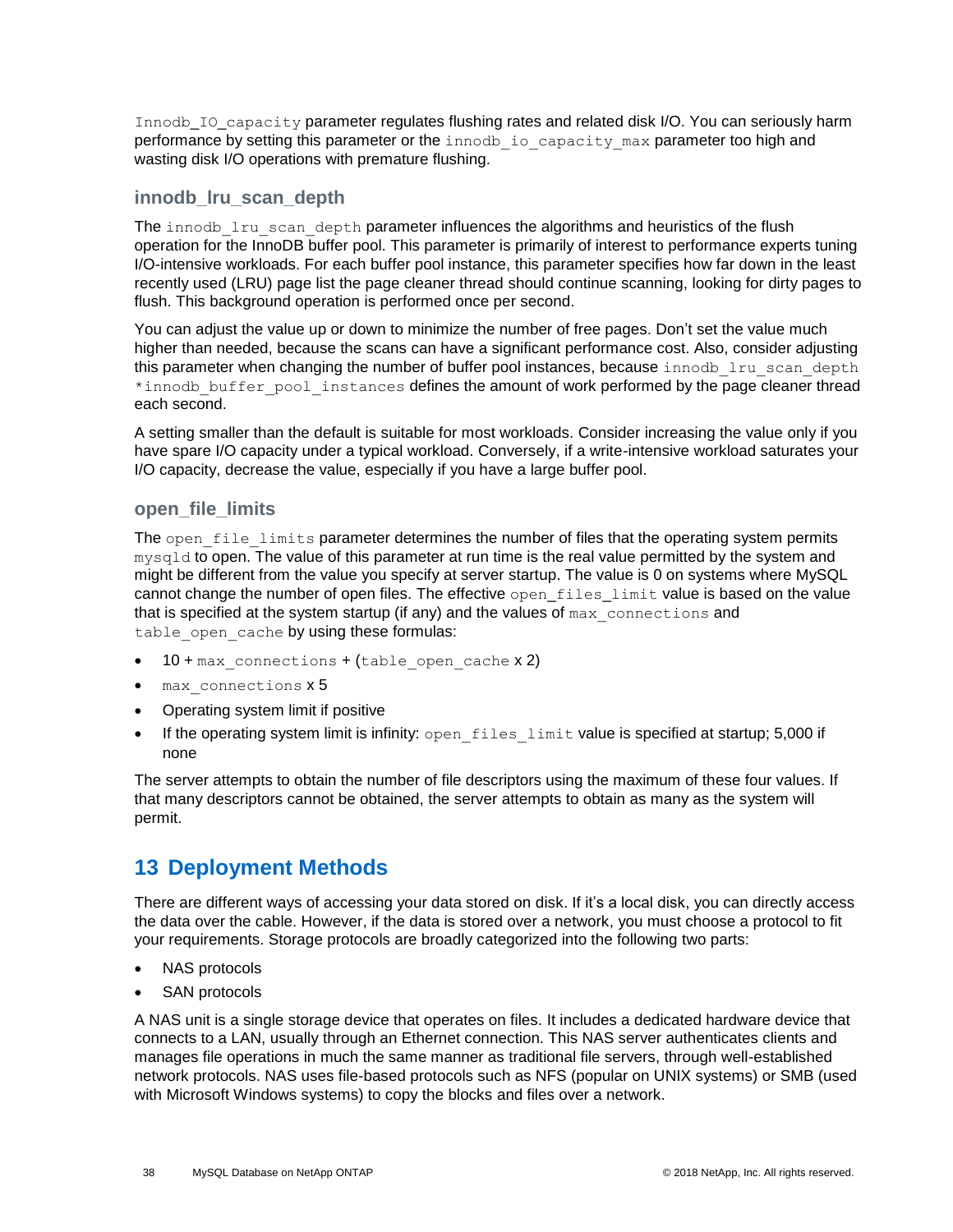SAN storage is usually an array of disks that are attached to the server through a special network. It is a block-level system with full server's access to the disk volume through fast protocols such as FC, FCoE, iSCSI, and so on. SANs provide block-level access to shared data storage. Block-level access refers to the specific blocks of data on a storage device as opposed to file-level access. One file contains several blocks.

SANs provide high availability and robust business continuity for critical data environments. SAN is faster in most cases, but the exact performance depends on the storage network and how the LUNs are defined within the SAN.

### <span id="page-38-0"></span>**13.1 MySQL over NAS**

NetApp used the NFSv4 protocol during lab tests because NFSv3 has file-locking issues. The most common issue with NFSv3 was the locked InnoDB log files after a power outage. Using time or switching log files solved this issue. However, NFSv4 has locking operations and keeps track of open files and delegations. The MySQL documentation also recommends that you use NFSv4. The following information is from the official MySQL documentation on the [MySQL website.](https://dev.mysql.com/doc/refman/8.0/en/disk-issues.html)

#### **Using NFS with MySQL**

Caution is advised when considering using NFS with MySQL. The potential issues, which vary by operating system and NFS version, include:

- − MySQL data and log files placed on NFS volumes become locked and unavailable. Locking issues can occur in cases where multiple instances of MySQL access the same data directory or where MySQL is shut down improperly, due to a power outage, for example. NFS version 4 addresses underlying locking issues with the introduction of advisory and lease-based locking. However, sharing a data directory among MySQL instances is not recommended.
- Data inconsistencies introduced due to messages received out of order or lost network traffic. To avoid this issue, use TCP with hard and intr mount options.
- − Maximum file size limitations. NFS Version 2 clients can only access the lowest 2GB of a file (signed 32 bit offset). NFS Version 3 clients support larger files (up to 64-bit offsets). The maximum supported file size also depends on the local file system of the NFS server.

Using NFS within a professional SAN environment or other storage system tends to offer greater reliability than using NFS outside of such an environment. However, NFS within a SAN environment might be slower than directly-attached or bus-attached nonrotational storage.

If you choose to use NFS, NFS Version 4 or later is recommended, as is testing your NFS setup thoroughly before deploying into a production environment. 1

NetApp recommends the following NFSv4  $f$ stab (/etc/fstab) configurations:

nfs4 rw, hard,nointr,bg,vers=4,proto=tcp,noatime,rsize=65536,wsize=65536

**Note:** Specify hard if users write to the mounted directory or to running programs located in it. When NFS tries to access a hard-mounted directory, it keeps trying until it succeeds or someone interrupts its attempts. If the server goes down, any processes using the mounted directory hang until the server comes back up and then continue processing without errors. Interruptible hard mounts might be interrupted with CTRL+C or kill.

l

<sup>1</sup> *MySQL 8.0 Reference Manual*, https://dev.mysql.com/doc/refman/8.0/en/disk-issues.html.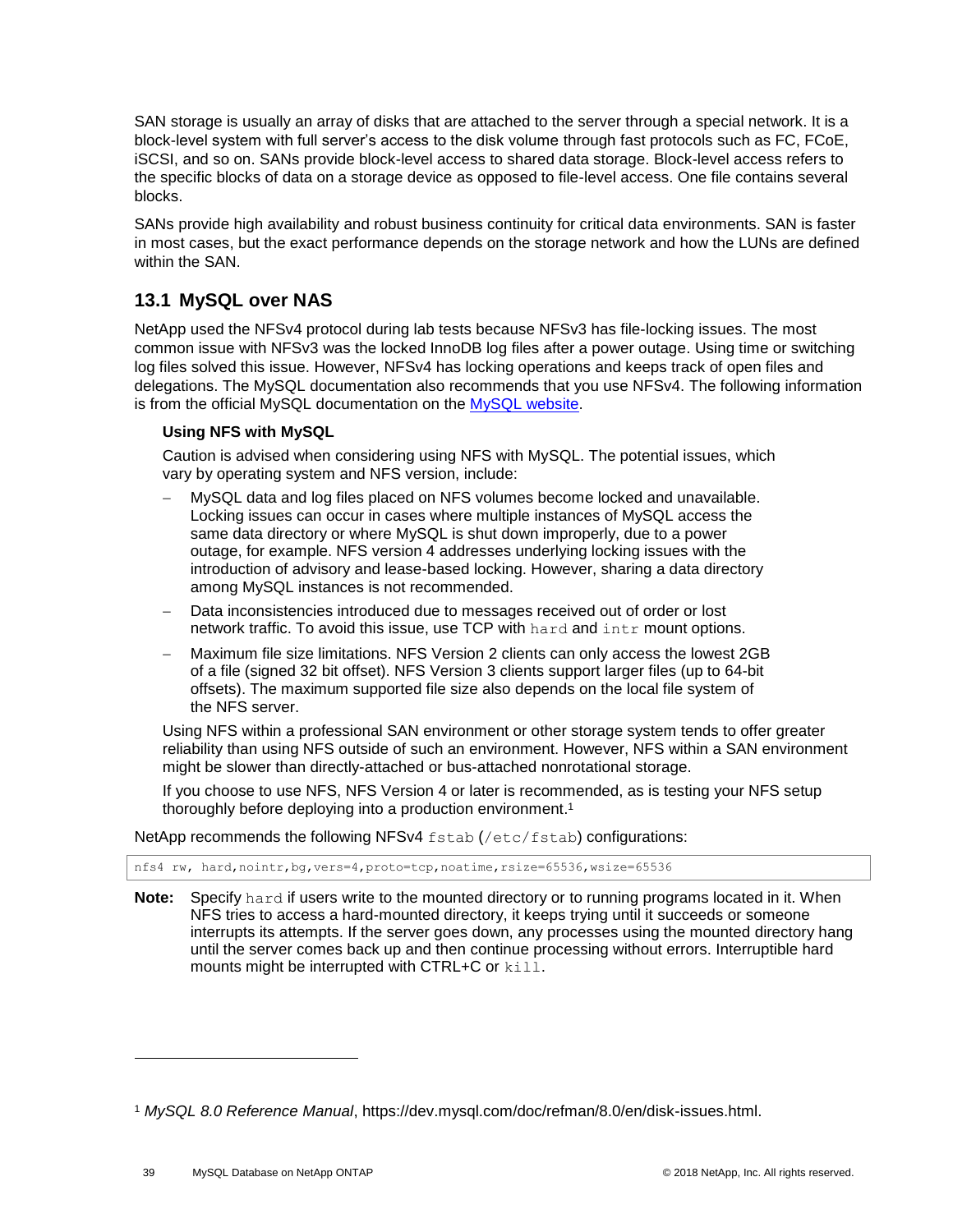Specify nointr if users might damage critical data by manually interrupting an NFS request. It is better for the system to hang while the server is down than risk losing data between the client and the server.

### <span id="page-39-0"></span>**13.2 MySQL over SAN**

There are two options to configure MySQL with SAN using the previously described two-volume model. Smaller databases can be placed on a pair of standard LUNs as long as the I/O and capacity demands are within the limits of a single LUN file system. For example, a database that requires approximately 2K random IOPS can be hosted on a single file system on a single LUN. Likewise, a database that is only 100GB in size would fit on a single LUN without creating a management problem.

Larger databases require multiple LUNs. For example, a database that requires 100K IOPS would most likely need at least eight LUNs. A single LUN would become a bottleneck because of the inadequate number of SCSI channels to disk. A 10TB database would similarly be difficult to manage on a single 10TB LUN. Logical volume managers are designed to bond the performance and capacity capabilities of multiple LUNs together to improve performance and manageability.

In both cases, a pair of NetApp ONTAP volumes should be sufficient. With a simple configuration, the data file LUN would be placed in a dedicated volume, as would the log LUN. With a logical volume manager configuration, all the LUNs in the data file volume group would be in a dedicated volume, and the LUNs of the log volume group would be in a second dedicated volume.

NetApp recommends two file systems for MySQL deployments on SAN:

- The first file system stores all MySQL data including tablespace, data, and index.
- The second file system stores all logs (binary logs, slow logs, and transaction logs).

There are multiple reasons for separating data in this manner, including:

- The I/O patterns of data files and log files differ. Separating them would allow more options with QoS controls.
- Optimal use of Snapshot technology requires the ability to independently restore the data files. Comingling data files with log files interferes with data file restoration.
- NetApp SnapMirror technology can be used to provide a simple, low-RPO disaster recovery capability for a database; however, it requires different replication schedules for the data files and logs.

**Note:** Use this basic two-volume layout to future-proof the solution so that all ONTAP features can be used if needed.

NetApp also recommends that you format your drive with the ext4 file system because of the following features:

- Extended approach to block management features used in the journaling file system (JFS) and delayed allocation features of the extended file system (XFS).
- Ext4 permits file systems of up to 1 exbibyte (2^60 bytes) and files of up to 16 tebibytes (16  $*$  2^40 bytes). In contrast, the ext3 file system supports only a maximum file system size of 16TB and a maximum file size of 2TB.
- In ext4 file systems, multiblock allocation  $(mba11oc)$  allocates multiple blocks for a file in a single operation, instead of allocating them one by one, as in ext3. This configuration reduces the overhead of calling the block allocator several times, and it optimizes the allocation of memory.
- Although XFS is the default for many Linux distributions, it manages metadata differently and is not suitable for some MySQL configurations.

NetApp recommends using 4k block size options with the  $mkfs$  utility to align with existing block LUN size.

mkfs.ext4 -b 4096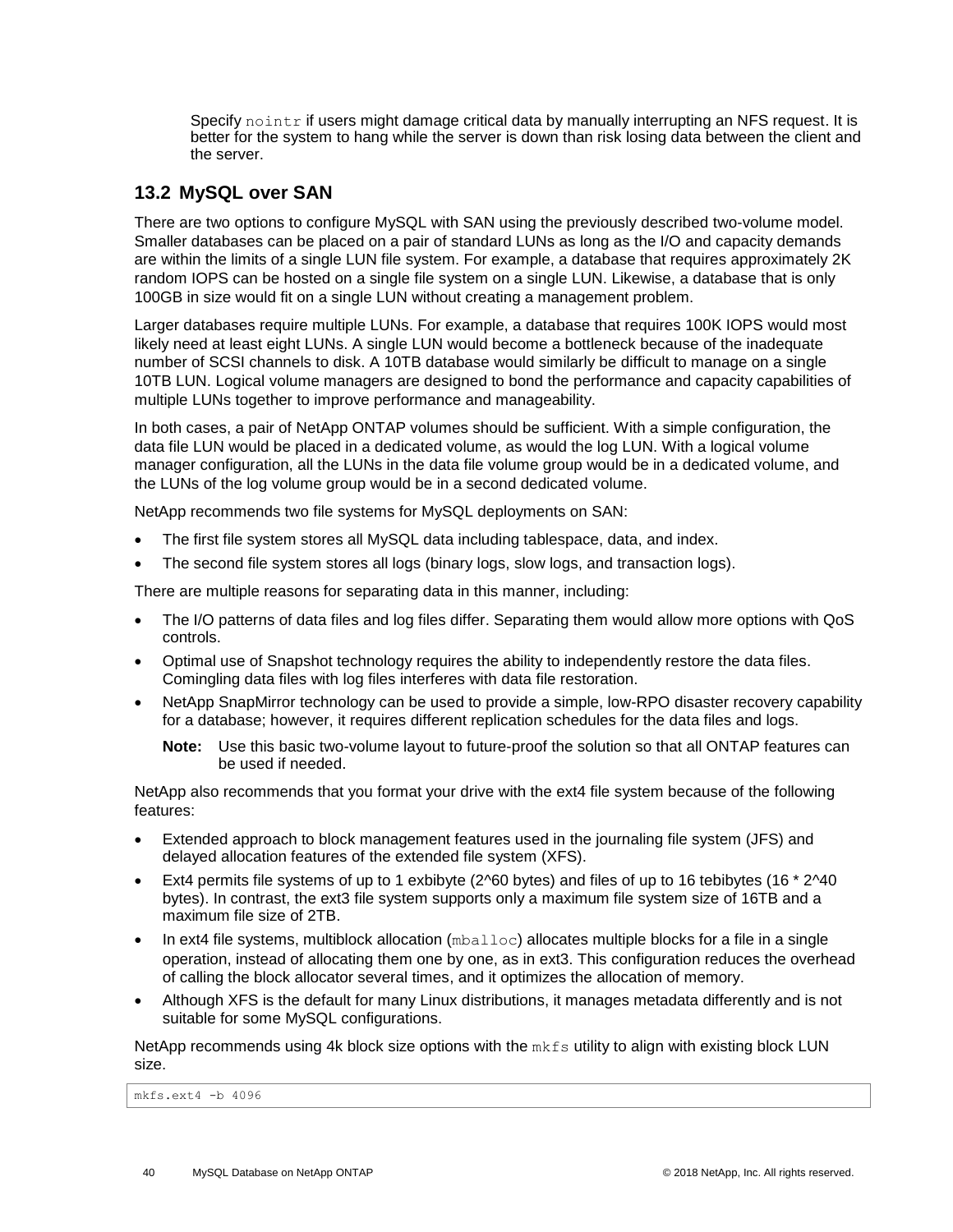NetApp LUNs store data in 4KB physical blocks, which yields eight 512-byte logical blocks.

If you do not set up the same block size, I/O will not be aligned with physical blocks correctly and could write in two different disks in a RAID group, resulting in latency.

It is important that you align I/O for smooth read/write operations. However, when the I/O begins at a logical block that is not at the start of a physical block, the I/O is misaligned. I/O operations are aligned only when they begin at a logical block—the first logical block in a physical block.

## <span id="page-40-0"></span>**14 Performance Benchmarking**

Most MySQL deployments undergo a performance benchmarking stage before going to the production. It is always a best practice to complete performance benchmarking of the system. Here are some of the important metrics to benchmark:

- **Throughput**
- Transactions/queries per second (TPS/QPS)
- **Latency**

This section describes tools that have been used to measure these metrics in the MySQL ecosystem.

### <span id="page-40-1"></span>**14.1 SysBench**

SysBench is a benchmark suite that allows you to quickly get an impression of system performance, which is important if you plan to run a database under intensive load. SysBench supports testing CPU, memory, file I/O, mutex performance, and even MySQL benchmarking. You can select the SysBench File I/O Workload option to measure the disk throughput. It also comes with a set of database workload Lua scripts (read/write, write only, and read only) to measure QPS/TPS metrics of MySQL. The tool also helps you measure the average latency of the queries. In summary, you can simulate different kinds of workloads as needed. For more information, refer to the Linux man page for the SysBench tool.

### <span id="page-40-2"></span>**14.2 MySQL Slap**

MySQL includes a diagnostic tool called  $mysqlslap$ ; it's been available since version 5.1.4. It is a benchmarking tool that can help DBAs and developers load-test their database servers. The mysqlslap tool can emulate a large number of client connections to the database server at the same time. The loadtesting parameters are fully configurable, and the results from different test runs can be used to fine-tune the database design or hardware resources. This tool runs in the following three stages:

- 1. Create schema, table, and, optionally, any stored programs or data to use for the test. This stage uses a single client connection.
- 2. Run the load test. This stage can use many client connections.
- 3. Clean up (disconnect, drop table if specified). This stage uses a single client connection.

A query that consumes too many database resources might be the result of designing tables incorrectly, selecting the wrong table type, or creating an inefficient query. When a query eats up a lot of database resources, it can negatively affect other application components. By using mysqlslap to stress-test a server in a nonpublic environment, you will discover these errors sooner, which prevents a database failure after your application goes live. To learn more, review the tool options on the [MySQL site.](https://dev.mysql.com/doc/refman/5.7/en/mysqlslap.html)

## <span id="page-40-3"></span>**15 Performance Results**

This section describes the tests and validations performed in the NetApp labs. All the parameters suggested in section 10, ["Linux Configuration,](#page-26-0)" and section 12, ["MySQL,](#page-30-1)" were tested in the NetApp lab. We used the SysBench utility to perform basic benchmarking of the disk and MySQL. The test results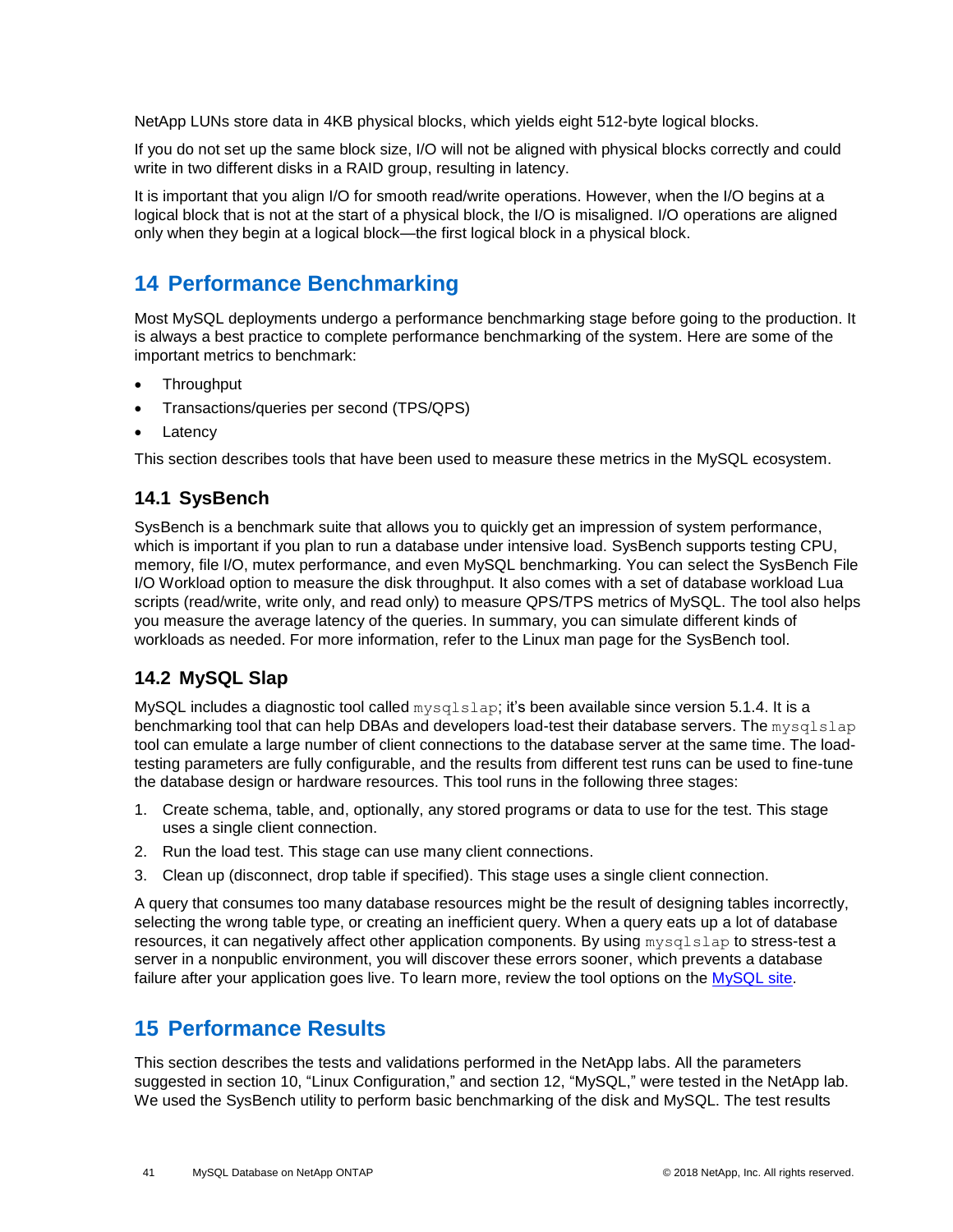provide a basic idea of the tests performed and the numbers achieved. Actual results can vary depending on the server configuration and the parameters configured. Test results covered the benchmarking performed for NFS and iSCSI protocol.

### <span id="page-41-0"></span>**15.1 Testing Considerations**

Accurate testing of database storage performance is a complicated task. It requires not just an understanding of IOPS and throughput, but also an understanding of the difference between foreground and background I/O operations, the impact of latency on the database, and numerous operating system and network settings that affect storage performance. In addition, there are nonstorage database tasks to consider. There is a point where optimizing storage performance yields no useful benefits, because storage performance is no longer a limiting factor for performance.

Most database customers now select an all-flash array, which creates some additional considerations. As an example, consider performance testing on a two-node NetApp AFF8080 system:

- With a 75/25 read/write ratio, two AFF8080 nodes can deliver over 300K random database IOPS before latency even crosses the 1ms mark. This far exceeds the current performance demands of most databases, so it is difficult to predict the expected improvement. Storage would be largely erased as a bottleneck.
- Network bandwidth is an increasingly common source of performance limitations. For example, spinning disk solutions are often bottlenecks for database performance, because the I/O latency is very high. When latency limitations are removed by an all-flash array, the barrier frequently shifts to the network. This situation is especially notable with virtualized environments and blade systems where the true network connectivity is difficult to visualize. This limitation can complicate performance testing if the storage system itself cannot be fully utilized because of bandwidth limitations.
- In general, comparing the performance of an all-flash array with an array containing spinning disks is not possible because of the dramatically improved latency of all-flash arrays. Test results are typically not meaningful.
- Comparing peak IOPS performance with an all-flash array is frequently not a useful test, because databases are not limited by storage I/O. For example, assume that one array can sustain 500K random IOPS, whereas another can sustain 300K. The difference is irrelevant in the real world if a database is spending 99% of its time on CPU processing. The workloads never use the full capabilities of the storage array. In contrast, peak IOPS capabilities might be critical in a consolidation platform in which the storage array is expected to be loaded to its peak capabilities.
- Always consider latency as well as IOPS in any storage test. Many storage arrays in the market make claims of extreme levels of IOPS, but the latency renders those IOPS useless at such levels. The typical target with all-flash arrays is the 1ms mark. A better approach to testing is not to measure the maximum possible IOPS, but to determine how many IOPS a storage array can sustain before average latency is greater than 1ms.

[Table 2](#page-41-1) describes the test lab environment.

<span id="page-41-1"></span>**Table 2) Lab setup.** 

| <b>Lab Details</b> |                                                      |  |  |  |  |
|--------------------|------------------------------------------------------|--|--|--|--|
| Server details     | Intel Xeon CPU E5-2630 0 @ 2.30GHz (4Core); 15GB RAM |  |  |  |  |
| Operating system   | Red Hat Enterprise Linux 7.3 (64-bit)                |  |  |  |  |
| Storage            | Hybrid FAS8060; two volumes (data and logs)          |  |  |  |  |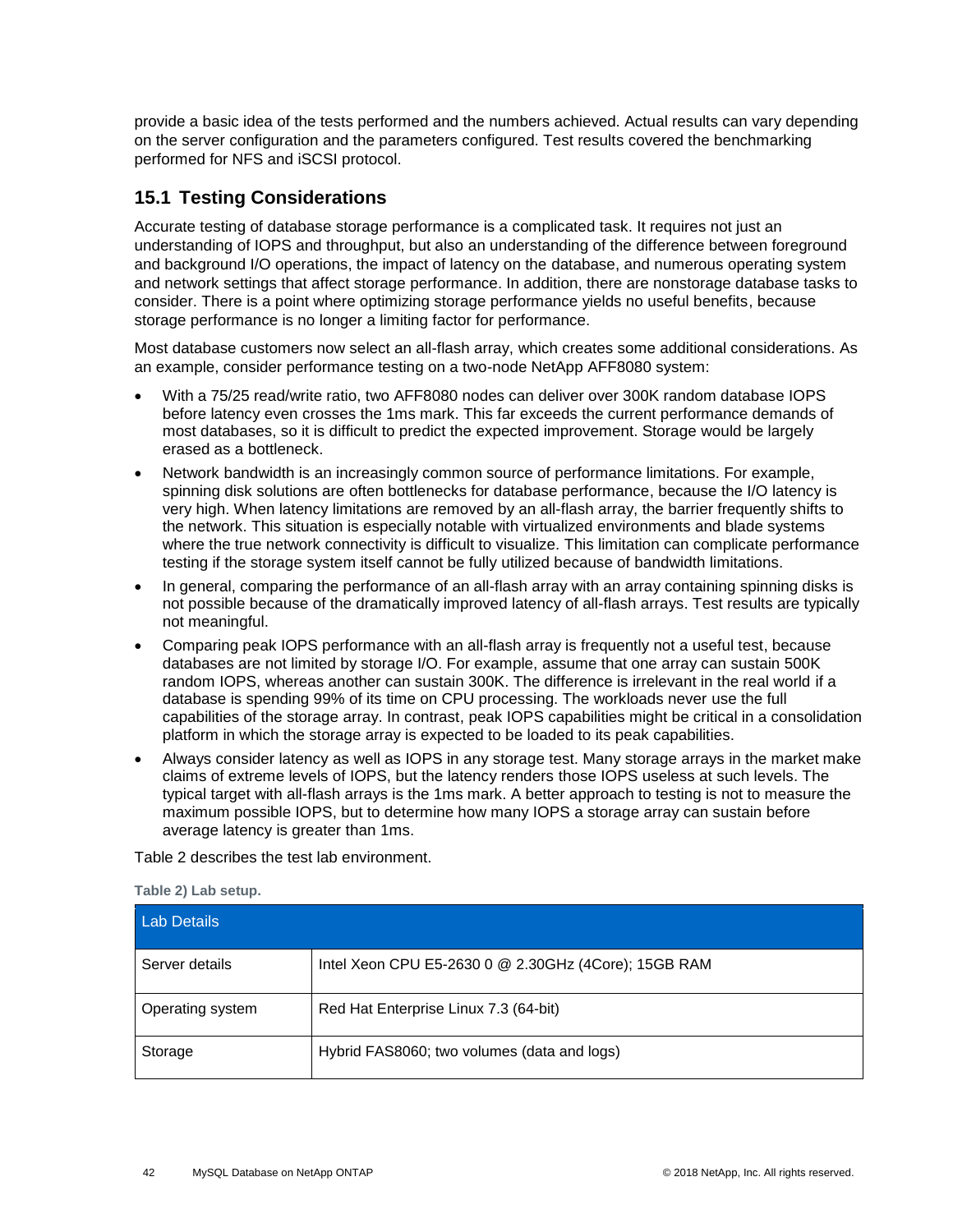| <b>Lab Details</b>  |                                                                                                                                                                                                                                                                                 |
|---------------------|---------------------------------------------------------------------------------------------------------------------------------------------------------------------------------------------------------------------------------------------------------------------------------|
| <b>MySQL</b>        | MySQL 5.7                                                                                                                                                                                                                                                                       |
| Workload            | 75% reads and 25% writes                                                                                                                                                                                                                                                        |
| SysBench options    | $\bullet$ --range_size = 100<br>$\bullet$ --table_size = 10,000<br>$\bullet$ -tables = 2<br>$\bullet$ --threads = \$ each<br>$\bullet$ --events = 0<br>$\bullet$ -time = 15<br>$\bullet$ --rand-type = uniform<br>• oltp_read_write.lua run for each in 1, 4, 8, 16, 32, and 64 |
| MySQL configuration | Refer to the my. cnf variables included in Appendix A.                                                                                                                                                                                                                          |
| Protocols           | NFS <sub>v4</sub> and iSCSI                                                                                                                                                                                                                                                     |

This SysBench test is a basic OLTP (read/write) test with connections ranging from 1 to 64 in loop on two tables of 10,000 records with 75% of reads and 25% writes. Data is uniformly distributed for a time frame of 15 seconds for each thread. [Table 3](#page-42-0) lists the test results.

#### <span id="page-42-0"></span>**Table 3) Test results on NFS.**

| <b>Database</b><br><b>Threads</b> | Queries per<br>Second (QPS) | <b>TPS (Transactions)</b> | Latency (ms) |                          |         |
|-----------------------------------|-----------------------------|---------------------------|--------------|--------------------------|---------|
|                                   |                             |                           | Minimum      | Average<br>(All Threads) | Maximum |
|                                   | 4,295                       | 214                       | 3.47         | 4.65                     | 19.26   |
| 4                                 | 14,643                      | 732                       | 3.43         | 5.46                     | 20.94   |
| 8                                 | 18,835                      | 941                       | 3.56         | 8.49                     | 27.88   |
| 16                                | 21,021                      | 1,051                     | 3.71         | 15.18                    | 53.30   |
| 32                                | 23,418                      | 1,170                     | 3.71         | 27.30                    | 133.92  |
| 64                                | 23,362                      | 1,167                     | 3.65         | 54.70                    | 315.48  |

<span id="page-42-1"></span>**Table 4) Test results on NFS with compression and deduplication.**

| Database<br><b>Threads</b> | <b>QPS</b> | <b>TPS</b> | Latency (ms) |                          |         |
|----------------------------|------------|------------|--------------|--------------------------|---------|
|                            |            |            | Minimum      | Average<br>(All Threads) | Maximum |
|                            | 4,128      | 206        | 3.73         | 4.84                     | 9.08    |
| 4                          | 14,016     | 700        | 3.73         | 5.70                     | 19.19   |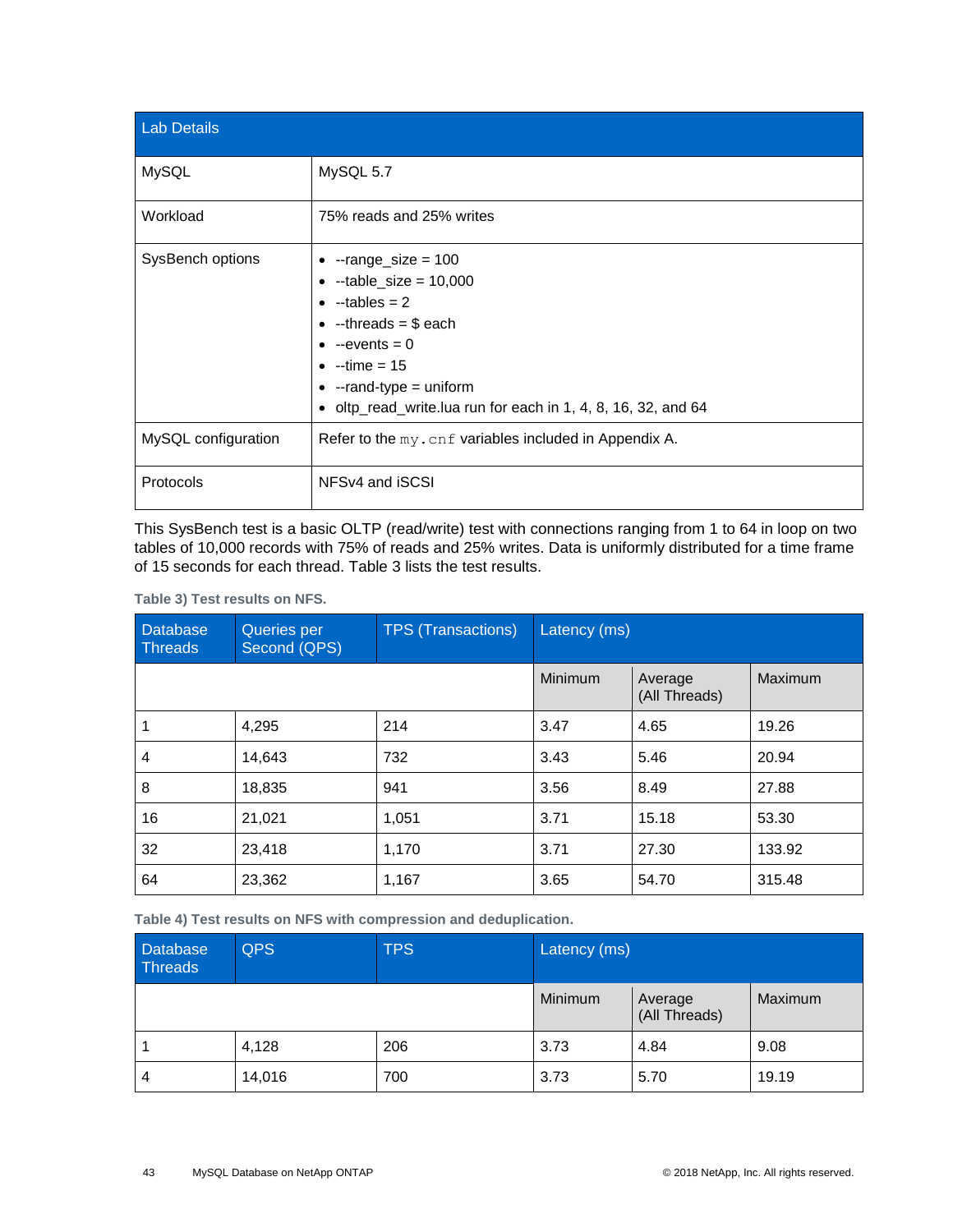| <b>Database</b><br>Threads | <b>QPS</b> | <b>TPS</b> | Latency (ms) |       |        |
|----------------------------|------------|------------|--------------|-------|--------|
| 8                          | 20,376     | 1,018      | 3.72         | 7.85  | 27.73  |
| 16                         | 23,254     | 1,162      | 3.87         | 13.75 | 49.68  |
| 32                         | 23,709     | 1,185      | 3.87         | 26.96 | 119.76 |
| 64                         | 23,784     | 1,188      | 3.85         | 53.73 | 290.33 |

The results in [Table 4](#page-42-1) clearly show that there is not much of a performance impact after enabling deduplication and compression. For fewer threads, QPS and TPS are smaller, but as the threads increase, the numbers increase.

After activating storage efficiency, the initial numbers were less compared to now. After additional SysBench tests were performed (read only, write only) to warm up the buffers, the results looked favorable.

| <b>Database</b><br><b>Threads</b> | <b>QPS</b> | <b>TPS</b> | Latency (ms) |                          |         |
|-----------------------------------|------------|------------|--------------|--------------------------|---------|
|                                   |            |            | Minimum      | Average<br>(All Threads) | Maximum |
|                                   | 7,087      | 354        | 2.47         | 2.82                     | 8.31    |
| 4                                 | 28,850     | 1,442      | 2.43         | 2.77                     | 15.83   |
| 8                                 | 29,177     | 1,458      | 2.44         | 5.48                     | 180.02  |
| 16                                | 26,544     | 1,327      | 2.46         | 12.04                    | 159.23  |
| 32                                | 24,720     | 1,236      | 2.47         | 25.84                    | 246.27  |
| 64                                | 23,944     | 1,197      | 2.47         | 53.25                    | 628     |

<span id="page-43-0"></span>**Table 5) Test results on iSCSI.**

<span id="page-43-1"></span>**Table 6) Test results on iSCSI with compression and deduplication.**

| Database<br><b>Threads</b> | <b>QPS</b> | <b>TPS</b> | Latency (ms) |                          |         |
|----------------------------|------------|------------|--------------|--------------------------|---------|
|                            |            |            | Minimum      | Average<br>(All Threads) | Maximum |
|                            | 5,359      | 267        | 2.43         | 3.72                     | 1149    |
| 4                          | 29,816     | 1,490      | 2.33         | 2.68                     | 14.24   |
| 8                          | 30,133     | 1,506      | 2.35         | 5.30                     | 86.89   |
| 16                         | 29,967     | 1,498      | 2.33         | 10.66                    | 152.75  |
| 32                         | 29,735     | 1,486      | 2.36         | 21.49                    | 271.08  |
| 64                         | 29,086     | 1,454      | 2.34         | 43.90                    | 638.11  |

The test results shown in [Table 6](#page-43-1) are more favorable. After compression and deduplication, TPS and QPS numbers increased on block storage compared to file storage.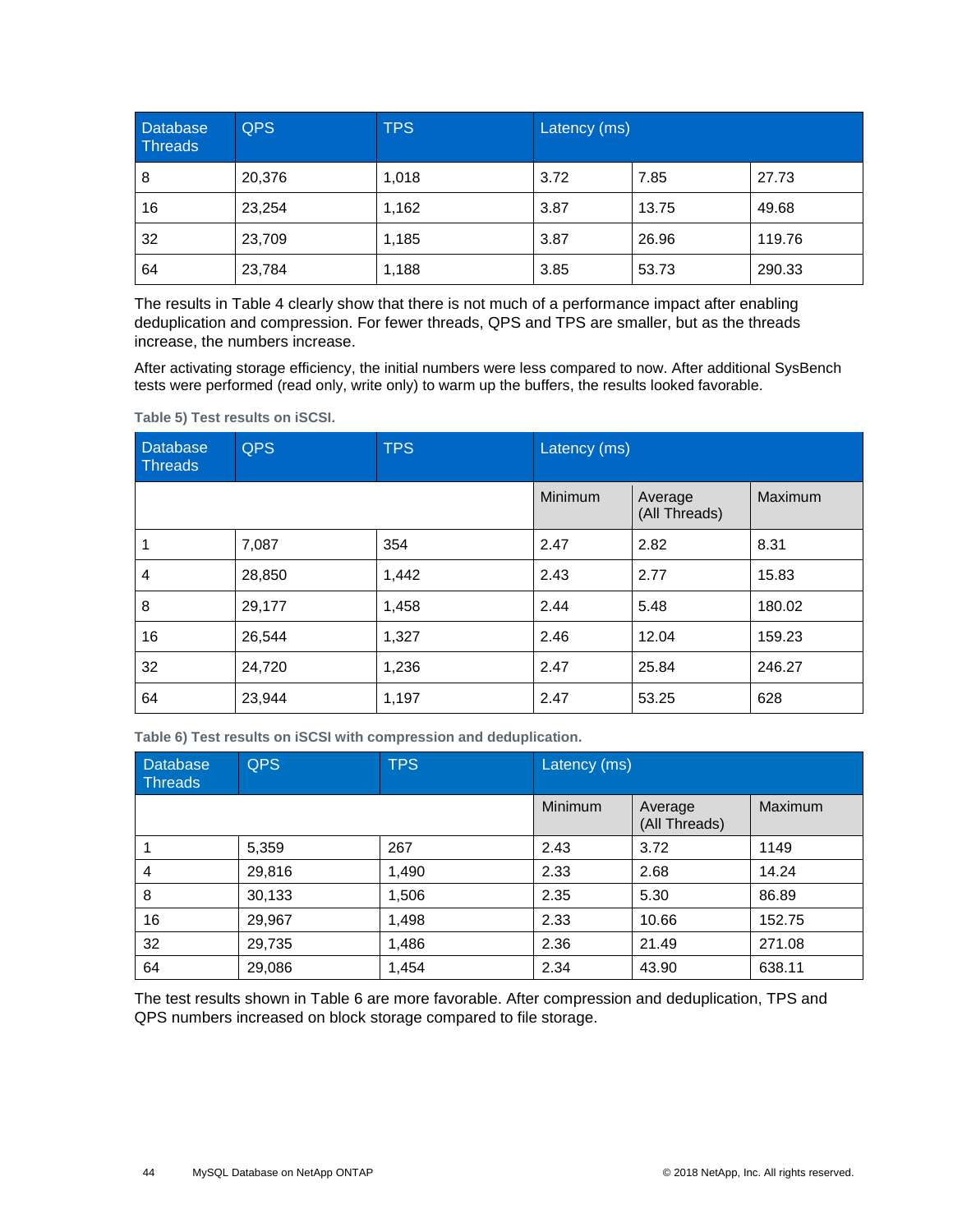## <span id="page-44-0"></span>**Appendix A: my.cnf Parameters**

The important MySQL configuration parameters shown in [Figure 4](#page-44-2) were used in the NetApp labs to perform benchmark tests.

<span id="page-44-2"></span>**Figure 4) MySQL configuration parameters used for benchmark tests.** 

| # CACHES AND LIMITS #                       |          |  |  |  |  |
|---------------------------------------------|----------|--|--|--|--|
| tmp-table-size                              | $= 32M$  |  |  |  |  |
| max-heap-table-size                         | $= 32M$  |  |  |  |  |
| query-cache-type                            | $= 0$    |  |  |  |  |
| query-cache-size                            | $= 0$    |  |  |  |  |
| max-connections                             | $= 700$  |  |  |  |  |
| thread-cache-size                           | $= 70$   |  |  |  |  |
| open-files-limit $= 65535$                  |          |  |  |  |  |
| $table-definition-cache = 1024$             |          |  |  |  |  |
| table-open-cache                            | $= 2048$ |  |  |  |  |
|                                             |          |  |  |  |  |
| # INNODB Configurations #                   |          |  |  |  |  |
| $in nodd-flush-method$ = fsync              |          |  |  |  |  |
| $innodb-log-files-in-group$ = 2             |          |  |  |  |  |
| $innodb-log-file-size = 256M$               |          |  |  |  |  |
| $innodb-flush-log-at-trx-commit = 2$        |          |  |  |  |  |
| $innodb-file-per-table = 1$                 |          |  |  |  |  |
| $innodb-buffer-pool-size$ = 11G             |          |  |  |  |  |
| $innodb-io-capacity = 1000$                 |          |  |  |  |  |
| innodb 1ru scan depth = 1000                |          |  |  |  |  |
| innodb log group home dir=/mysqllogs/mysql/ |          |  |  |  |  |
| innodb doublewrite=0                        |          |  |  |  |  |
|                                             |          |  |  |  |  |

## <span id="page-44-1"></span>**Where to Find Additional Information**

To learn more about the information that is described in this document, review the following documents and websites:

- AFF Resource page <http://mysupport.netapp.com/aff/resources>
- AFF and FAS System Documentation Center <http://docs.netapp.com/platstor/index.jsp>
- FAS Resources page <http://mysupport.netapp.com/fas/resources>
- ONTAP 9 Resource page <http://mysupport.netapp.com/ontap/resources>
- ONTAP 9 Documentation Center <http://docs.netapp.com/ontap-9/index.jsp>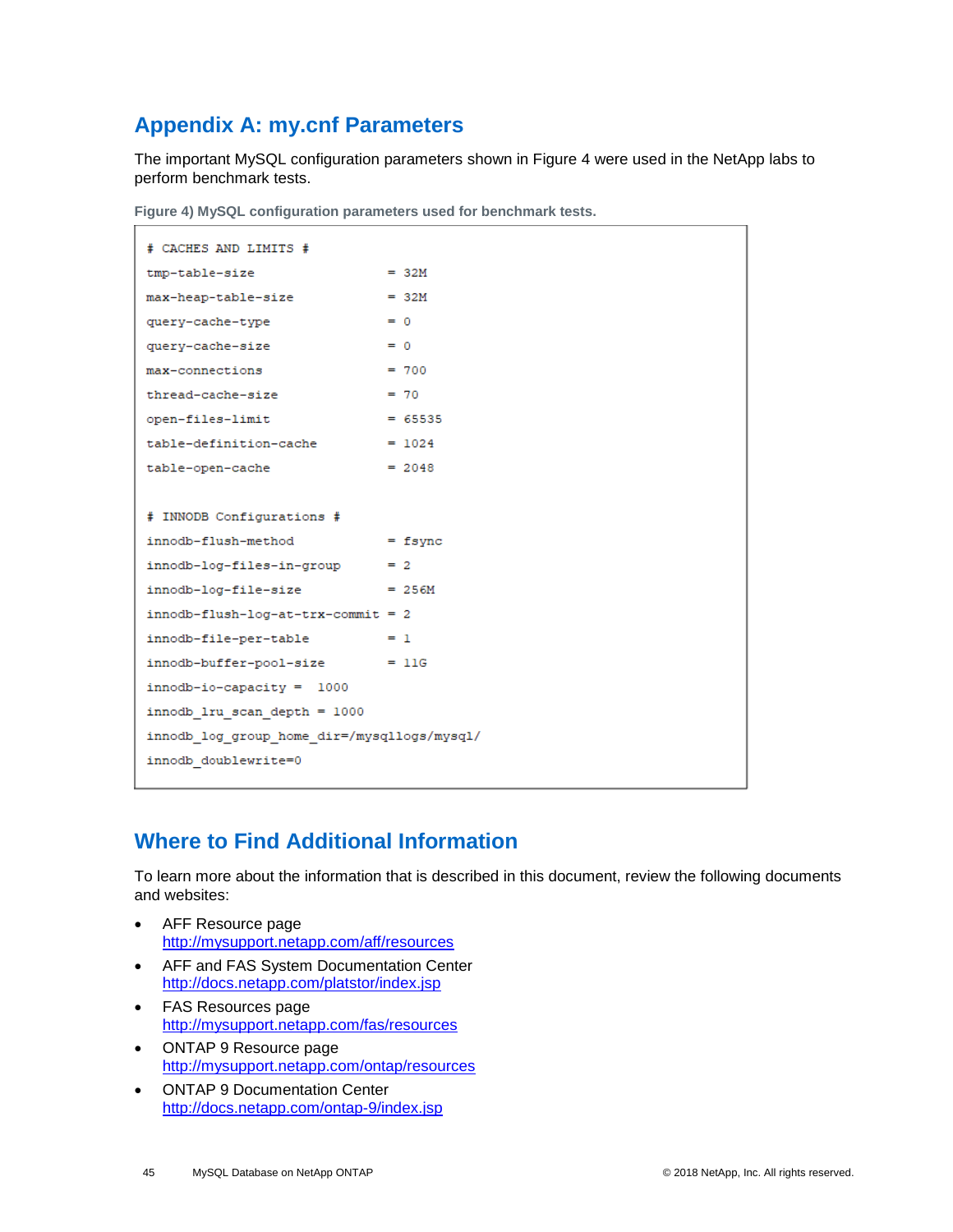• NetApp Product Documentation http://docs.netapp.com

## <span id="page-45-0"></span>**Version History**

| <b>Version</b> | Date <sup>1</sup> | Document Version History |
|----------------|-------------------|--------------------------|
| Version 1.0    | October 2018      | Initial release          |